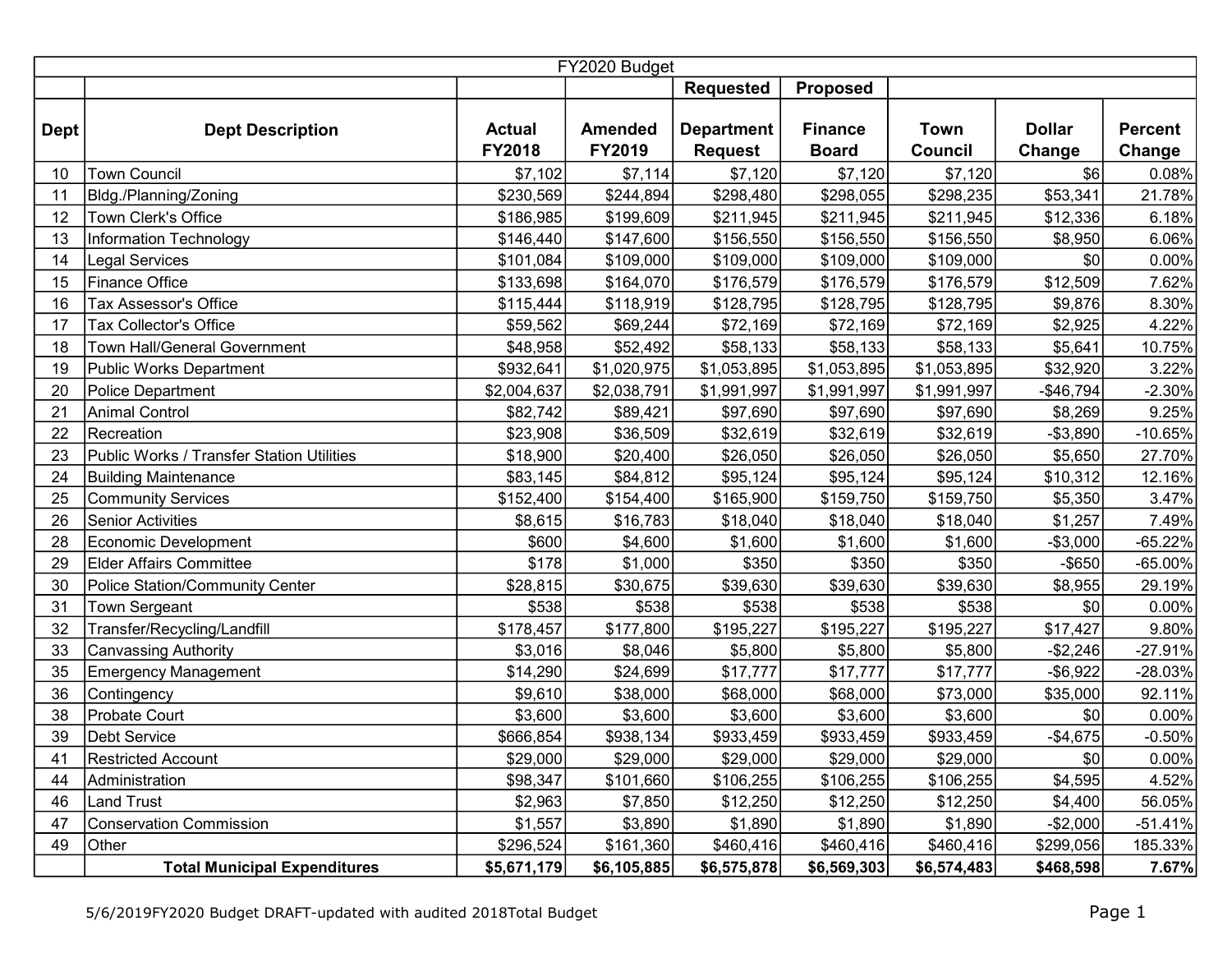|                   | FY2020 Budget                        |                                |                                 |                                     |                                |                  |                         |                          |  |  |  |  |  |
|-------------------|--------------------------------------|--------------------------------|---------------------------------|-------------------------------------|--------------------------------|------------------|-------------------------|--------------------------|--|--|--|--|--|
|                   |                                      |                                |                                 | <b>Requested</b>                    | <b>Proposed</b>                |                  |                         |                          |  |  |  |  |  |
| Dept <sup>1</sup> | <b>Dept Description</b>              | <b>Actual</b><br><b>FY2018</b> | <b>Amended</b><br><b>FY2019</b> | <b>Department</b><br><b>Request</b> | <b>Finance</b><br><b>Board</b> | Town<br>Council  | <b>Dollar</b><br>Change | <b>Percent</b><br>Change |  |  |  |  |  |
| 40                | Chariho Regional School Budget       | \$19,154,991                   | \$19,314,454                    | \$19,539,330                        | \$19,539,330                   | \$19,539,330     | \$224,876               | $1.16\%$                 |  |  |  |  |  |
| 40                | Chariho Regional School Debt Service | \$197,880                      | \$313,716                       | \$274,139                           | \$274,139                      | \$274,139        | $-$ \$39,577            | $-12.62%$                |  |  |  |  |  |
| 40                | Restricted for School Budget         | \$0                            | \$0                             | \$01                                | \$0                            | \$0 <sub>1</sub> | \$0                     | $0.00\%$                 |  |  |  |  |  |
|                   | <b>Total Education Expense</b>       | \$19,352,871                   | \$19,628,170                    | \$19,813,469                        | \$19,813,469                   | \$19,813,469     | \$185,299               | 0.94%                    |  |  |  |  |  |
|                   | <b>Total Expenditures</b>            | \$25,024,050                   | \$25,734,055                    | \$26,389,347                        | \$26,382,772                   | \$26,387,952     | \$653,897               | 2.54%                    |  |  |  |  |  |
|                   |                                      |                                |                                 |                                     |                                |                  |                         |                          |  |  |  |  |  |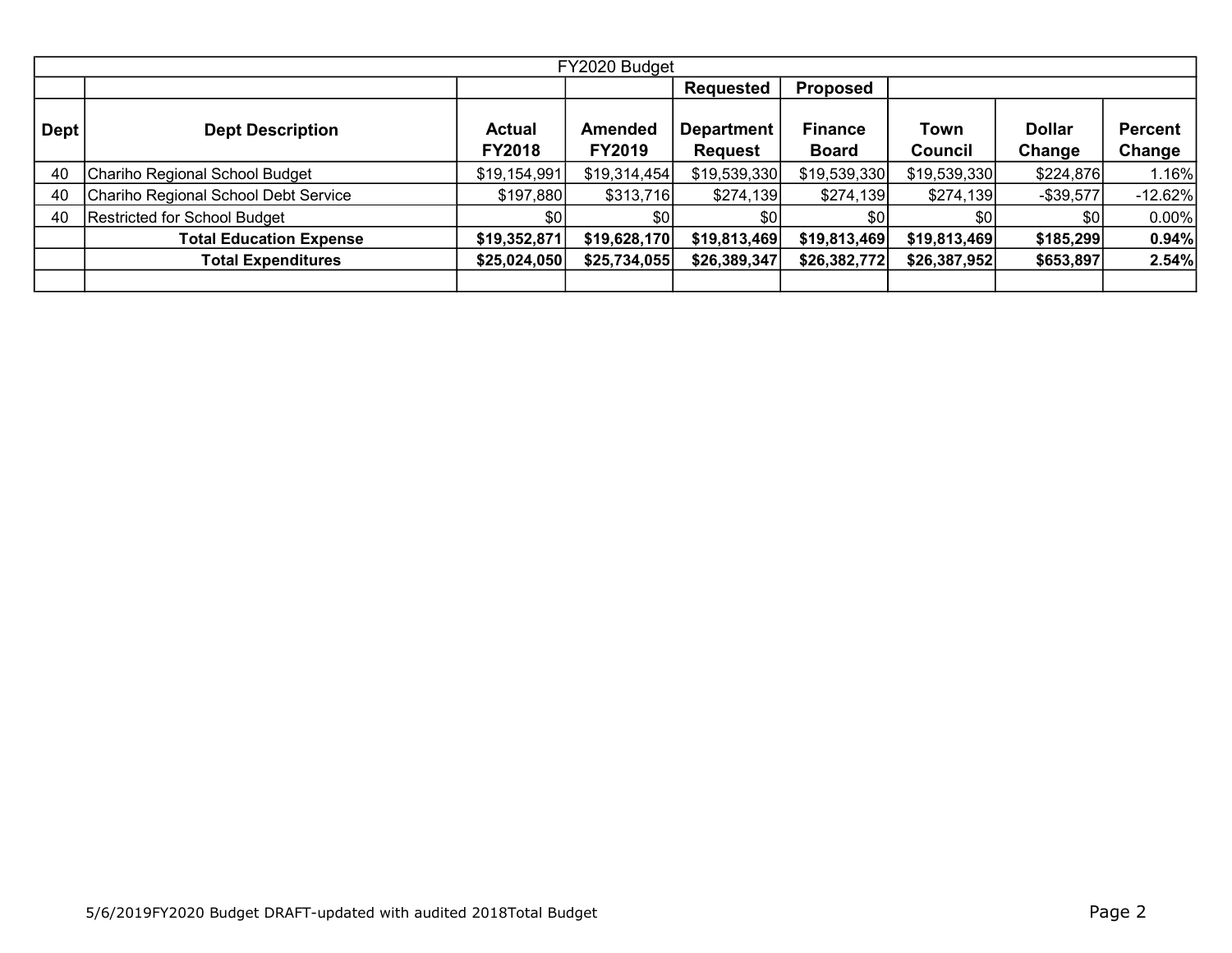|             |                                       |                                | FY2020 Budget                   |                                     |                                |                               |                         |                          |
|-------------|---------------------------------------|--------------------------------|---------------------------------|-------------------------------------|--------------------------------|-------------------------------|-------------------------|--------------------------|
|             |                                       |                                |                                 | <b>Requested</b>                    | <b>Proposed</b>                |                               |                         |                          |
| <b>Dept</b> | <b>Dept Description</b>               | <b>Actual</b><br><b>FY2018</b> | <b>Amended</b><br><b>FY2019</b> | <b>Department</b><br><b>Request</b> | <b>Finance</b><br><b>Board</b> | <b>Town</b><br><b>Council</b> | <b>Dollar</b><br>Change | <b>Percent</b><br>Change |
|             | <b>Revenues</b>                       |                                |                                 |                                     |                                |                               |                         |                          |
|             | <b>Taxes</b>                          | \$18,659,341                   | \$19,297,989                    | \$19,893,033                        | \$19,893,033                   | \$19,893,033                  | \$595,044               | 3.08%                    |
|             | State Aid                             | \$5,169,509                    | \$5,240,225                     | \$5,334,251                         | \$5,334,251                    | \$5,355,744                   | \$115,519               | 2.20%                    |
|             | Federal Aid                           | \$0                            | \$0                             | \$0                                 | \$0                            | \$0                           | \$0                     | 0.00%                    |
|             | Permits & Fees                        | \$253,763                      | \$182,500                       | \$212,500                           | \$212,500                      | \$212,500                     | \$30,000                | 16.44%                   |
|             | License Fees                          | \$29,780                       | \$27,375                        | \$30,025                            | \$30,025                       | \$30,025                      | \$2,650                 | 9.68%                    |
|             | <b>User Fees</b>                      | \$332,946                      | \$334,100                       | \$340,100                           | \$340,100                      | \$340,100                     | \$6,000                 | 1.80%                    |
|             | Fines & Forfeitures                   | \$47,270                       | \$46,700                        | \$47,700                            | \$47,700                       | \$47,700                      | \$1,000                 | 2.14%                    |
|             | Investments                           | \$48,849                       | \$45,000                        | \$45,000                            | \$45,000                       | \$45,000                      | 30                      | 0.00%                    |
|             | Miscellaneous Income                  | \$328,148                      | \$426,500                       | \$122,500                           | \$123,222                      | \$122,500                     | $-$304,000$             | $-71.28%$                |
|             | <b>Total Revenues</b>                 | \$24,869,606                   | \$25,600,389                    | \$26,025,109                        | \$26,025,831                   | \$26,046,602                  | \$446,213               | 1.74%                    |
|             |                                       |                                |                                 |                                     |                                |                               |                         |                          |
|             | <b>Total Expenditures</b>             | \$25,024,050                   | \$25,734,055                    | \$26,389,347                        | \$26,382,772                   | \$26,387,952                  | \$653,897               | 2.54%                    |
|             |                                       |                                |                                 |                                     |                                |                               |                         | 0.00%                    |
|             | <b>Operating Gain/(Loss)</b>          | (\$154, 444)                   | (\$133,666)                     | (\$364,238)                         | (\$356,941)                    | (\$341,350)                   | (\$186,906)             | 155.38%                  |
|             |                                       |                                |                                 |                                     |                                |                               |                         |                          |
|             | Transfers                             | \$297,733                      | \$133,875                       | \$364,238                           | \$356,941                      | \$341,350                     | \$207,475               | 154.98%                  |
|             | <b>Total Revenues &amp; Transfers</b> | \$25,167,339                   | \$25,734,264                    | \$26,389,347                        | \$26,382,772                   | \$26,387,952                  | \$1,220,613             | 2.54%                    |
|             |                                       |                                |                                 |                                     |                                |                               |                         |                          |
|             | Revenues over(under) expenses         | \$143,289                      | \$209                           | \$0                                 | \$0                            | \$0                           | \$0                     |                          |
|             |                                       |                                |                                 |                                     |                                |                               |                         |                          |
|             |                                       |                                |                                 |                                     |                                |                               |                         |                          |
|             |                                       |                                |                                 |                                     |                                |                               |                         |                          |
|             |                                       |                                |                                 |                                     |                                |                               |                         |                          |
|             |                                       |                                |                                 |                                     |                                |                               |                         |                          |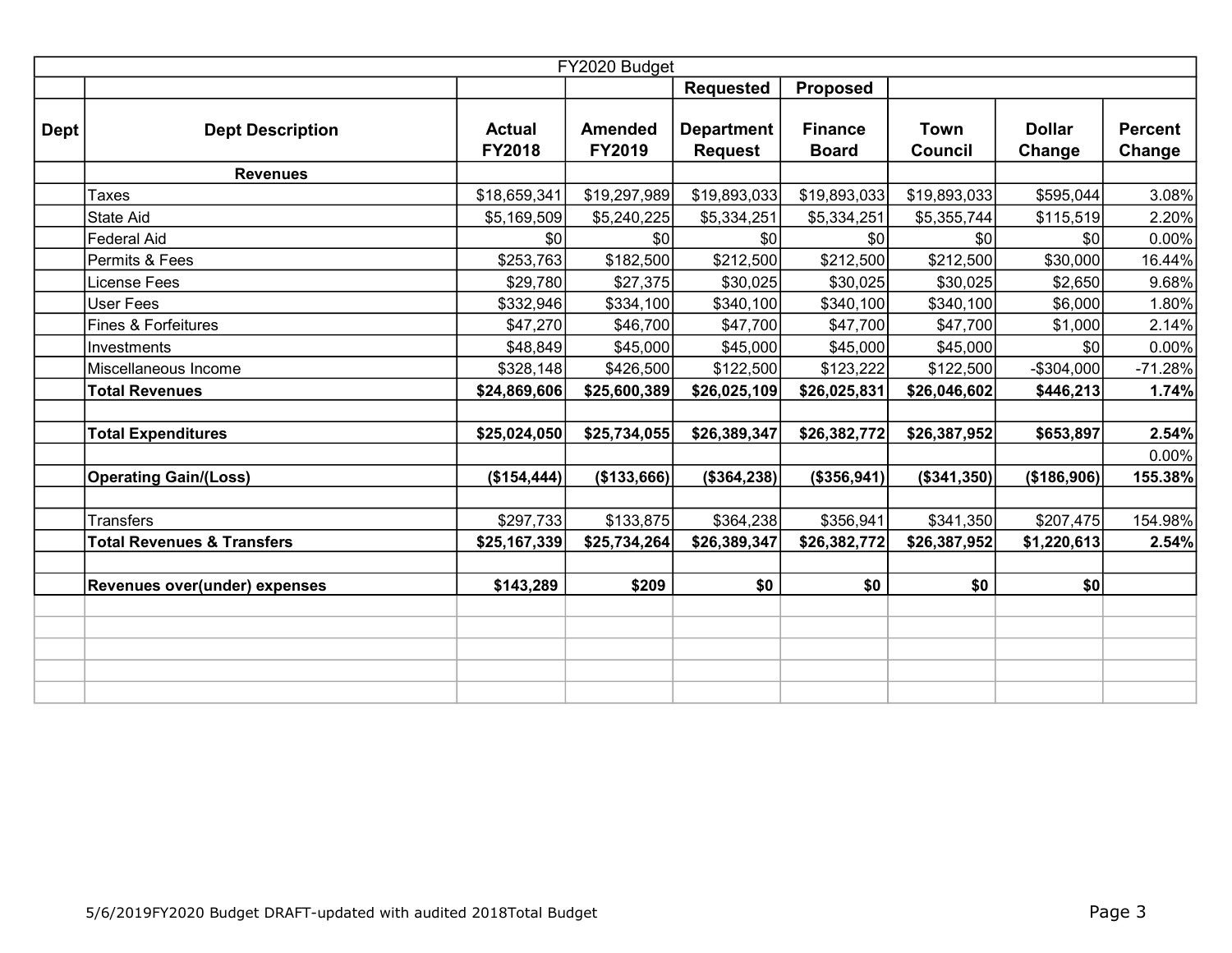| Requested<br><b>Department</b><br><b>Dollar</b><br>Amended<br><b>Dollar</b><br>Percent<br><b>Finance</b><br>Percent<br>Town<br><b>Dollar</b><br>Percent<br>Actual<br><b>Dept Description</b><br><b>Dept</b><br>FY2018<br>FY2019<br>Change<br>Council<br>Request<br>Change<br>Change<br><b>Board</b><br>Change<br>Change<br>Change<br>Dept 10<br><b>Town Council</b><br>01.10.5000 Council President<br>$\frac{6}{3}$<br>$\overline{50}$<br>\$1,500<br>\$1,500<br>\$1,500<br>0.00%<br>\$1,500<br>0.00%<br>\$1,500<br>\$0<br>0.00%<br>$\overline{50}$<br>$\overline{50}$<br>\$5,000<br>\$5,000<br>0.00%<br>\$5,000<br>\$0<br>0.00%<br>01.10.5001 Council Members<br>\$5,000<br>0.00%<br>\$5,000<br>$\overline{30}$<br>01.10.5100 FICA<br>\$497<br>\$497<br>\$497<br>$ $ \$0<br>0.00%<br>\$497<br>0.00%<br>\$497<br>\$0<br>0.00%<br>$\overline{$6}$<br>\$6<br>01.10.5130 Municipal Retirement -ER 1452<br>\$117<br>\$123<br>\$123<br>\$123<br>\$6<br>5.13%<br>\$105<br>5.34%<br>5.13%<br>\$6<br>Personnel<br>\$7,114<br>\$6<br>0.09%<br>\$7,120<br>\$6<br>0.08%<br>\$7,102<br>\$7,120<br>0.08%<br>\$7,120<br>s6<br><b>Total Town Council</b><br>\$7,102<br>\$7,114<br>\$7,120<br>\$6<br>0.09%<br>\$7,120<br>0.08%<br>\$7,120<br>\$6<br>0.08%<br><b>Building/Planning/Zoning</b><br>Dept 11<br>01.11.5000 Regular Wages<br>\$21,473<br>15.15%<br>15.15%<br>\$113,305<br>\$141,768<br>163,241<br>15.15%<br>163,241<br>\$21,473<br>163,241<br>\$21,473<br>01.11.5010 Part Time Wages<br>\$169<br>0.37%<br>\$58,653<br>\$45,668<br>45,837<br>\$169<br>0.37%<br>45,837<br>0.37%<br>45,837<br>\$169<br>11.55%<br>01.11.5100 FICA<br>\$13,086<br>\$14,339<br>\$1,656<br>11.55%<br>\$15,995<br>\$1,656<br>11.55%<br>\$1,656<br>\$15,995<br>\$15,995<br>01.11.5102 Health Insurance<br>\$13,122<br>$\overline{$8,234}$<br>371.81%<br>\$38,849<br>\$30,615<br>371.81%<br>371.81%<br>\$38,849<br>\$30,615<br>\$38,849<br>\$30,615<br>01.11.5103 Dental Insurance<br>\$456<br>\$0<br>\$1,420<br>\$1,420<br>100.00%<br>\$1,240<br>\$1,240<br>100.00%<br>\$1,420<br>01.11.5130 Municipal Retirement -ER 1452<br>\$2,945<br>22.39%<br>\$16,096<br>\$2,945<br>22.39%<br>22.39%<br>\$10,251<br>\$13,151<br>\$16,096<br>\$16,096<br>\$2,945<br>01.11.5132 TIAA-cref<br>\$0<br>\$0<br>\$1,632<br>\$1,632<br>100.00%<br>\$1,632<br>\$1,632<br>100.00%<br>\$1,632<br>01.11.5150 Workers Compensation Insurance<br>\$1,069<br>\$1,769<br>\$31<br>\$1,800<br>\$31<br>1.75%<br>1.75%<br>\$1,800<br>1.75%<br>\$1,800<br>\$31<br>Personnel<br>\$209,942<br>\$224,929<br>26.65%<br>\$284,690<br>\$59,761<br>26.57%<br>\$284,870<br>26.65%<br>\$284,870<br>\$59,941<br>\$59,941<br>\$0<br>01.11.5205 Planning Misc. Supplies<br>\$600<br>\$600<br>$ $ \$0<br>0.00%<br>\$600<br>0.00%<br>\$600<br>\$0<br>$0.00\%$<br>\$366<br>$\overline{50}$<br>01.11.5207 Bldg., Permit Forms<br>\$0<br>\$0<br>0.00%<br>\$0<br>\$0<br>0.00%<br>\$0<br> \$0 <br>\$0<br>0.00%<br>\$270<br>\$540<br>$\sqrt{50}$<br>01.11.5215 Electrical Inspector phone<br>\$540<br>\$0.00<br>0.00%<br>\$540<br>0.00%<br>\$540<br>\$0<br>0.00%<br>01.11.5220 Stenographer Fees<br>\$1,200<br>\$2,000<br>\$1,000<br>50.00%<br>\$3,000<br>\$1,000<br>50.00%<br>\$3,000<br>$\sqrt{31,000}$<br>50.00%<br>\$3,000<br>$-16.67%$<br>01.11.5226 Advertising<br>\$0<br>\$1,200<br>\$1,000<br>$-$200$<br>$-16.67%$<br>\$1,000<br>$-$200$<br>$-16.67%$<br>\$1,000<br>$-$200$<br>01.11.5229 Professional Services<br>\$0<br>\$1,000<br>\$0<br>0.00%<br>\$1,000<br>\$1,000<br>\$0<br>0.00%<br>0.00%<br>\$1,000<br>\$0<br>01.11.5252 Planning, Education/Training/Seminars<br>\$610<br>\$1,000<br>\$500<br>$-$500$<br>$-50.00%$<br>\$500<br>$-$ \$500<br>$-50.00%$<br>\$500<br>$-$ \$500<br>-50.00%<br>\$775<br>\$1,020<br>\$245<br>31.61%<br>\$775<br>\$0<br>0.00%<br>\$775<br>0.00%<br>01.11.5262 Planning, Dues<br>\$205<br>\$0<br>\$0<br>01.11.5263 Bldg., Dues<br>\$0<br>\$200<br>\$200<br>\$0<br>\$200<br>0.00%<br>\$200<br>\$0<br>0.00%<br>0.00%<br>01.11.5265 Zoning, Travel<br>\$900<br>\$100<br>\$1,000<br>\$100<br>\$100<br>11.11%<br>\$1,114<br>\$1,000<br>11.11%<br>11.11%<br>\$1,000<br>\$750<br>$\frac{1}{150}$<br>$\overline{30}$<br>$\frac{1}{150}$<br>$\overline{\$0}$<br>01.11.5266 Planning, Travel<br>\$690<br>0.00%<br>0.00%<br>\$750<br>\$0<br>0.00%<br>$\overline{30}$<br>0.00%<br>01.11.5267 Bldg., Travel<br>\$172<br>\$1,000<br>\$1,000<br>\$0<br>\$1,000<br>0.00%<br>\$1,000<br>\$0<br>0.00%<br>$\sqrt{50}$<br>\$0<br>01.11.5526 Washington County Regional Planning Council<br>\$0<br>\$0<br>0.00%<br>0.00%<br>\$0<br>\$0<br>0.00%<br>\$0<br>\$0<br>01.11.5609 Comp Plan Update<br>\$16,000<br>\$10,000<br>\$3,000<br>$-$7,000$<br>\$3,000<br>$-$7,000$<br>\$3,000<br>$-$7,000$<br>-70.00%<br>$-70.00%$<br>$-70.00%$<br><b>Operations</b><br>\$20,627<br>$-$6,355$<br>$-31.83%$<br>\$13,365<br>$-$6,600$<br>$-33.06%$<br>-33.06%<br>\$19,965<br>\$13,610<br>\$13,365<br>$-$6,600$<br><b>Total Building/Planning/Zoning</b><br>\$53,586<br>21.88%<br>\$298,055<br>\$53,161<br>21.78%<br>\$230,569<br>\$244,894<br>\$298,480<br>21.71%<br>\$298,235<br>\$53,341<br><b>Town Clerk's Office</b><br>Dept 12<br>01.12.5000 Regular Wages<br>\$129,802<br>5.44%<br>\$117,736<br>\$123,106<br>\$129,802<br>\$6,696<br>5.44%<br>\$6,696<br>5.44%<br>\$129,802<br>\$6,696<br>01.12.5010 Part Time Wages<br>\$9,049<br>\$210<br>1.31%<br>\$16,230<br>\$210<br>1.31%<br>\$16,020<br>\$16,230<br>1.31%<br>\$16,230<br>\$210<br>01.12.5100 FICA<br>\$9,482<br>\$529<br>4.97%<br>\$529<br>4.97%<br>\$529<br>4.97%<br>\$10,643<br>\$11,172<br>\$11,172<br>\$11,172<br>01.12.5102 Health Insurance<br>\$35,588<br>\$34,200<br>\$995<br>2.91%<br>\$35,195<br>\$995<br>2.91%<br>\$35,195<br>\$995<br>2.91%<br>\$35,195<br>01.12.5103 Dental Insurance<br>\$1,060<br>\$1,060<br>\$1,462<br>\$0<br>\$1,060<br>\$1,060<br>100.00%<br>100.00%<br>\$1,060<br>01.12.5130 Municipal Retirement -ER 1452<br>\$10,989<br>\$11,495<br>\$1,303<br>11.34%<br>\$12,798<br>\$1,303<br>11.34%<br>11.34%<br>\$12,798<br>\$12,798<br>\$1,303<br>\$0 <br>\$1,298<br>\$1,298<br>01.12.5132 TIAA-cref<br>\$0<br>\$1,298<br>100.00%<br>\$1,298<br>100.00%<br>\$1,298<br>\$169<br>s270<br>\$280<br>\$10<br>3.70%<br>\$280<br>\$10<br>3.70%<br>01.12.5150 Workers Compensation Insurance<br>3.70%<br>\$280<br>\$10<br>\$184,475<br>\$207,835<br>\$207,835<br>6.18%<br>Personnel<br>\$195,734<br>\$207,835<br>\$12,101<br>6.18%<br>\$12,101<br>6.18%<br>\$12,101<br>01.12.5225 Microfilming & Indexing<br>\$1,304<br>\$900<br>\$1,120<br>\$220<br>24.44%<br>\$1,120<br>\$220<br>24.44%<br>\$1,120<br>\$220<br>24.44%<br>01.12.5250 Dues/Training/Seminars<br>\$775<br>\$2,475<br>\$15<br>0.61%<br>\$2,490<br>\$15<br>0.61%<br>\$2,490<br>\$15<br>\$2,490<br>0.61%<br>$\overline{\$0}$<br>\$0<br>01.12.5256 Books/Manuals/Subscriptions<br>\$0<br>\$0<br>0.00%<br>\$0<br>0.00%<br>\$0<br>\$0<br>$0.00\%$<br>\$0<br>\$0<br>01.12.5264 Travel<br>\$431<br>\$500<br>\$500<br>\$0<br>0.00%<br>\$500<br>$0.00\%$<br>\$500<br>\$0<br>0.00%<br>\$0<br>01.12.5373 Highway Maps<br>\$0<br>\$0<br>\$0<br>\$0<br>0.00%<br> \$0 <br>\$0<br>\$0<br>$0.00\%$<br>0.00%<br><b>Operations</b><br>\$2,510<br>\$3,875<br>\$235<br>6.06%<br>\$4,110<br>\$235<br>6.06%<br>\$235<br>6.06%<br>\$4,110<br>\$4,110<br><b>Total Town Clerk's Office</b><br>\$12,336<br>\$186,985<br>\$199,609<br>6.18%<br>\$211,945<br>\$12,336<br>6.18%<br>\$12,336<br>\$211,945<br>\$211,945<br>6.18% | FY2020 Budget |  |  |  |  |  |  |  |  |  |  |  |
|------------------------------------------------------------------------------------------------------------------------------------------------------------------------------------------------------------------------------------------------------------------------------------------------------------------------------------------------------------------------------------------------------------------------------------------------------------------------------------------------------------------------------------------------------------------------------------------------------------------------------------------------------------------------------------------------------------------------------------------------------------------------------------------------------------------------------------------------------------------------------------------------------------------------------------------------------------------------------------------------------------------------------------------------------------------------------------------------------------------------------------------------------------------------------------------------------------------------------------------------------------------------------------------------------------------------------------------------------------------------------------------------------------------------------------------------------------------------------------------------------------------------------------------------------------------------------------------------------------------------------------------------------------------------------------------------------------------------------------------------------------------------------------------------------------------------------------------------------------------------------------------------------------------------------------------------------------------------------------------------------------------------------------------------------------------------------------------------------------------------------------------------------------------------------------------------------------------------------------------------------------------------------------------------------------------------------------------------------------------------------------------------------------------------------------------------------------------------------------------------------------------------------------------------------------------------------------------------------------------------------------------------------------------------------------------------------------------------------------------------------------------------------------------------------------------------------------------------------------------------------------------------------------------------------------------------------------------------------------------------------------------------------------------------------------------------------------------------------------------------------------------------------------------------------------------------------------------------------------------------------------------------------------------------------------------------------------------------------------------------------------------------------------------------------------------------------------------------------------------------------------------------------------------------------------------------------------------------------------------------------------------------------------------------------------------------------------------------------------------------------------------------------------------------------------------------------------------------------------------------------------------------------------------------------------------------------------------------------------------------------------------------------------------------------------------------------------------------------------------------------------------------------------------------------------------------------------------------------------------------------------------------------------------------------------------------------------------------------------------------------------------------------------------------------------------------------------------------------------------------------------------------------------------------------------------------------------------------------------------------------------------------------------------------------------------------------------------------------------------------------------------------------------------------------------------------------------------------------------------------------------------------------------------------------------------------------------------------------------------------------------------------------------------------------------------------------------------------------------------------------------------------------------------------------------------------------------------------------------------------------------------------------------------------------------------------------------------------------------------------------------------------------------------------------------------------------------------------------------------------------------------------------------------------------------------------------------------------------------------------------------------------------------------------------------------------------------------------------------------------------------------------------------------------------------------------------------------------------------------------------------------------------------------------------------------------------------------------------------------------------------------------------------------------------------------------------------------------------------------------------------------------------------------------------------------------------------------------------------------------------------------------------------------------------------------------------------------------------------------------------------------------------------------------------------------------------------------------------------------------------------------------------------------------------------------------------------------------------------------------------------------------------------------------------------------------------------------------------------------------------------------------------------------------------------------------------------------------------------------------------------------------------------------------------------------------------------------------------------------------------------------------------------------------------------------------------------------------------------------------------------------------------------------------------------------------------------------------------------------------------------------------------------------------------------------------------------------------------------------------------------------------------------------------------------------------------------------|---------------|--|--|--|--|--|--|--|--|--|--|--|
|                                                                                                                                                                                                                                                                                                                                                                                                                                                                                                                                                                                                                                                                                                                                                                                                                                                                                                                                                                                                                                                                                                                                                                                                                                                                                                                                                                                                                                                                                                                                                                                                                                                                                                                                                                                                                                                                                                                                                                                                                                                                                                                                                                                                                                                                                                                                                                                                                                                                                                                                                                                                                                                                                                                                                                                                                                                                                                                                                                                                                                                                                                                                                                                                                                                                                                                                                                                                                                                                                                                                                                                                                                                                                                                                                                                                                                                                                                                                                                                                                                                                                                                                                                                                                                                                                                                                                                                                                                                                                                                                                                                                                                                                                                                                                                                                                                                                                                                                                                                                                                                                                                                                                                                                                                                                                                                                                                                                                                                                                                                                                                                                                                                                                                                                                                                                                                                                                                                                                                                                                                                                                                                                                                                                                                                                                                                                                                                                                                                                                                                                                                                                                                                                                                                                                                                                                                                                                                                                                                                                                                                                                                                                                                                                                                                                                                                                                                                                                                                                  |               |  |  |  |  |  |  |  |  |  |  |  |
|                                                                                                                                                                                                                                                                                                                                                                                                                                                                                                                                                                                                                                                                                                                                                                                                                                                                                                                                                                                                                                                                                                                                                                                                                                                                                                                                                                                                                                                                                                                                                                                                                                                                                                                                                                                                                                                                                                                                                                                                                                                                                                                                                                                                                                                                                                                                                                                                                                                                                                                                                                                                                                                                                                                                                                                                                                                                                                                                                                                                                                                                                                                                                                                                                                                                                                                                                                                                                                                                                                                                                                                                                                                                                                                                                                                                                                                                                                                                                                                                                                                                                                                                                                                                                                                                                                                                                                                                                                                                                                                                                                                                                                                                                                                                                                                                                                                                                                                                                                                                                                                                                                                                                                                                                                                                                                                                                                                                                                                                                                                                                                                                                                                                                                                                                                                                                                                                                                                                                                                                                                                                                                                                                                                                                                                                                                                                                                                                                                                                                                                                                                                                                                                                                                                                                                                                                                                                                                                                                                                                                                                                                                                                                                                                                                                                                                                                                                                                                                                                  |               |  |  |  |  |  |  |  |  |  |  |  |
|                                                                                                                                                                                                                                                                                                                                                                                                                                                                                                                                                                                                                                                                                                                                                                                                                                                                                                                                                                                                                                                                                                                                                                                                                                                                                                                                                                                                                                                                                                                                                                                                                                                                                                                                                                                                                                                                                                                                                                                                                                                                                                                                                                                                                                                                                                                                                                                                                                                                                                                                                                                                                                                                                                                                                                                                                                                                                                                                                                                                                                                                                                                                                                                                                                                                                                                                                                                                                                                                                                                                                                                                                                                                                                                                                                                                                                                                                                                                                                                                                                                                                                                                                                                                                                                                                                                                                                                                                                                                                                                                                                                                                                                                                                                                                                                                                                                                                                                                                                                                                                                                                                                                                                                                                                                                                                                                                                                                                                                                                                                                                                                                                                                                                                                                                                                                                                                                                                                                                                                                                                                                                                                                                                                                                                                                                                                                                                                                                                                                                                                                                                                                                                                                                                                                                                                                                                                                                                                                                                                                                                                                                                                                                                                                                                                                                                                                                                                                                                                                  |               |  |  |  |  |  |  |  |  |  |  |  |
|                                                                                                                                                                                                                                                                                                                                                                                                                                                                                                                                                                                                                                                                                                                                                                                                                                                                                                                                                                                                                                                                                                                                                                                                                                                                                                                                                                                                                                                                                                                                                                                                                                                                                                                                                                                                                                                                                                                                                                                                                                                                                                                                                                                                                                                                                                                                                                                                                                                                                                                                                                                                                                                                                                                                                                                                                                                                                                                                                                                                                                                                                                                                                                                                                                                                                                                                                                                                                                                                                                                                                                                                                                                                                                                                                                                                                                                                                                                                                                                                                                                                                                                                                                                                                                                                                                                                                                                                                                                                                                                                                                                                                                                                                                                                                                                                                                                                                                                                                                                                                                                                                                                                                                                                                                                                                                                                                                                                                                                                                                                                                                                                                                                                                                                                                                                                                                                                                                                                                                                                                                                                                                                                                                                                                                                                                                                                                                                                                                                                                                                                                                                                                                                                                                                                                                                                                                                                                                                                                                                                                                                                                                                                                                                                                                                                                                                                                                                                                                                                  |               |  |  |  |  |  |  |  |  |  |  |  |
|                                                                                                                                                                                                                                                                                                                                                                                                                                                                                                                                                                                                                                                                                                                                                                                                                                                                                                                                                                                                                                                                                                                                                                                                                                                                                                                                                                                                                                                                                                                                                                                                                                                                                                                                                                                                                                                                                                                                                                                                                                                                                                                                                                                                                                                                                                                                                                                                                                                                                                                                                                                                                                                                                                                                                                                                                                                                                                                                                                                                                                                                                                                                                                                                                                                                                                                                                                                                                                                                                                                                                                                                                                                                                                                                                                                                                                                                                                                                                                                                                                                                                                                                                                                                                                                                                                                                                                                                                                                                                                                                                                                                                                                                                                                                                                                                                                                                                                                                                                                                                                                                                                                                                                                                                                                                                                                                                                                                                                                                                                                                                                                                                                                                                                                                                                                                                                                                                                                                                                                                                                                                                                                                                                                                                                                                                                                                                                                                                                                                                                                                                                                                                                                                                                                                                                                                                                                                                                                                                                                                                                                                                                                                                                                                                                                                                                                                                                                                                                                                  |               |  |  |  |  |  |  |  |  |  |  |  |
|                                                                                                                                                                                                                                                                                                                                                                                                                                                                                                                                                                                                                                                                                                                                                                                                                                                                                                                                                                                                                                                                                                                                                                                                                                                                                                                                                                                                                                                                                                                                                                                                                                                                                                                                                                                                                                                                                                                                                                                                                                                                                                                                                                                                                                                                                                                                                                                                                                                                                                                                                                                                                                                                                                                                                                                                                                                                                                                                                                                                                                                                                                                                                                                                                                                                                                                                                                                                                                                                                                                                                                                                                                                                                                                                                                                                                                                                                                                                                                                                                                                                                                                                                                                                                                                                                                                                                                                                                                                                                                                                                                                                                                                                                                                                                                                                                                                                                                                                                                                                                                                                                                                                                                                                                                                                                                                                                                                                                                                                                                                                                                                                                                                                                                                                                                                                                                                                                                                                                                                                                                                                                                                                                                                                                                                                                                                                                                                                                                                                                                                                                                                                                                                                                                                                                                                                                                                                                                                                                                                                                                                                                                                                                                                                                                                                                                                                                                                                                                                                  |               |  |  |  |  |  |  |  |  |  |  |  |
|                                                                                                                                                                                                                                                                                                                                                                                                                                                                                                                                                                                                                                                                                                                                                                                                                                                                                                                                                                                                                                                                                                                                                                                                                                                                                                                                                                                                                                                                                                                                                                                                                                                                                                                                                                                                                                                                                                                                                                                                                                                                                                                                                                                                                                                                                                                                                                                                                                                                                                                                                                                                                                                                                                                                                                                                                                                                                                                                                                                                                                                                                                                                                                                                                                                                                                                                                                                                                                                                                                                                                                                                                                                                                                                                                                                                                                                                                                                                                                                                                                                                                                                                                                                                                                                                                                                                                                                                                                                                                                                                                                                                                                                                                                                                                                                                                                                                                                                                                                                                                                                                                                                                                                                                                                                                                                                                                                                                                                                                                                                                                                                                                                                                                                                                                                                                                                                                                                                                                                                                                                                                                                                                                                                                                                                                                                                                                                                                                                                                                                                                                                                                                                                                                                                                                                                                                                                                                                                                                                                                                                                                                                                                                                                                                                                                                                                                                                                                                                                                  |               |  |  |  |  |  |  |  |  |  |  |  |
|                                                                                                                                                                                                                                                                                                                                                                                                                                                                                                                                                                                                                                                                                                                                                                                                                                                                                                                                                                                                                                                                                                                                                                                                                                                                                                                                                                                                                                                                                                                                                                                                                                                                                                                                                                                                                                                                                                                                                                                                                                                                                                                                                                                                                                                                                                                                                                                                                                                                                                                                                                                                                                                                                                                                                                                                                                                                                                                                                                                                                                                                                                                                                                                                                                                                                                                                                                                                                                                                                                                                                                                                                                                                                                                                                                                                                                                                                                                                                                                                                                                                                                                                                                                                                                                                                                                                                                                                                                                                                                                                                                                                                                                                                                                                                                                                                                                                                                                                                                                                                                                                                                                                                                                                                                                                                                                                                                                                                                                                                                                                                                                                                                                                                                                                                                                                                                                                                                                                                                                                                                                                                                                                                                                                                                                                                                                                                                                                                                                                                                                                                                                                                                                                                                                                                                                                                                                                                                                                                                                                                                                                                                                                                                                                                                                                                                                                                                                                                                                                  |               |  |  |  |  |  |  |  |  |  |  |  |
|                                                                                                                                                                                                                                                                                                                                                                                                                                                                                                                                                                                                                                                                                                                                                                                                                                                                                                                                                                                                                                                                                                                                                                                                                                                                                                                                                                                                                                                                                                                                                                                                                                                                                                                                                                                                                                                                                                                                                                                                                                                                                                                                                                                                                                                                                                                                                                                                                                                                                                                                                                                                                                                                                                                                                                                                                                                                                                                                                                                                                                                                                                                                                                                                                                                                                                                                                                                                                                                                                                                                                                                                                                                                                                                                                                                                                                                                                                                                                                                                                                                                                                                                                                                                                                                                                                                                                                                                                                                                                                                                                                                                                                                                                                                                                                                                                                                                                                                                                                                                                                                                                                                                                                                                                                                                                                                                                                                                                                                                                                                                                                                                                                                                                                                                                                                                                                                                                                                                                                                                                                                                                                                                                                                                                                                                                                                                                                                                                                                                                                                                                                                                                                                                                                                                                                                                                                                                                                                                                                                                                                                                                                                                                                                                                                                                                                                                                                                                                                                                  |               |  |  |  |  |  |  |  |  |  |  |  |
|                                                                                                                                                                                                                                                                                                                                                                                                                                                                                                                                                                                                                                                                                                                                                                                                                                                                                                                                                                                                                                                                                                                                                                                                                                                                                                                                                                                                                                                                                                                                                                                                                                                                                                                                                                                                                                                                                                                                                                                                                                                                                                                                                                                                                                                                                                                                                                                                                                                                                                                                                                                                                                                                                                                                                                                                                                                                                                                                                                                                                                                                                                                                                                                                                                                                                                                                                                                                                                                                                                                                                                                                                                                                                                                                                                                                                                                                                                                                                                                                                                                                                                                                                                                                                                                                                                                                                                                                                                                                                                                                                                                                                                                                                                                                                                                                                                                                                                                                                                                                                                                                                                                                                                                                                                                                                                                                                                                                                                                                                                                                                                                                                                                                                                                                                                                                                                                                                                                                                                                                                                                                                                                                                                                                                                                                                                                                                                                                                                                                                                                                                                                                                                                                                                                                                                                                                                                                                                                                                                                                                                                                                                                                                                                                                                                                                                                                                                                                                                                                  |               |  |  |  |  |  |  |  |  |  |  |  |
|                                                                                                                                                                                                                                                                                                                                                                                                                                                                                                                                                                                                                                                                                                                                                                                                                                                                                                                                                                                                                                                                                                                                                                                                                                                                                                                                                                                                                                                                                                                                                                                                                                                                                                                                                                                                                                                                                                                                                                                                                                                                                                                                                                                                                                                                                                                                                                                                                                                                                                                                                                                                                                                                                                                                                                                                                                                                                                                                                                                                                                                                                                                                                                                                                                                                                                                                                                                                                                                                                                                                                                                                                                                                                                                                                                                                                                                                                                                                                                                                                                                                                                                                                                                                                                                                                                                                                                                                                                                                                                                                                                                                                                                                                                                                                                                                                                                                                                                                                                                                                                                                                                                                                                                                                                                                                                                                                                                                                                                                                                                                                                                                                                                                                                                                                                                                                                                                                                                                                                                                                                                                                                                                                                                                                                                                                                                                                                                                                                                                                                                                                                                                                                                                                                                                                                                                                                                                                                                                                                                                                                                                                                                                                                                                                                                                                                                                                                                                                                                                  |               |  |  |  |  |  |  |  |  |  |  |  |
|                                                                                                                                                                                                                                                                                                                                                                                                                                                                                                                                                                                                                                                                                                                                                                                                                                                                                                                                                                                                                                                                                                                                                                                                                                                                                                                                                                                                                                                                                                                                                                                                                                                                                                                                                                                                                                                                                                                                                                                                                                                                                                                                                                                                                                                                                                                                                                                                                                                                                                                                                                                                                                                                                                                                                                                                                                                                                                                                                                                                                                                                                                                                                                                                                                                                                                                                                                                                                                                                                                                                                                                                                                                                                                                                                                                                                                                                                                                                                                                                                                                                                                                                                                                                                                                                                                                                                                                                                                                                                                                                                                                                                                                                                                                                                                                                                                                                                                                                                                                                                                                                                                                                                                                                                                                                                                                                                                                                                                                                                                                                                                                                                                                                                                                                                                                                                                                                                                                                                                                                                                                                                                                                                                                                                                                                                                                                                                                                                                                                                                                                                                                                                                                                                                                                                                                                                                                                                                                                                                                                                                                                                                                                                                                                                                                                                                                                                                                                                                                                  |               |  |  |  |  |  |  |  |  |  |  |  |
|                                                                                                                                                                                                                                                                                                                                                                                                                                                                                                                                                                                                                                                                                                                                                                                                                                                                                                                                                                                                                                                                                                                                                                                                                                                                                                                                                                                                                                                                                                                                                                                                                                                                                                                                                                                                                                                                                                                                                                                                                                                                                                                                                                                                                                                                                                                                                                                                                                                                                                                                                                                                                                                                                                                                                                                                                                                                                                                                                                                                                                                                                                                                                                                                                                                                                                                                                                                                                                                                                                                                                                                                                                                                                                                                                                                                                                                                                                                                                                                                                                                                                                                                                                                                                                                                                                                                                                                                                                                                                                                                                                                                                                                                                                                                                                                                                                                                                                                                                                                                                                                                                                                                                                                                                                                                                                                                                                                                                                                                                                                                                                                                                                                                                                                                                                                                                                                                                                                                                                                                                                                                                                                                                                                                                                                                                                                                                                                                                                                                                                                                                                                                                                                                                                                                                                                                                                                                                                                                                                                                                                                                                                                                                                                                                                                                                                                                                                                                                                                                  |               |  |  |  |  |  |  |  |  |  |  |  |
|                                                                                                                                                                                                                                                                                                                                                                                                                                                                                                                                                                                                                                                                                                                                                                                                                                                                                                                                                                                                                                                                                                                                                                                                                                                                                                                                                                                                                                                                                                                                                                                                                                                                                                                                                                                                                                                                                                                                                                                                                                                                                                                                                                                                                                                                                                                                                                                                                                                                                                                                                                                                                                                                                                                                                                                                                                                                                                                                                                                                                                                                                                                                                                                                                                                                                                                                                                                                                                                                                                                                                                                                                                                                                                                                                                                                                                                                                                                                                                                                                                                                                                                                                                                                                                                                                                                                                                                                                                                                                                                                                                                                                                                                                                                                                                                                                                                                                                                                                                                                                                                                                                                                                                                                                                                                                                                                                                                                                                                                                                                                                                                                                                                                                                                                                                                                                                                                                                                                                                                                                                                                                                                                                                                                                                                                                                                                                                                                                                                                                                                                                                                                                                                                                                                                                                                                                                                                                                                                                                                                                                                                                                                                                                                                                                                                                                                                                                                                                                                                  |               |  |  |  |  |  |  |  |  |  |  |  |
|                                                                                                                                                                                                                                                                                                                                                                                                                                                                                                                                                                                                                                                                                                                                                                                                                                                                                                                                                                                                                                                                                                                                                                                                                                                                                                                                                                                                                                                                                                                                                                                                                                                                                                                                                                                                                                                                                                                                                                                                                                                                                                                                                                                                                                                                                                                                                                                                                                                                                                                                                                                                                                                                                                                                                                                                                                                                                                                                                                                                                                                                                                                                                                                                                                                                                                                                                                                                                                                                                                                                                                                                                                                                                                                                                                                                                                                                                                                                                                                                                                                                                                                                                                                                                                                                                                                                                                                                                                                                                                                                                                                                                                                                                                                                                                                                                                                                                                                                                                                                                                                                                                                                                                                                                                                                                                                                                                                                                                                                                                                                                                                                                                                                                                                                                                                                                                                                                                                                                                                                                                                                                                                                                                                                                                                                                                                                                                                                                                                                                                                                                                                                                                                                                                                                                                                                                                                                                                                                                                                                                                                                                                                                                                                                                                                                                                                                                                                                                                                                  |               |  |  |  |  |  |  |  |  |  |  |  |
|                                                                                                                                                                                                                                                                                                                                                                                                                                                                                                                                                                                                                                                                                                                                                                                                                                                                                                                                                                                                                                                                                                                                                                                                                                                                                                                                                                                                                                                                                                                                                                                                                                                                                                                                                                                                                                                                                                                                                                                                                                                                                                                                                                                                                                                                                                                                                                                                                                                                                                                                                                                                                                                                                                                                                                                                                                                                                                                                                                                                                                                                                                                                                                                                                                                                                                                                                                                                                                                                                                                                                                                                                                                                                                                                                                                                                                                                                                                                                                                                                                                                                                                                                                                                                                                                                                                                                                                                                                                                                                                                                                                                                                                                                                                                                                                                                                                                                                                                                                                                                                                                                                                                                                                                                                                                                                                                                                                                                                                                                                                                                                                                                                                                                                                                                                                                                                                                                                                                                                                                                                                                                                                                                                                                                                                                                                                                                                                                                                                                                                                                                                                                                                                                                                                                                                                                                                                                                                                                                                                                                                                                                                                                                                                                                                                                                                                                                                                                                                                                  |               |  |  |  |  |  |  |  |  |  |  |  |
|                                                                                                                                                                                                                                                                                                                                                                                                                                                                                                                                                                                                                                                                                                                                                                                                                                                                                                                                                                                                                                                                                                                                                                                                                                                                                                                                                                                                                                                                                                                                                                                                                                                                                                                                                                                                                                                                                                                                                                                                                                                                                                                                                                                                                                                                                                                                                                                                                                                                                                                                                                                                                                                                                                                                                                                                                                                                                                                                                                                                                                                                                                                                                                                                                                                                                                                                                                                                                                                                                                                                                                                                                                                                                                                                                                                                                                                                                                                                                                                                                                                                                                                                                                                                                                                                                                                                                                                                                                                                                                                                                                                                                                                                                                                                                                                                                                                                                                                                                                                                                                                                                                                                                                                                                                                                                                                                                                                                                                                                                                                                                                                                                                                                                                                                                                                                                                                                                                                                                                                                                                                                                                                                                                                                                                                                                                                                                                                                                                                                                                                                                                                                                                                                                                                                                                                                                                                                                                                                                                                                                                                                                                                                                                                                                                                                                                                                                                                                                                                                  |               |  |  |  |  |  |  |  |  |  |  |  |
|                                                                                                                                                                                                                                                                                                                                                                                                                                                                                                                                                                                                                                                                                                                                                                                                                                                                                                                                                                                                                                                                                                                                                                                                                                                                                                                                                                                                                                                                                                                                                                                                                                                                                                                                                                                                                                                                                                                                                                                                                                                                                                                                                                                                                                                                                                                                                                                                                                                                                                                                                                                                                                                                                                                                                                                                                                                                                                                                                                                                                                                                                                                                                                                                                                                                                                                                                                                                                                                                                                                                                                                                                                                                                                                                                                                                                                                                                                                                                                                                                                                                                                                                                                                                                                                                                                                                                                                                                                                                                                                                                                                                                                                                                                                                                                                                                                                                                                                                                                                                                                                                                                                                                                                                                                                                                                                                                                                                                                                                                                                                                                                                                                                                                                                                                                                                                                                                                                                                                                                                                                                                                                                                                                                                                                                                                                                                                                                                                                                                                                                                                                                                                                                                                                                                                                                                                                                                                                                                                                                                                                                                                                                                                                                                                                                                                                                                                                                                                                                                  |               |  |  |  |  |  |  |  |  |  |  |  |
|                                                                                                                                                                                                                                                                                                                                                                                                                                                                                                                                                                                                                                                                                                                                                                                                                                                                                                                                                                                                                                                                                                                                                                                                                                                                                                                                                                                                                                                                                                                                                                                                                                                                                                                                                                                                                                                                                                                                                                                                                                                                                                                                                                                                                                                                                                                                                                                                                                                                                                                                                                                                                                                                                                                                                                                                                                                                                                                                                                                                                                                                                                                                                                                                                                                                                                                                                                                                                                                                                                                                                                                                                                                                                                                                                                                                                                                                                                                                                                                                                                                                                                                                                                                                                                                                                                                                                                                                                                                                                                                                                                                                                                                                                                                                                                                                                                                                                                                                                                                                                                                                                                                                                                                                                                                                                                                                                                                                                                                                                                                                                                                                                                                                                                                                                                                                                                                                                                                                                                                                                                                                                                                                                                                                                                                                                                                                                                                                                                                                                                                                                                                                                                                                                                                                                                                                                                                                                                                                                                                                                                                                                                                                                                                                                                                                                                                                                                                                                                                                  |               |  |  |  |  |  |  |  |  |  |  |  |
|                                                                                                                                                                                                                                                                                                                                                                                                                                                                                                                                                                                                                                                                                                                                                                                                                                                                                                                                                                                                                                                                                                                                                                                                                                                                                                                                                                                                                                                                                                                                                                                                                                                                                                                                                                                                                                                                                                                                                                                                                                                                                                                                                                                                                                                                                                                                                                                                                                                                                                                                                                                                                                                                                                                                                                                                                                                                                                                                                                                                                                                                                                                                                                                                                                                                                                                                                                                                                                                                                                                                                                                                                                                                                                                                                                                                                                                                                                                                                                                                                                                                                                                                                                                                                                                                                                                                                                                                                                                                                                                                                                                                                                                                                                                                                                                                                                                                                                                                                                                                                                                                                                                                                                                                                                                                                                                                                                                                                                                                                                                                                                                                                                                                                                                                                                                                                                                                                                                                                                                                                                                                                                                                                                                                                                                                                                                                                                                                                                                                                                                                                                                                                                                                                                                                                                                                                                                                                                                                                                                                                                                                                                                                                                                                                                                                                                                                                                                                                                                                  |               |  |  |  |  |  |  |  |  |  |  |  |
|                                                                                                                                                                                                                                                                                                                                                                                                                                                                                                                                                                                                                                                                                                                                                                                                                                                                                                                                                                                                                                                                                                                                                                                                                                                                                                                                                                                                                                                                                                                                                                                                                                                                                                                                                                                                                                                                                                                                                                                                                                                                                                                                                                                                                                                                                                                                                                                                                                                                                                                                                                                                                                                                                                                                                                                                                                                                                                                                                                                                                                                                                                                                                                                                                                                                                                                                                                                                                                                                                                                                                                                                                                                                                                                                                                                                                                                                                                                                                                                                                                                                                                                                                                                                                                                                                                                                                                                                                                                                                                                                                                                                                                                                                                                                                                                                                                                                                                                                                                                                                                                                                                                                                                                                                                                                                                                                                                                                                                                                                                                                                                                                                                                                                                                                                                                                                                                                                                                                                                                                                                                                                                                                                                                                                                                                                                                                                                                                                                                                                                                                                                                                                                                                                                                                                                                                                                                                                                                                                                                                                                                                                                                                                                                                                                                                                                                                                                                                                                                                  |               |  |  |  |  |  |  |  |  |  |  |  |
|                                                                                                                                                                                                                                                                                                                                                                                                                                                                                                                                                                                                                                                                                                                                                                                                                                                                                                                                                                                                                                                                                                                                                                                                                                                                                                                                                                                                                                                                                                                                                                                                                                                                                                                                                                                                                                                                                                                                                                                                                                                                                                                                                                                                                                                                                                                                                                                                                                                                                                                                                                                                                                                                                                                                                                                                                                                                                                                                                                                                                                                                                                                                                                                                                                                                                                                                                                                                                                                                                                                                                                                                                                                                                                                                                                                                                                                                                                                                                                                                                                                                                                                                                                                                                                                                                                                                                                                                                                                                                                                                                                                                                                                                                                                                                                                                                                                                                                                                                                                                                                                                                                                                                                                                                                                                                                                                                                                                                                                                                                                                                                                                                                                                                                                                                                                                                                                                                                                                                                                                                                                                                                                                                                                                                                                                                                                                                                                                                                                                                                                                                                                                                                                                                                                                                                                                                                                                                                                                                                                                                                                                                                                                                                                                                                                                                                                                                                                                                                                                  |               |  |  |  |  |  |  |  |  |  |  |  |
|                                                                                                                                                                                                                                                                                                                                                                                                                                                                                                                                                                                                                                                                                                                                                                                                                                                                                                                                                                                                                                                                                                                                                                                                                                                                                                                                                                                                                                                                                                                                                                                                                                                                                                                                                                                                                                                                                                                                                                                                                                                                                                                                                                                                                                                                                                                                                                                                                                                                                                                                                                                                                                                                                                                                                                                                                                                                                                                                                                                                                                                                                                                                                                                                                                                                                                                                                                                                                                                                                                                                                                                                                                                                                                                                                                                                                                                                                                                                                                                                                                                                                                                                                                                                                                                                                                                                                                                                                                                                                                                                                                                                                                                                                                                                                                                                                                                                                                                                                                                                                                                                                                                                                                                                                                                                                                                                                                                                                                                                                                                                                                                                                                                                                                                                                                                                                                                                                                                                                                                                                                                                                                                                                                                                                                                                                                                                                                                                                                                                                                                                                                                                                                                                                                                                                                                                                                                                                                                                                                                                                                                                                                                                                                                                                                                                                                                                                                                                                                                                  |               |  |  |  |  |  |  |  |  |  |  |  |
|                                                                                                                                                                                                                                                                                                                                                                                                                                                                                                                                                                                                                                                                                                                                                                                                                                                                                                                                                                                                                                                                                                                                                                                                                                                                                                                                                                                                                                                                                                                                                                                                                                                                                                                                                                                                                                                                                                                                                                                                                                                                                                                                                                                                                                                                                                                                                                                                                                                                                                                                                                                                                                                                                                                                                                                                                                                                                                                                                                                                                                                                                                                                                                                                                                                                                                                                                                                                                                                                                                                                                                                                                                                                                                                                                                                                                                                                                                                                                                                                                                                                                                                                                                                                                                                                                                                                                                                                                                                                                                                                                                                                                                                                                                                                                                                                                                                                                                                                                                                                                                                                                                                                                                                                                                                                                                                                                                                                                                                                                                                                                                                                                                                                                                                                                                                                                                                                                                                                                                                                                                                                                                                                                                                                                                                                                                                                                                                                                                                                                                                                                                                                                                                                                                                                                                                                                                                                                                                                                                                                                                                                                                                                                                                                                                                                                                                                                                                                                                                                  |               |  |  |  |  |  |  |  |  |  |  |  |
|                                                                                                                                                                                                                                                                                                                                                                                                                                                                                                                                                                                                                                                                                                                                                                                                                                                                                                                                                                                                                                                                                                                                                                                                                                                                                                                                                                                                                                                                                                                                                                                                                                                                                                                                                                                                                                                                                                                                                                                                                                                                                                                                                                                                                                                                                                                                                                                                                                                                                                                                                                                                                                                                                                                                                                                                                                                                                                                                                                                                                                                                                                                                                                                                                                                                                                                                                                                                                                                                                                                                                                                                                                                                                                                                                                                                                                                                                                                                                                                                                                                                                                                                                                                                                                                                                                                                                                                                                                                                                                                                                                                                                                                                                                                                                                                                                                                                                                                                                                                                                                                                                                                                                                                                                                                                                                                                                                                                                                                                                                                                                                                                                                                                                                                                                                                                                                                                                                                                                                                                                                                                                                                                                                                                                                                                                                                                                                                                                                                                                                                                                                                                                                                                                                                                                                                                                                                                                                                                                                                                                                                                                                                                                                                                                                                                                                                                                                                                                                                                  |               |  |  |  |  |  |  |  |  |  |  |  |
|                                                                                                                                                                                                                                                                                                                                                                                                                                                                                                                                                                                                                                                                                                                                                                                                                                                                                                                                                                                                                                                                                                                                                                                                                                                                                                                                                                                                                                                                                                                                                                                                                                                                                                                                                                                                                                                                                                                                                                                                                                                                                                                                                                                                                                                                                                                                                                                                                                                                                                                                                                                                                                                                                                                                                                                                                                                                                                                                                                                                                                                                                                                                                                                                                                                                                                                                                                                                                                                                                                                                                                                                                                                                                                                                                                                                                                                                                                                                                                                                                                                                                                                                                                                                                                                                                                                                                                                                                                                                                                                                                                                                                                                                                                                                                                                                                                                                                                                                                                                                                                                                                                                                                                                                                                                                                                                                                                                                                                                                                                                                                                                                                                                                                                                                                                                                                                                                                                                                                                                                                                                                                                                                                                                                                                                                                                                                                                                                                                                                                                                                                                                                                                                                                                                                                                                                                                                                                                                                                                                                                                                                                                                                                                                                                                                                                                                                                                                                                                                                  |               |  |  |  |  |  |  |  |  |  |  |  |
|                                                                                                                                                                                                                                                                                                                                                                                                                                                                                                                                                                                                                                                                                                                                                                                                                                                                                                                                                                                                                                                                                                                                                                                                                                                                                                                                                                                                                                                                                                                                                                                                                                                                                                                                                                                                                                                                                                                                                                                                                                                                                                                                                                                                                                                                                                                                                                                                                                                                                                                                                                                                                                                                                                                                                                                                                                                                                                                                                                                                                                                                                                                                                                                                                                                                                                                                                                                                                                                                                                                                                                                                                                                                                                                                                                                                                                                                                                                                                                                                                                                                                                                                                                                                                                                                                                                                                                                                                                                                                                                                                                                                                                                                                                                                                                                                                                                                                                                                                                                                                                                                                                                                                                                                                                                                                                                                                                                                                                                                                                                                                                                                                                                                                                                                                                                                                                                                                                                                                                                                                                                                                                                                                                                                                                                                                                                                                                                                                                                                                                                                                                                                                                                                                                                                                                                                                                                                                                                                                                                                                                                                                                                                                                                                                                                                                                                                                                                                                                                                  |               |  |  |  |  |  |  |  |  |  |  |  |
|                                                                                                                                                                                                                                                                                                                                                                                                                                                                                                                                                                                                                                                                                                                                                                                                                                                                                                                                                                                                                                                                                                                                                                                                                                                                                                                                                                                                                                                                                                                                                                                                                                                                                                                                                                                                                                                                                                                                                                                                                                                                                                                                                                                                                                                                                                                                                                                                                                                                                                                                                                                                                                                                                                                                                                                                                                                                                                                                                                                                                                                                                                                                                                                                                                                                                                                                                                                                                                                                                                                                                                                                                                                                                                                                                                                                                                                                                                                                                                                                                                                                                                                                                                                                                                                                                                                                                                                                                                                                                                                                                                                                                                                                                                                                                                                                                                                                                                                                                                                                                                                                                                                                                                                                                                                                                                                                                                                                                                                                                                                                                                                                                                                                                                                                                                                                                                                                                                                                                                                                                                                                                                                                                                                                                                                                                                                                                                                                                                                                                                                                                                                                                                                                                                                                                                                                                                                                                                                                                                                                                                                                                                                                                                                                                                                                                                                                                                                                                                                                  |               |  |  |  |  |  |  |  |  |  |  |  |
|                                                                                                                                                                                                                                                                                                                                                                                                                                                                                                                                                                                                                                                                                                                                                                                                                                                                                                                                                                                                                                                                                                                                                                                                                                                                                                                                                                                                                                                                                                                                                                                                                                                                                                                                                                                                                                                                                                                                                                                                                                                                                                                                                                                                                                                                                                                                                                                                                                                                                                                                                                                                                                                                                                                                                                                                                                                                                                                                                                                                                                                                                                                                                                                                                                                                                                                                                                                                                                                                                                                                                                                                                                                                                                                                                                                                                                                                                                                                                                                                                                                                                                                                                                                                                                                                                                                                                                                                                                                                                                                                                                                                                                                                                                                                                                                                                                                                                                                                                                                                                                                                                                                                                                                                                                                                                                                                                                                                                                                                                                                                                                                                                                                                                                                                                                                                                                                                                                                                                                                                                                                                                                                                                                                                                                                                                                                                                                                                                                                                                                                                                                                                                                                                                                                                                                                                                                                                                                                                                                                                                                                                                                                                                                                                                                                                                                                                                                                                                                                                  |               |  |  |  |  |  |  |  |  |  |  |  |
|                                                                                                                                                                                                                                                                                                                                                                                                                                                                                                                                                                                                                                                                                                                                                                                                                                                                                                                                                                                                                                                                                                                                                                                                                                                                                                                                                                                                                                                                                                                                                                                                                                                                                                                                                                                                                                                                                                                                                                                                                                                                                                                                                                                                                                                                                                                                                                                                                                                                                                                                                                                                                                                                                                                                                                                                                                                                                                                                                                                                                                                                                                                                                                                                                                                                                                                                                                                                                                                                                                                                                                                                                                                                                                                                                                                                                                                                                                                                                                                                                                                                                                                                                                                                                                                                                                                                                                                                                                                                                                                                                                                                                                                                                                                                                                                                                                                                                                                                                                                                                                                                                                                                                                                                                                                                                                                                                                                                                                                                                                                                                                                                                                                                                                                                                                                                                                                                                                                                                                                                                                                                                                                                                                                                                                                                                                                                                                                                                                                                                                                                                                                                                                                                                                                                                                                                                                                                                                                                                                                                                                                                                                                                                                                                                                                                                                                                                                                                                                                                  |               |  |  |  |  |  |  |  |  |  |  |  |
|                                                                                                                                                                                                                                                                                                                                                                                                                                                                                                                                                                                                                                                                                                                                                                                                                                                                                                                                                                                                                                                                                                                                                                                                                                                                                                                                                                                                                                                                                                                                                                                                                                                                                                                                                                                                                                                                                                                                                                                                                                                                                                                                                                                                                                                                                                                                                                                                                                                                                                                                                                                                                                                                                                                                                                                                                                                                                                                                                                                                                                                                                                                                                                                                                                                                                                                                                                                                                                                                                                                                                                                                                                                                                                                                                                                                                                                                                                                                                                                                                                                                                                                                                                                                                                                                                                                                                                                                                                                                                                                                                                                                                                                                                                                                                                                                                                                                                                                                                                                                                                                                                                                                                                                                                                                                                                                                                                                                                                                                                                                                                                                                                                                                                                                                                                                                                                                                                                                                                                                                                                                                                                                                                                                                                                                                                                                                                                                                                                                                                                                                                                                                                                                                                                                                                                                                                                                                                                                                                                                                                                                                                                                                                                                                                                                                                                                                                                                                                                                                  |               |  |  |  |  |  |  |  |  |  |  |  |
|                                                                                                                                                                                                                                                                                                                                                                                                                                                                                                                                                                                                                                                                                                                                                                                                                                                                                                                                                                                                                                                                                                                                                                                                                                                                                                                                                                                                                                                                                                                                                                                                                                                                                                                                                                                                                                                                                                                                                                                                                                                                                                                                                                                                                                                                                                                                                                                                                                                                                                                                                                                                                                                                                                                                                                                                                                                                                                                                                                                                                                                                                                                                                                                                                                                                                                                                                                                                                                                                                                                                                                                                                                                                                                                                                                                                                                                                                                                                                                                                                                                                                                                                                                                                                                                                                                                                                                                                                                                                                                                                                                                                                                                                                                                                                                                                                                                                                                                                                                                                                                                                                                                                                                                                                                                                                                                                                                                                                                                                                                                                                                                                                                                                                                                                                                                                                                                                                                                                                                                                                                                                                                                                                                                                                                                                                                                                                                                                                                                                                                                                                                                                                                                                                                                                                                                                                                                                                                                                                                                                                                                                                                                                                                                                                                                                                                                                                                                                                                                                  |               |  |  |  |  |  |  |  |  |  |  |  |
|                                                                                                                                                                                                                                                                                                                                                                                                                                                                                                                                                                                                                                                                                                                                                                                                                                                                                                                                                                                                                                                                                                                                                                                                                                                                                                                                                                                                                                                                                                                                                                                                                                                                                                                                                                                                                                                                                                                                                                                                                                                                                                                                                                                                                                                                                                                                                                                                                                                                                                                                                                                                                                                                                                                                                                                                                                                                                                                                                                                                                                                                                                                                                                                                                                                                                                                                                                                                                                                                                                                                                                                                                                                                                                                                                                                                                                                                                                                                                                                                                                                                                                                                                                                                                                                                                                                                                                                                                                                                                                                                                                                                                                                                                                                                                                                                                                                                                                                                                                                                                                                                                                                                                                                                                                                                                                                                                                                                                                                                                                                                                                                                                                                                                                                                                                                                                                                                                                                                                                                                                                                                                                                                                                                                                                                                                                                                                                                                                                                                                                                                                                                                                                                                                                                                                                                                                                                                                                                                                                                                                                                                                                                                                                                                                                                                                                                                                                                                                                                                  |               |  |  |  |  |  |  |  |  |  |  |  |
|                                                                                                                                                                                                                                                                                                                                                                                                                                                                                                                                                                                                                                                                                                                                                                                                                                                                                                                                                                                                                                                                                                                                                                                                                                                                                                                                                                                                                                                                                                                                                                                                                                                                                                                                                                                                                                                                                                                                                                                                                                                                                                                                                                                                                                                                                                                                                                                                                                                                                                                                                                                                                                                                                                                                                                                                                                                                                                                                                                                                                                                                                                                                                                                                                                                                                                                                                                                                                                                                                                                                                                                                                                                                                                                                                                                                                                                                                                                                                                                                                                                                                                                                                                                                                                                                                                                                                                                                                                                                                                                                                                                                                                                                                                                                                                                                                                                                                                                                                                                                                                                                                                                                                                                                                                                                                                                                                                                                                                                                                                                                                                                                                                                                                                                                                                                                                                                                                                                                                                                                                                                                                                                                                                                                                                                                                                                                                                                                                                                                                                                                                                                                                                                                                                                                                                                                                                                                                                                                                                                                                                                                                                                                                                                                                                                                                                                                                                                                                                                                  |               |  |  |  |  |  |  |  |  |  |  |  |
|                                                                                                                                                                                                                                                                                                                                                                                                                                                                                                                                                                                                                                                                                                                                                                                                                                                                                                                                                                                                                                                                                                                                                                                                                                                                                                                                                                                                                                                                                                                                                                                                                                                                                                                                                                                                                                                                                                                                                                                                                                                                                                                                                                                                                                                                                                                                                                                                                                                                                                                                                                                                                                                                                                                                                                                                                                                                                                                                                                                                                                                                                                                                                                                                                                                                                                                                                                                                                                                                                                                                                                                                                                                                                                                                                                                                                                                                                                                                                                                                                                                                                                                                                                                                                                                                                                                                                                                                                                                                                                                                                                                                                                                                                                                                                                                                                                                                                                                                                                                                                                                                                                                                                                                                                                                                                                                                                                                                                                                                                                                                                                                                                                                                                                                                                                                                                                                                                                                                                                                                                                                                                                                                                                                                                                                                                                                                                                                                                                                                                                                                                                                                                                                                                                                                                                                                                                                                                                                                                                                                                                                                                                                                                                                                                                                                                                                                                                                                                                                                  |               |  |  |  |  |  |  |  |  |  |  |  |
|                                                                                                                                                                                                                                                                                                                                                                                                                                                                                                                                                                                                                                                                                                                                                                                                                                                                                                                                                                                                                                                                                                                                                                                                                                                                                                                                                                                                                                                                                                                                                                                                                                                                                                                                                                                                                                                                                                                                                                                                                                                                                                                                                                                                                                                                                                                                                                                                                                                                                                                                                                                                                                                                                                                                                                                                                                                                                                                                                                                                                                                                                                                                                                                                                                                                                                                                                                                                                                                                                                                                                                                                                                                                                                                                                                                                                                                                                                                                                                                                                                                                                                                                                                                                                                                                                                                                                                                                                                                                                                                                                                                                                                                                                                                                                                                                                                                                                                                                                                                                                                                                                                                                                                                                                                                                                                                                                                                                                                                                                                                                                                                                                                                                                                                                                                                                                                                                                                                                                                                                                                                                                                                                                                                                                                                                                                                                                                                                                                                                                                                                                                                                                                                                                                                                                                                                                                                                                                                                                                                                                                                                                                                                                                                                                                                                                                                                                                                                                                                                  |               |  |  |  |  |  |  |  |  |  |  |  |
|                                                                                                                                                                                                                                                                                                                                                                                                                                                                                                                                                                                                                                                                                                                                                                                                                                                                                                                                                                                                                                                                                                                                                                                                                                                                                                                                                                                                                                                                                                                                                                                                                                                                                                                                                                                                                                                                                                                                                                                                                                                                                                                                                                                                                                                                                                                                                                                                                                                                                                                                                                                                                                                                                                                                                                                                                                                                                                                                                                                                                                                                                                                                                                                                                                                                                                                                                                                                                                                                                                                                                                                                                                                                                                                                                                                                                                                                                                                                                                                                                                                                                                                                                                                                                                                                                                                                                                                                                                                                                                                                                                                                                                                                                                                                                                                                                                                                                                                                                                                                                                                                                                                                                                                                                                                                                                                                                                                                                                                                                                                                                                                                                                                                                                                                                                                                                                                                                                                                                                                                                                                                                                                                                                                                                                                                                                                                                                                                                                                                                                                                                                                                                                                                                                                                                                                                                                                                                                                                                                                                                                                                                                                                                                                                                                                                                                                                                                                                                                                                  |               |  |  |  |  |  |  |  |  |  |  |  |
|                                                                                                                                                                                                                                                                                                                                                                                                                                                                                                                                                                                                                                                                                                                                                                                                                                                                                                                                                                                                                                                                                                                                                                                                                                                                                                                                                                                                                                                                                                                                                                                                                                                                                                                                                                                                                                                                                                                                                                                                                                                                                                                                                                                                                                                                                                                                                                                                                                                                                                                                                                                                                                                                                                                                                                                                                                                                                                                                                                                                                                                                                                                                                                                                                                                                                                                                                                                                                                                                                                                                                                                                                                                                                                                                                                                                                                                                                                                                                                                                                                                                                                                                                                                                                                                                                                                                                                                                                                                                                                                                                                                                                                                                                                                                                                                                                                                                                                                                                                                                                                                                                                                                                                                                                                                                                                                                                                                                                                                                                                                                                                                                                                                                                                                                                                                                                                                                                                                                                                                                                                                                                                                                                                                                                                                                                                                                                                                                                                                                                                                                                                                                                                                                                                                                                                                                                                                                                                                                                                                                                                                                                                                                                                                                                                                                                                                                                                                                                                                                  |               |  |  |  |  |  |  |  |  |  |  |  |
|                                                                                                                                                                                                                                                                                                                                                                                                                                                                                                                                                                                                                                                                                                                                                                                                                                                                                                                                                                                                                                                                                                                                                                                                                                                                                                                                                                                                                                                                                                                                                                                                                                                                                                                                                                                                                                                                                                                                                                                                                                                                                                                                                                                                                                                                                                                                                                                                                                                                                                                                                                                                                                                                                                                                                                                                                                                                                                                                                                                                                                                                                                                                                                                                                                                                                                                                                                                                                                                                                                                                                                                                                                                                                                                                                                                                                                                                                                                                                                                                                                                                                                                                                                                                                                                                                                                                                                                                                                                                                                                                                                                                                                                                                                                                                                                                                                                                                                                                                                                                                                                                                                                                                                                                                                                                                                                                                                                                                                                                                                                                                                                                                                                                                                                                                                                                                                                                                                                                                                                                                                                                                                                                                                                                                                                                                                                                                                                                                                                                                                                                                                                                                                                                                                                                                                                                                                                                                                                                                                                                                                                                                                                                                                                                                                                                                                                                                                                                                                                                  |               |  |  |  |  |  |  |  |  |  |  |  |
|                                                                                                                                                                                                                                                                                                                                                                                                                                                                                                                                                                                                                                                                                                                                                                                                                                                                                                                                                                                                                                                                                                                                                                                                                                                                                                                                                                                                                                                                                                                                                                                                                                                                                                                                                                                                                                                                                                                                                                                                                                                                                                                                                                                                                                                                                                                                                                                                                                                                                                                                                                                                                                                                                                                                                                                                                                                                                                                                                                                                                                                                                                                                                                                                                                                                                                                                                                                                                                                                                                                                                                                                                                                                                                                                                                                                                                                                                                                                                                                                                                                                                                                                                                                                                                                                                                                                                                                                                                                                                                                                                                                                                                                                                                                                                                                                                                                                                                                                                                                                                                                                                                                                                                                                                                                                                                                                                                                                                                                                                                                                                                                                                                                                                                                                                                                                                                                                                                                                                                                                                                                                                                                                                                                                                                                                                                                                                                                                                                                                                                                                                                                                                                                                                                                                                                                                                                                                                                                                                                                                                                                                                                                                                                                                                                                                                                                                                                                                                                                                  |               |  |  |  |  |  |  |  |  |  |  |  |
|                                                                                                                                                                                                                                                                                                                                                                                                                                                                                                                                                                                                                                                                                                                                                                                                                                                                                                                                                                                                                                                                                                                                                                                                                                                                                                                                                                                                                                                                                                                                                                                                                                                                                                                                                                                                                                                                                                                                                                                                                                                                                                                                                                                                                                                                                                                                                                                                                                                                                                                                                                                                                                                                                                                                                                                                                                                                                                                                                                                                                                                                                                                                                                                                                                                                                                                                                                                                                                                                                                                                                                                                                                                                                                                                                                                                                                                                                                                                                                                                                                                                                                                                                                                                                                                                                                                                                                                                                                                                                                                                                                                                                                                                                                                                                                                                                                                                                                                                                                                                                                                                                                                                                                                                                                                                                                                                                                                                                                                                                                                                                                                                                                                                                                                                                                                                                                                                                                                                                                                                                                                                                                                                                                                                                                                                                                                                                                                                                                                                                                                                                                                                                                                                                                                                                                                                                                                                                                                                                                                                                                                                                                                                                                                                                                                                                                                                                                                                                                                                  |               |  |  |  |  |  |  |  |  |  |  |  |
|                                                                                                                                                                                                                                                                                                                                                                                                                                                                                                                                                                                                                                                                                                                                                                                                                                                                                                                                                                                                                                                                                                                                                                                                                                                                                                                                                                                                                                                                                                                                                                                                                                                                                                                                                                                                                                                                                                                                                                                                                                                                                                                                                                                                                                                                                                                                                                                                                                                                                                                                                                                                                                                                                                                                                                                                                                                                                                                                                                                                                                                                                                                                                                                                                                                                                                                                                                                                                                                                                                                                                                                                                                                                                                                                                                                                                                                                                                                                                                                                                                                                                                                                                                                                                                                                                                                                                                                                                                                                                                                                                                                                                                                                                                                                                                                                                                                                                                                                                                                                                                                                                                                                                                                                                                                                                                                                                                                                                                                                                                                                                                                                                                                                                                                                                                                                                                                                                                                                                                                                                                                                                                                                                                                                                                                                                                                                                                                                                                                                                                                                                                                                                                                                                                                                                                                                                                                                                                                                                                                                                                                                                                                                                                                                                                                                                                                                                                                                                                                                  |               |  |  |  |  |  |  |  |  |  |  |  |
|                                                                                                                                                                                                                                                                                                                                                                                                                                                                                                                                                                                                                                                                                                                                                                                                                                                                                                                                                                                                                                                                                                                                                                                                                                                                                                                                                                                                                                                                                                                                                                                                                                                                                                                                                                                                                                                                                                                                                                                                                                                                                                                                                                                                                                                                                                                                                                                                                                                                                                                                                                                                                                                                                                                                                                                                                                                                                                                                                                                                                                                                                                                                                                                                                                                                                                                                                                                                                                                                                                                                                                                                                                                                                                                                                                                                                                                                                                                                                                                                                                                                                                                                                                                                                                                                                                                                                                                                                                                                                                                                                                                                                                                                                                                                                                                                                                                                                                                                                                                                                                                                                                                                                                                                                                                                                                                                                                                                                                                                                                                                                                                                                                                                                                                                                                                                                                                                                                                                                                                                                                                                                                                                                                                                                                                                                                                                                                                                                                                                                                                                                                                                                                                                                                                                                                                                                                                                                                                                                                                                                                                                                                                                                                                                                                                                                                                                                                                                                                                                  |               |  |  |  |  |  |  |  |  |  |  |  |
|                                                                                                                                                                                                                                                                                                                                                                                                                                                                                                                                                                                                                                                                                                                                                                                                                                                                                                                                                                                                                                                                                                                                                                                                                                                                                                                                                                                                                                                                                                                                                                                                                                                                                                                                                                                                                                                                                                                                                                                                                                                                                                                                                                                                                                                                                                                                                                                                                                                                                                                                                                                                                                                                                                                                                                                                                                                                                                                                                                                                                                                                                                                                                                                                                                                                                                                                                                                                                                                                                                                                                                                                                                                                                                                                                                                                                                                                                                                                                                                                                                                                                                                                                                                                                                                                                                                                                                                                                                                                                                                                                                                                                                                                                                                                                                                                                                                                                                                                                                                                                                                                                                                                                                                                                                                                                                                                                                                                                                                                                                                                                                                                                                                                                                                                                                                                                                                                                                                                                                                                                                                                                                                                                                                                                                                                                                                                                                                                                                                                                                                                                                                                                                                                                                                                                                                                                                                                                                                                                                                                                                                                                                                                                                                                                                                                                                                                                                                                                                                                  |               |  |  |  |  |  |  |  |  |  |  |  |
|                                                                                                                                                                                                                                                                                                                                                                                                                                                                                                                                                                                                                                                                                                                                                                                                                                                                                                                                                                                                                                                                                                                                                                                                                                                                                                                                                                                                                                                                                                                                                                                                                                                                                                                                                                                                                                                                                                                                                                                                                                                                                                                                                                                                                                                                                                                                                                                                                                                                                                                                                                                                                                                                                                                                                                                                                                                                                                                                                                                                                                                                                                                                                                                                                                                                                                                                                                                                                                                                                                                                                                                                                                                                                                                                                                                                                                                                                                                                                                                                                                                                                                                                                                                                                                                                                                                                                                                                                                                                                                                                                                                                                                                                                                                                                                                                                                                                                                                                                                                                                                                                                                                                                                                                                                                                                                                                                                                                                                                                                                                                                                                                                                                                                                                                                                                                                                                                                                                                                                                                                                                                                                                                                                                                                                                                                                                                                                                                                                                                                                                                                                                                                                                                                                                                                                                                                                                                                                                                                                                                                                                                                                                                                                                                                                                                                                                                                                                                                                                                  |               |  |  |  |  |  |  |  |  |  |  |  |
|                                                                                                                                                                                                                                                                                                                                                                                                                                                                                                                                                                                                                                                                                                                                                                                                                                                                                                                                                                                                                                                                                                                                                                                                                                                                                                                                                                                                                                                                                                                                                                                                                                                                                                                                                                                                                                                                                                                                                                                                                                                                                                                                                                                                                                                                                                                                                                                                                                                                                                                                                                                                                                                                                                                                                                                                                                                                                                                                                                                                                                                                                                                                                                                                                                                                                                                                                                                                                                                                                                                                                                                                                                                                                                                                                                                                                                                                                                                                                                                                                                                                                                                                                                                                                                                                                                                                                                                                                                                                                                                                                                                                                                                                                                                                                                                                                                                                                                                                                                                                                                                                                                                                                                                                                                                                                                                                                                                                                                                                                                                                                                                                                                                                                                                                                                                                                                                                                                                                                                                                                                                                                                                                                                                                                                                                                                                                                                                                                                                                                                                                                                                                                                                                                                                                                                                                                                                                                                                                                                                                                                                                                                                                                                                                                                                                                                                                                                                                                                                                  |               |  |  |  |  |  |  |  |  |  |  |  |
|                                                                                                                                                                                                                                                                                                                                                                                                                                                                                                                                                                                                                                                                                                                                                                                                                                                                                                                                                                                                                                                                                                                                                                                                                                                                                                                                                                                                                                                                                                                                                                                                                                                                                                                                                                                                                                                                                                                                                                                                                                                                                                                                                                                                                                                                                                                                                                                                                                                                                                                                                                                                                                                                                                                                                                                                                                                                                                                                                                                                                                                                                                                                                                                                                                                                                                                                                                                                                                                                                                                                                                                                                                                                                                                                                                                                                                                                                                                                                                                                                                                                                                                                                                                                                                                                                                                                                                                                                                                                                                                                                                                                                                                                                                                                                                                                                                                                                                                                                                                                                                                                                                                                                                                                                                                                                                                                                                                                                                                                                                                                                                                                                                                                                                                                                                                                                                                                                                                                                                                                                                                                                                                                                                                                                                                                                                                                                                                                                                                                                                                                                                                                                                                                                                                                                                                                                                                                                                                                                                                                                                                                                                                                                                                                                                                                                                                                                                                                                                                                  |               |  |  |  |  |  |  |  |  |  |  |  |
|                                                                                                                                                                                                                                                                                                                                                                                                                                                                                                                                                                                                                                                                                                                                                                                                                                                                                                                                                                                                                                                                                                                                                                                                                                                                                                                                                                                                                                                                                                                                                                                                                                                                                                                                                                                                                                                                                                                                                                                                                                                                                                                                                                                                                                                                                                                                                                                                                                                                                                                                                                                                                                                                                                                                                                                                                                                                                                                                                                                                                                                                                                                                                                                                                                                                                                                                                                                                                                                                                                                                                                                                                                                                                                                                                                                                                                                                                                                                                                                                                                                                                                                                                                                                                                                                                                                                                                                                                                                                                                                                                                                                                                                                                                                                                                                                                                                                                                                                                                                                                                                                                                                                                                                                                                                                                                                                                                                                                                                                                                                                                                                                                                                                                                                                                                                                                                                                                                                                                                                                                                                                                                                                                                                                                                                                                                                                                                                                                                                                                                                                                                                                                                                                                                                                                                                                                                                                                                                                                                                                                                                                                                                                                                                                                                                                                                                                                                                                                                                                  |               |  |  |  |  |  |  |  |  |  |  |  |
|                                                                                                                                                                                                                                                                                                                                                                                                                                                                                                                                                                                                                                                                                                                                                                                                                                                                                                                                                                                                                                                                                                                                                                                                                                                                                                                                                                                                                                                                                                                                                                                                                                                                                                                                                                                                                                                                                                                                                                                                                                                                                                                                                                                                                                                                                                                                                                                                                                                                                                                                                                                                                                                                                                                                                                                                                                                                                                                                                                                                                                                                                                                                                                                                                                                                                                                                                                                                                                                                                                                                                                                                                                                                                                                                                                                                                                                                                                                                                                                                                                                                                                                                                                                                                                                                                                                                                                                                                                                                                                                                                                                                                                                                                                                                                                                                                                                                                                                                                                                                                                                                                                                                                                                                                                                                                                                                                                                                                                                                                                                                                                                                                                                                                                                                                                                                                                                                                                                                                                                                                                                                                                                                                                                                                                                                                                                                                                                                                                                                                                                                                                                                                                                                                                                                                                                                                                                                                                                                                                                                                                                                                                                                                                                                                                                                                                                                                                                                                                                                  |               |  |  |  |  |  |  |  |  |  |  |  |
|                                                                                                                                                                                                                                                                                                                                                                                                                                                                                                                                                                                                                                                                                                                                                                                                                                                                                                                                                                                                                                                                                                                                                                                                                                                                                                                                                                                                                                                                                                                                                                                                                                                                                                                                                                                                                                                                                                                                                                                                                                                                                                                                                                                                                                                                                                                                                                                                                                                                                                                                                                                                                                                                                                                                                                                                                                                                                                                                                                                                                                                                                                                                                                                                                                                                                                                                                                                                                                                                                                                                                                                                                                                                                                                                                                                                                                                                                                                                                                                                                                                                                                                                                                                                                                                                                                                                                                                                                                                                                                                                                                                                                                                                                                                                                                                                                                                                                                                                                                                                                                                                                                                                                                                                                                                                                                                                                                                                                                                                                                                                                                                                                                                                                                                                                                                                                                                                                                                                                                                                                                                                                                                                                                                                                                                                                                                                                                                                                                                                                                                                                                                                                                                                                                                                                                                                                                                                                                                                                                                                                                                                                                                                                                                                                                                                                                                                                                                                                                                                  |               |  |  |  |  |  |  |  |  |  |  |  |
|                                                                                                                                                                                                                                                                                                                                                                                                                                                                                                                                                                                                                                                                                                                                                                                                                                                                                                                                                                                                                                                                                                                                                                                                                                                                                                                                                                                                                                                                                                                                                                                                                                                                                                                                                                                                                                                                                                                                                                                                                                                                                                                                                                                                                                                                                                                                                                                                                                                                                                                                                                                                                                                                                                                                                                                                                                                                                                                                                                                                                                                                                                                                                                                                                                                                                                                                                                                                                                                                                                                                                                                                                                                                                                                                                                                                                                                                                                                                                                                                                                                                                                                                                                                                                                                                                                                                                                                                                                                                                                                                                                                                                                                                                                                                                                                                                                                                                                                                                                                                                                                                                                                                                                                                                                                                                                                                                                                                                                                                                                                                                                                                                                                                                                                                                                                                                                                                                                                                                                                                                                                                                                                                                                                                                                                                                                                                                                                                                                                                                                                                                                                                                                                                                                                                                                                                                                                                                                                                                                                                                                                                                                                                                                                                                                                                                                                                                                                                                                                                  |               |  |  |  |  |  |  |  |  |  |  |  |
|                                                                                                                                                                                                                                                                                                                                                                                                                                                                                                                                                                                                                                                                                                                                                                                                                                                                                                                                                                                                                                                                                                                                                                                                                                                                                                                                                                                                                                                                                                                                                                                                                                                                                                                                                                                                                                                                                                                                                                                                                                                                                                                                                                                                                                                                                                                                                                                                                                                                                                                                                                                                                                                                                                                                                                                                                                                                                                                                                                                                                                                                                                                                                                                                                                                                                                                                                                                                                                                                                                                                                                                                                                                                                                                                                                                                                                                                                                                                                                                                                                                                                                                                                                                                                                                                                                                                                                                                                                                                                                                                                                                                                                                                                                                                                                                                                                                                                                                                                                                                                                                                                                                                                                                                                                                                                                                                                                                                                                                                                                                                                                                                                                                                                                                                                                                                                                                                                                                                                                                                                                                                                                                                                                                                                                                                                                                                                                                                                                                                                                                                                                                                                                                                                                                                                                                                                                                                                                                                                                                                                                                                                                                                                                                                                                                                                                                                                                                                                                                                  |               |  |  |  |  |  |  |  |  |  |  |  |
|                                                                                                                                                                                                                                                                                                                                                                                                                                                                                                                                                                                                                                                                                                                                                                                                                                                                                                                                                                                                                                                                                                                                                                                                                                                                                                                                                                                                                                                                                                                                                                                                                                                                                                                                                                                                                                                                                                                                                                                                                                                                                                                                                                                                                                                                                                                                                                                                                                                                                                                                                                                                                                                                                                                                                                                                                                                                                                                                                                                                                                                                                                                                                                                                                                                                                                                                                                                                                                                                                                                                                                                                                                                                                                                                                                                                                                                                                                                                                                                                                                                                                                                                                                                                                                                                                                                                                                                                                                                                                                                                                                                                                                                                                                                                                                                                                                                                                                                                                                                                                                                                                                                                                                                                                                                                                                                                                                                                                                                                                                                                                                                                                                                                                                                                                                                                                                                                                                                                                                                                                                                                                                                                                                                                                                                                                                                                                                                                                                                                                                                                                                                                                                                                                                                                                                                                                                                                                                                                                                                                                                                                                                                                                                                                                                                                                                                                                                                                                                                                  |               |  |  |  |  |  |  |  |  |  |  |  |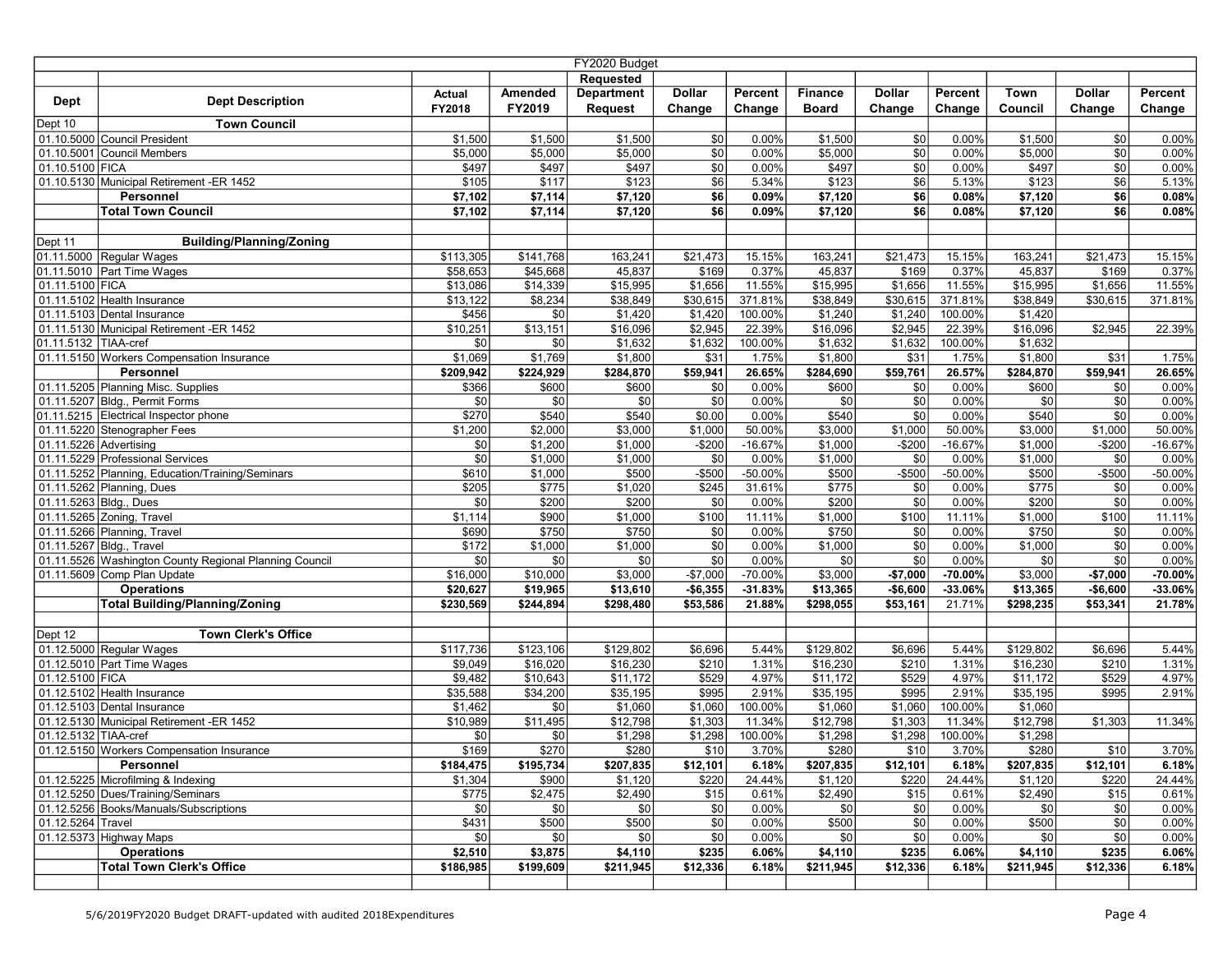| FY2020 Budget        |                                                                                      |                  |                     |                     |                    |                  |                     |                    |                     |                    |                      |                  |
|----------------------|--------------------------------------------------------------------------------------|------------------|---------------------|---------------------|--------------------|------------------|---------------------|--------------------|---------------------|--------------------|----------------------|------------------|
|                      |                                                                                      |                  |                     | Requested           |                    |                  |                     |                    |                     |                    |                      |                  |
| <b>Dept</b>          | <b>Dept Description</b>                                                              | Actual           | Amended             | <b>Department</b>   | <b>Dollar</b>      | Percent          | <b>Finance</b>      | <b>Dollar</b>      | Percent             | Town               | <b>Dollar</b>        | Percent          |
|                      |                                                                                      | FY2018           | FY2019              | <b>Request</b>      | Change             | Change           | <b>Board</b>        | Change             | Change              | Council            | Change               | Change           |
| Dept 13              | <b>Information Technology</b>                                                        |                  |                     |                     |                    |                  |                     |                    |                     |                    |                      |                  |
|                      | 01.13.5250 Operations Improvement                                                    | \$600<br>\$5,388 | \$6,000             | \$5,000             | $-$1,000$          | $-16.67%$        | \$5,000             | $-$1,000$          | $-16.67%$<br>85.00% | \$5,000<br>\$9,250 | $-$1,000$<br>\$4,250 | $-16.67%$        |
|                      | 01.13.5334 Internet, Email and Web Site Services<br>01.13.5378 Equipment Maintenance | \$13,113         | \$5,000<br>\$10,000 | \$9,250<br>\$13,500 | \$4,250<br>\$3,500 | 85.00%<br>35.00% | \$9,250<br>\$13,500 | \$4,250<br>\$3,500 | 35.00%              | \$13,500           | \$3,500              | 85.00%<br>35.00% |
|                      | 01.13.5380 New Software License Purchases/ Upgrades                                  | \$0              | \$0                 |                     | \$0                | 0.00%            | \$0                 | \$0                | 0.00%               | \$0                | \$0                  | 0.00%            |
|                      | 01.13.5384 Software Application Vendor Support & Maint.                              | \$52,120         | \$51,000            | \$54,000            | \$3,000            | 5.88%            | \$54,000            | \$3,000            | 5.88%               | \$54,000           | \$3,000              | 5.88%            |
|                      | 01.13.5385 Solutions Land Evidence Support & Maintenance                             | \$17,760         | \$19,000            | \$10,800            | $-$ \$8,200        | $-43.16%$        | \$10,800            | $-$8,200$          | $-43.16%$           | \$10,800           | $-$ \$8,200          | $-43.16%$        |
|                      | 01.13.5386 IT Support Services                                                       | \$45,444         | \$46,000            | \$46,000            | \$0                | 0.00%            | \$46,000            | \$0                | 0.00%               | \$46,000           | \$0                  | 0.00%            |
|                      | 01.13.5481 Hardware Support - Fingerprinting                                         | \$0              | \$0                 | \$7,200             | \$7,200            | 100.00%          | \$7,200             | \$7,200            | 100.00%             | \$7,200            | \$7,200              | 100.00%          |
|                      | 01.13.5482 Computer Upgrade - Software Animal Control                                | \$0              | \$0                 | \$0                 | \$0                | 0.00%            | \$0                 | \$0                | 0.00%               | \$0                | \$0                  | 0.00%            |
|                      | 01.13.5484 Software Support Police                                                   | \$10,671         | \$10,600            | \$10,800            | \$200              | 1.89%            | \$10,800            | \$200              | 1.89%               | \$10,800           | \$200                | 1.89%            |
|                      | 01.13.5486 GIS Support Services                                                      | \$1,344          | \$0                 | \$0                 | \$0                | 0.00%            | \$0                 | \$0                | 0.00%               | \$0                | \$0                  | 0.00%            |
|                      | <b>Operations</b>                                                                    | \$146,440        | \$147,600           | \$156,550           | \$8,950            | 6.06%            | \$156,550           | \$8,950            | 6.06%               | \$156,550          | \$8,950              | 6.06%            |
|                      | <b>Total Information Technology</b>                                                  | \$146,440        | \$147,600           | \$156,550           | \$8,950            | 6.06%            | \$156,550           | \$8,950            | 6.06%               | \$156,550          | \$8,950              | 6.06%            |
|                      |                                                                                      |                  |                     |                     |                    |                  |                     |                    |                     |                    |                      |                  |
| Dept 14              | <b>Legal Services</b>                                                                |                  |                     |                     |                    |                  |                     |                    |                     |                    |                      |                  |
|                      | 01.14.5400 Legal - Labor Lawyer                                                      | \$975            | \$5,000             | \$5,000             | \$0                | 0.00%            | \$5,000             | \$0                | 0.00%               | \$5,000            | \$0                  | 0.00%            |
|                      | 01.14.5410 Legal - Town Council                                                      | \$33,310         | \$35,000            | \$35,000            | \$0                | 0.00%            | \$35,000            | \$0                | 0.00%               | \$35,000           | \$0                  | 0.00%            |
|                      | 01.14.5415 Legal - Litigation                                                        | \$18,344         | \$16,000            | \$16,000            | \$0                | 0.00%            | \$16,000            | $\overline{30}$    | 0.00%               | \$16,000           | \$0                  | 0.00%            |
|                      | 01.14.5420 Legal - Criminal Prosecutions                                             | \$30,775         | \$28,000            | \$28,000            | $\overline{30}$    | 0.00%            | \$28,000            | $\overline{50}$    | 0.00%               | \$28,000           | \$0                  | 0.00%            |
|                      | 01.14.5440 Legal - Planning & Zoning                                                 | \$17,680         | \$20,000            | \$20,000            | $\overline{50}$    | 0.00%            | \$20,000            | $\overline{50}$    | 0.00%               | \$20,000           | \$0                  | 0.00%            |
|                      | 01.14.5750 Legal - Contingency                                                       | \$0              | \$5,000             | \$5,000             | \$0                | 0.00%            | \$5,000             | \$0                | 0.00%               | \$5,000            | \$0                  | 0.00%            |
|                      | <b>Operations</b>                                                                    | \$101,084        | \$109,000           | \$109,000           | $\overline{50}$    | 0.00%            | \$109,000           | \$0                | 0.00%               | \$109,000          | \$0                  | 0.00%            |
|                      | <b>Total Legal Services</b>                                                          | \$101,084        | \$109,000           | \$109,000           | \$0                | 0.00%            | $\frac{1}{109,000}$ | sol                | 0.00%               | \$109,000          | \$0                  | 0.00%            |
| Dept 15              | <b>Finance Office</b>                                                                |                  |                     |                     |                    |                  |                     |                    |                     |                    |                      |                  |
|                      | 01.15.5000 Regular Wages                                                             | \$95,946         | \$117,394           | \$125,586           | \$8,192            | 6.98%            | \$125,586           | \$8,192            | 6.98%               | \$125,586          | \$8,192              | 6.98%            |
| 01.15.5100 FICA      |                                                                                      | \$7,538          | \$8,981             | \$9,607             | \$626              | 6.97%            | \$9,607             | \$626              | 6.97%               | \$9,607            | \$626                | 6.97%            |
|                      | 01.15.5102 Health Insurance                                                          | \$5,282          | \$8,630             | \$8,967             | \$337              | 3.90%            | \$8,967             | \$337              | 3.90%               | \$8,967            | \$337                | 3.90%            |
|                      | 01.15.5103 Dental Insurance                                                          | \$114            | \$0                 | \$180               | \$180              | 100.00%          | \$180               | \$180              | 100.00%             | \$180              |                      |                  |
|                      | 01.15.5130 Municipal Retirement                                                      | \$8,294          | \$10,808            | \$12,383            | \$1,575            | 14.57%           | \$12,383            | \$1,575            | 14.57%              | \$12,383           | \$1,575              | 14.57%           |
| 01.15.5132 TIAA-cref |                                                                                      | \$0              | \$0                 | \$1,256             | \$1,256            | 100.00%          | \$1,256             | \$1,256            | 100.00%             | \$1,256            |                      |                  |
|                      | 01.15.5150 Workers Compensation Insurance                                            | \$111            | \$177               | \$200               | \$23               | 12.99%           | \$200               | \$23               | 12.99%              | \$200              | \$23                 | 12.99%           |
|                      | Personnel                                                                            | \$117,285        | \$145,990           | \$158,179           | \$12,189           | 8.35%            | \$158,179           | \$12,189           | 8.35%               | \$158,179          | \$12,189             | 8.35%            |
|                      | 01.15.5200 Office Supplies                                                           | \$1,696          | \$1,500             | \$1,750             | \$250              | 16.67%           | \$1,750             | \$250              | 16.67%              | \$1,750            | \$250                | 16.67%           |
|                      | 01.15.5250 Education/Training/Seminars                                               | \$668            | \$600               | \$600               | \$0                | 0.00%            | \$600               | \$0                | 0.00%               | \$600              | \$0                  | 0.00%            |
| 01.15.5260 Dues      |                                                                                      | \$280            | \$280               | \$300               | \$20               | 7.14%            | \$300               | \$20               | 7.14%               | \$300              | \$20                 | 7.14%            |
| 01.15.5264 Travel    |                                                                                      | \$585            | \$700               | \$750               | \$50               | 7.14%            | \$750               | \$50               | 7.14%               | \$750              | \$50                 | 7.14%            |
|                      | 01.15.5390 Data Processing - Payroll                                                 | \$13,184         | \$15,000            | \$15,000            | \$0                | 0.00%            | \$15,000            | \$0                | 0.00%               | \$15,000           | \$0                  | 0.00%            |
|                      | <b>Operations</b>                                                                    | \$16,413         | \$18,080            | \$18,400            | \$320              | 1.77%            | \$18,400            | \$320              | 1.77%               | \$18,400           | \$320                | 1.77%            |
|                      | <b>Total Finance Office</b>                                                          | \$133,698        | \$164,070           | \$176,579           | \$12,509           | 7.62%            | \$176,579           | \$16,506           | 7.62%               | \$176,579          | \$12,509             | 7.62%            |
|                      |                                                                                      |                  |                     |                     |                    |                  |                     |                    |                     |                    |                      |                  |
| Dept 16              | <b>Tax Assessor's Office</b>                                                         |                  |                     |                     |                    |                  |                     |                    |                     |                    |                      |                  |
|                      | 01.16.5000 Regular Wages                                                             | \$72,392         | \$76,008            | \$77,527            | \$1,519            | 2.00%            | \$77,527            | \$1,519            | 2.00%               | \$77,527           | \$1,519              | 2.00%            |
| 01.16.5100 FICA      |                                                                                      | \$5,420          | \$5,815             | \$5,931             | \$116              | 1.99%            | \$5,931             | \$116              | 1.99%               | \$5,931            | \$116                | 1.99%            |
|                      | 01.16.5102 Health Insurance                                                          | \$18,701         | \$15,810            | \$21,507            | \$5,697            | 36.03%           | \$21,507            | \$5,697            | 36.03%              | \$21,507           | \$5,697              | 36.03%           |
|                      | 01.16.5103 Dental Insurance<br>01.16.5130 Municipal Retirement                       | \$864<br>\$6,079 | \$0                 | \$796               | \$796<br>\$554     | 100.00%<br>7.81% | \$796               | \$796<br>\$554     | 100.00%<br>7.81%    | \$796<br>\$7,644   | \$796<br>\$554       | 7.81%            |
| 01.16.5132 TIAA-cref |                                                                                      | \$0              | \$7,090<br>\$0      | \$7,644<br>\$775    | \$775              | 100.00%          | \$7,644<br>\$775    | \$775              | 100.00%             | \$775              | \$775                | 100.00%          |
|                      | 01.16.5150 Workers Compensation Insurance                                            | \$87             | \$153               | \$170               | \$17               | 11.11%           | \$170               | \$17               | 11.11%              | \$170              | \$17                 |                  |
|                      | Personnel                                                                            | \$103,543        | \$104,876           | \$114,350           | \$9,474            | 9.03%            | $\sqrt{114,350}$    | \$9,474            | 9.03%               | \$114,350          | \$9,474              | 11.11%<br>9.03%  |
|                      | 01.16.5200 Office Supplies                                                           | \$0              | \$0                 | \$500               | \$500              | 100.00%          | \$500               | \$500              | 100.00%             | \$500              | \$500                | 100.00%          |
| 01.16.5202 Postage   |                                                                                      | \$4,272          | \$4,645             | \$4,680             | \$35               | 0.75%            | \$4,680             | \$35               | 0.75%               | \$4,680            | \$35                 | 0.75%            |
|                      |                                                                                      |                  |                     |                     |                    |                  |                     |                    |                     |                    |                      |                  |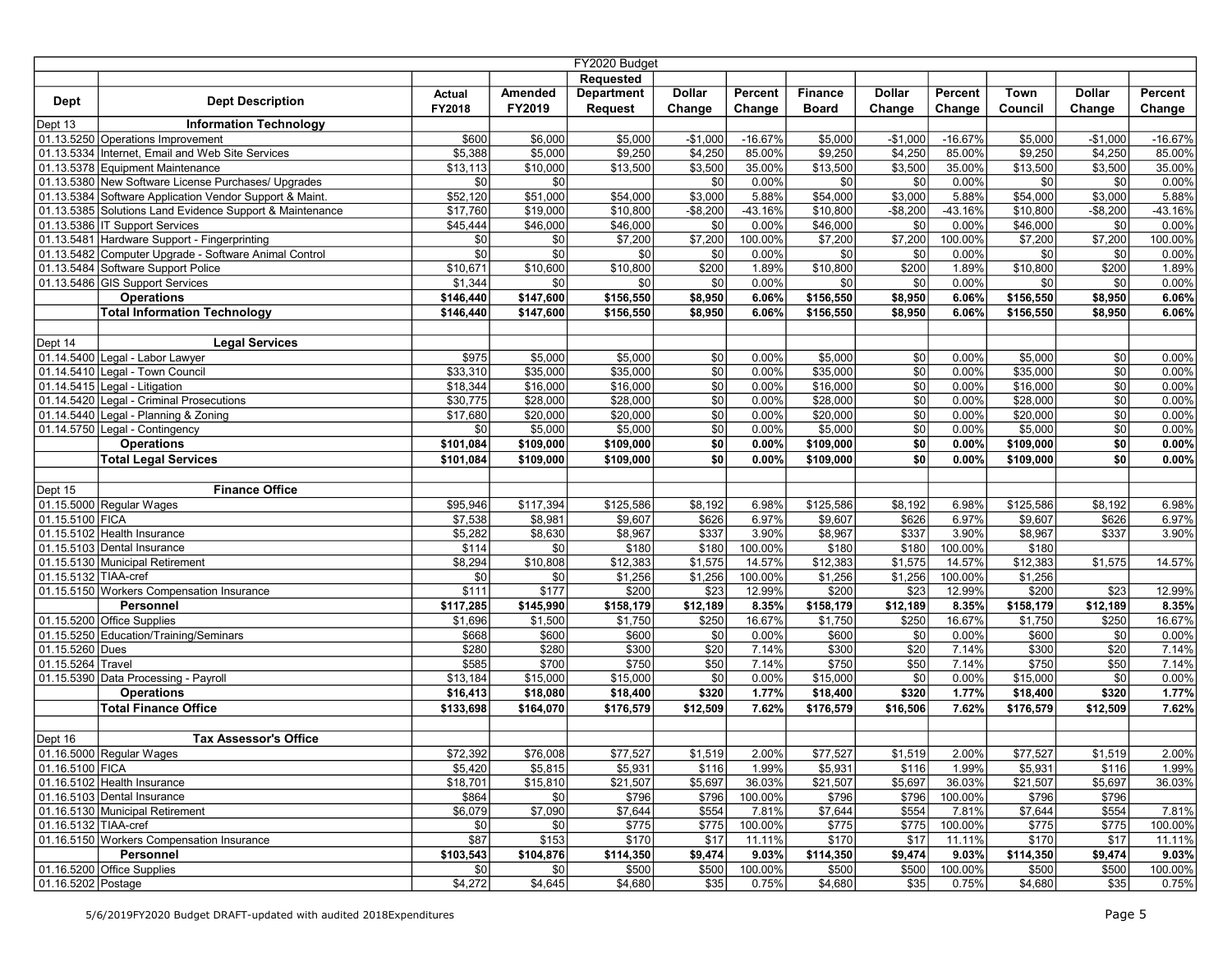| FY2020 Budget            |                                                                        |                |                  |                   |                 |                  |                  |                 |                  |                   |               |                 |
|--------------------------|------------------------------------------------------------------------|----------------|------------------|-------------------|-----------------|------------------|------------------|-----------------|------------------|-------------------|---------------|-----------------|
|                          |                                                                        |                |                  | <b>Requested</b>  |                 |                  |                  |                 |                  |                   |               |                 |
|                          |                                                                        | <b>Actual</b>  | Amended          | <b>Department</b> | <b>Dollar</b>   | Percent          | <b>Finance</b>   | <b>Dollar</b>   | Percent          | Town              | <b>Dollar</b> | Percent         |
| <b>Dept</b>              | <b>Dept Description</b>                                                | FY2018         | FY2019           | <b>Request</b>    | Change          | Change           | <b>Board</b>     | Change          | Change           | Council           | Change        | Change          |
|                          | 01.16.5250 Educational Training                                        | \$0            | \$100            | \$100             | \$0             | 0.00%            | \$100            | \$0             | 0.00%            | \$100             | \$0           | 0.00%           |
|                          | 01.16.5256 Books/Manuals/Subscriptions                                 | \$275          | \$339            | \$280             | $-$ \$59        | $-17.40%$        | \$280            | $-$ \$59        | $-17.40%$        | \$280             | $- $59$       | $-17.40%$       |
| 01.16.5260 Dues          |                                                                        | \$215          | \$215            | \$215             | \$0             | 0.00%            | \$215            | \$0             | 0.00%            | \$215             | \$0           | 0.00%           |
| 01.16.5264 Travel        |                                                                        | \$141          | \$600            | \$600             | $\overline{30}$ | 0.00%            | \$600            | $\overline{30}$ | 0.00%            | \$600             | \$0           | 0.00%           |
|                          | 01.16.5321 RI Vehicle Value Commission                                 | \$107          | \$110            | \$110             | $\overline{50}$ | 0.00%            | \$110            | $\overline{30}$ | 0.00%            | \$110             | \$0           | 0.00%           |
|                          | 01.16.5328 Tax Bills/Tax Rolls                                         | \$6,891        | \$8,034          | \$7,960           | $-$74$          | $-0.92%$         | \$7,960          | $-$74$          | $-0.92%$         | \$7,960           | $-$74$        | $-0.92%$        |
|                          | <b>Operations</b>                                                      | \$11,901       | \$14,043         | \$14,445          | \$402           | 2.86%            | \$14,445         | \$402           | 2.86%            | \$14,445          | \$402         | 2.86%           |
|                          | <b>Total Tax Assessor's Office</b>                                     | \$115,444      | \$118,919        | \$128,795         | \$9,876         | 8.30%            | \$128,795        | \$17,831        | 8.30%            | \$128,795         | \$9,876       | 8.30%           |
|                          |                                                                        |                |                  |                   |                 |                  |                  |                 |                  |                   |               |                 |
| Dept 17                  | <b>Tax Collector's Office</b>                                          |                |                  |                   |                 |                  |                  |                 |                  |                   |               |                 |
|                          | 01.17.5000 Regular Wages                                               | \$31,938       | \$35,643         | \$37,230          | \$1,587         | 4.45%            | \$37,230         | \$1,587         | 4.45%            | \$37,230          | \$1,587       | 4.45%           |
|                          | 01.17.5010 Part Time Wages                                             | \$12,383       | \$15,447         | \$15,814          | \$367           | 2.38%            | \$15,814         | \$367           | 2.38%            | \$15,814          | \$367         | 2.38%           |
| 01.17.5100 FICA          |                                                                        | \$3,628        | \$3,908          | \$4,058           | \$150           | 3.84%            | \$4,058          | \$150           | 3.84%            | \$4,058           | \$150         | 3.84%           |
|                          | 01.17.5102 Health Insurance                                            | \$3,101        | \$2,880          | \$3,054           | \$174           | 6.04%            | \$3,054          | \$174           | 6.04%            | \$3,054           | \$174         | 6.04%           |
|                          | 01.17.5103 Dental Insurance                                            | \$0            | \$0              | \$0               | \$0             | 0.00%            | \$0              | \$0             | 0.00%            | \$0               | \$0           | 0.00%           |
|                          | 01.17.5130 Municipal Retirement -ER 1452                               | \$2,989        | \$3,417          | \$3,671           | \$254           | 7.43%            | \$3,671          | \$254           | 7.43%            | \$3,671           | \$254         | 7.43%           |
| 01.17.5132 TIAA-cref     |                                                                        | \$0            | \$0              | \$372             | \$372           | 100.00%          | \$372            | \$372           | 100.00%          | \$372             | \$372         | 100.00%         |
|                          | 01.17.5150 Workers Compensation Insurance                              | \$63           | \$91             | \$100             | \$9             | 9.89%            | \$100            | \$9             | 9.89%            | \$100             | \$9           | 9.89%           |
|                          | Personnel                                                              | \$54,102       | \$61,386         | \$64,299          | \$2,913         | 4.75%            | \$64,299         | \$2,913         | 4.75%            | \$64,299          | \$2,913       | 4.75%           |
|                          | 01.17.5200 Office Supplies                                             | \$394          | \$750            | \$750             | $\overline{50}$ | 0.00%            | \$750            | $\overline{30}$ | 0.00%            | \$750             | \$0           | 0.00%           |
|                          | 01.17.5229 Professional Services                                       | \$4,771        | \$6,500          | \$6,500           | \$0             | 0.00%            | \$6,500          | $\overline{50}$ | 0.00%            | \$6,500           | \$0           | 0.00%           |
|                          | 01.17.5250 Education/Training/Seminars                                 | \$56           | \$400            | \$400             | \$0             | 0.00%            | \$400            | \$0             | 0.00%            | \$400             | \$0           | 0.00%           |
| 01.17.5260 Dues          |                                                                        | \$168          | \$60             | \$60              | \$0             | 0.00%            | \$60             | \$0             | 0.00%            | \$60              | \$0           | 0.00%           |
| 01.17.5264 Travel        |                                                                        | \$71           | \$148            | \$160             | \$12            | 8.11%            | \$160            | \$12            | 8.11%            | \$160             | \$12          | 8.11%           |
|                          | <b>Operations</b>                                                      | \$5,460        | \$7,858          | \$7,870           | \$12            | 0.15%            | \$7,870          | \$12            | 0.15%            | \$7,870           | \$12          | 0.15%           |
|                          | <b>Total Tax Collector's Office</b>                                    | \$59,562       | \$69,244         | \$72,169          | \$2,925         | 4.22%            | \$72,169         | \$3,884         | 4.22%            | \$72,169          | \$2,925       | 4.22%           |
|                          |                                                                        |                |                  |                   |                 |                  |                  |                 |                  |                   |               |                 |
| Dept 18                  | <b>Town Hall/General Government</b>                                    |                |                  |                   |                 |                  |                  |                 |                  |                   |               |                 |
|                          | 01.18.5200 Office Supplies                                             | \$3,704        | \$4,000          | \$3,500           | $-$ \$500       | $-12.50%$        | \$3,500          | $-$500$         | $-12.50%$        | \$3,500           | $-$500$       | $-12.50%$       |
| 01.18.5202 Postage       |                                                                        | \$6,665        | \$8,500          | \$11,000          | \$2,500         | 29.41%           | \$11,000         | \$2,500         | 29.41%           | \$11,000          | \$2,500       | 29.41%          |
| 01.18.5215 Telephone     |                                                                        | \$11,692       | \$11,460         | \$13,500          | \$2,040         | 17.80%           | \$13,500         | \$2,040         | 17.80%           | \$13,500          | \$2,040       | 17.80%          |
| 01.18.5217 Electricity   |                                                                        | \$10,585       | \$10,000         | \$14,500          | \$4,500         | 45.00%           | \$14,500         | \$4,500         | 45.00%           | \$14,500          | \$4,500       | 45.00%          |
| $01.18.5226$ Advertising |                                                                        | \$3,912        | \$7,000          | \$5,000           | $-$ \$2,000     | $-28.57%$        | \$5,000          | $-$2,000$       | $-28.57%$        | \$5,000           | $-$2,000$     | $-28.57%$       |
|                          | 01.18.5229 Professional Services<br>01.18.5231 Office Equipment Repair | \$5,105        | \$3,300<br>\$110 | \$3,850           | \$550<br>\$40   | 16.67%<br>36.36% | \$3,850          | \$550<br>\$40   | 16.67%<br>36.36% | \$3,850           | \$550         | 16.67%          |
|                          |                                                                        | \$0<br>\$2,875 | \$3,222          | \$150<br>\$3,383  | \$161           | 5.00%            | \$150<br>\$3,383 | \$161           | 5.00%            | \$150             | \$40<br>\$161 | 36.36%<br>5.00% |
|                          | 01.18.5260 RI League of Cities & Towns<br>01.18.5371 Fee for Shredding | \$826          | \$2,900          | \$750             | $-$2,150$       | $-74.14%$        | \$750            | $-$2,150$       | $-74.14%$        | \$3,383<br>\$750  | $-$2,150$     | $-74.14%$       |
|                          | 01.18.5399 Miscellaneous Expenses                                      | \$3,594        | \$2,000          | \$2,500           | \$500           | 25.00%           | \$2,500          | \$500           | 25.00%           | \$2,500           | \$500         | 25.00%          |
|                          | <b>Operations</b>                                                      | \$48,958       | \$52,492         | \$58,133          | \$5,641         | 10.75%           | \$58,133         | \$5,641         | 10.75%           | \$58,133          | \$5,641       | 10.75%          |
|                          | <b>Total Town Hall/General Government</b>                              | \$48,958       | \$52,492         | \$58,133          | \$5,641         | 10.75%           | \$58,133         | \$5,641         | 10.75%           | \$58,133          | \$5,641       | 10.75%          |
|                          |                                                                        |                |                  |                   |                 |                  |                  |                 |                  |                   |               |                 |
| Dept 19                  | <b>Public Works Department</b>                                         |                |                  |                   |                 |                  |                  |                 |                  |                   |               |                 |
|                          | 01.19.5000 Regular Wages                                               | \$357.122      | \$427,284        | \$434,393         | \$7,109         | 1.66%            | \$434,393        | \$7,109         | 1.66%            | \$434,393         | \$7,109       | 1.66%           |
|                          | 01.19.5010 Part Time Wages                                             | \$4,219        | \$3,300          | \$3,500           | \$200           | 6.06%            | \$3,500          | \$200           | 6.06%            | \$3,500           | \$200         | 6.06%           |
| 01.19.5060 Overtime      |                                                                        | \$53,398       | \$40,000         | \$43,000          | \$3,000         | 7.50%            | \$43,000         | \$3,000         | 7.50%            | \$43,000          | \$3,000       | 7.50%           |
|                          | 01.19.5065 Emergency Overtime                                          | \$30,335       |                  |                   | \$0             | 0.00%            | \$0              | \$0             | 0.00%            | \$0               | \$0           | 0.00%           |
| 01.19.5100 FICA          |                                                                        | \$33,200       | \$36,000         | \$36,521          | \$521           | 1.45%            | \$36,521         | \$521           | 1.45%            | \$36,521          | \$521         | 1.45%           |
|                          | 01.19.5102 Health Insurance                                            | \$76,977       | \$78,437         | \$73,631          | $-$4,806$       | $-6.13%$         | \$73,631         | $-$4,806$       | $-6.13%$         | \$73,631          | $-$4,806$     | $-6.13%$        |
|                          | 01.19.5103 Dental Insurance                                            | \$3,521        |                  | \$2,140           | \$2,140         | 100.00%          | \$2,140          | \$2,140         | 100.00%          | \$2,140           | \$2,140       | 100.00%         |
|                          | 01.19.5130 Municipal Retirement -ER 1452                               | \$33,584       | \$39,724         | \$42,831          | \$3,107         | 7.82%            | \$42,831         | \$3,107         | 7.82%            | \$42,831          | \$3,107       | 7.82%           |
| 01.19.5132 TIAA-cref     |                                                                        | \$0            | \$0              | \$4,344           | \$4,344         | 100.00%          | \$4,344          | \$4,344         |                  | 100.00% 4344.0000 | 4344.0000     | 100.00%         |
|                          | 01.19.5150 Workers Compensation Insurance                              | \$23,721       | \$40,005         | \$41,750          | \$1,745         | 4.36%            | \$41,750         | \$1,745         | 4.36%            | \$41,750          | \$1,745       | 4.36%           |
|                          | Personnel                                                              | \$616,077      | \$664,750        | \$682,110         | \$17,360        | 2.61%            | \$682,110        | \$17,360        | 2.61%            | \$682,110         | \$17,360      | 2.61%           |
|                          |                                                                        |                |                  |                   |                 |                  |                  |                 |                  |                   |               |                 |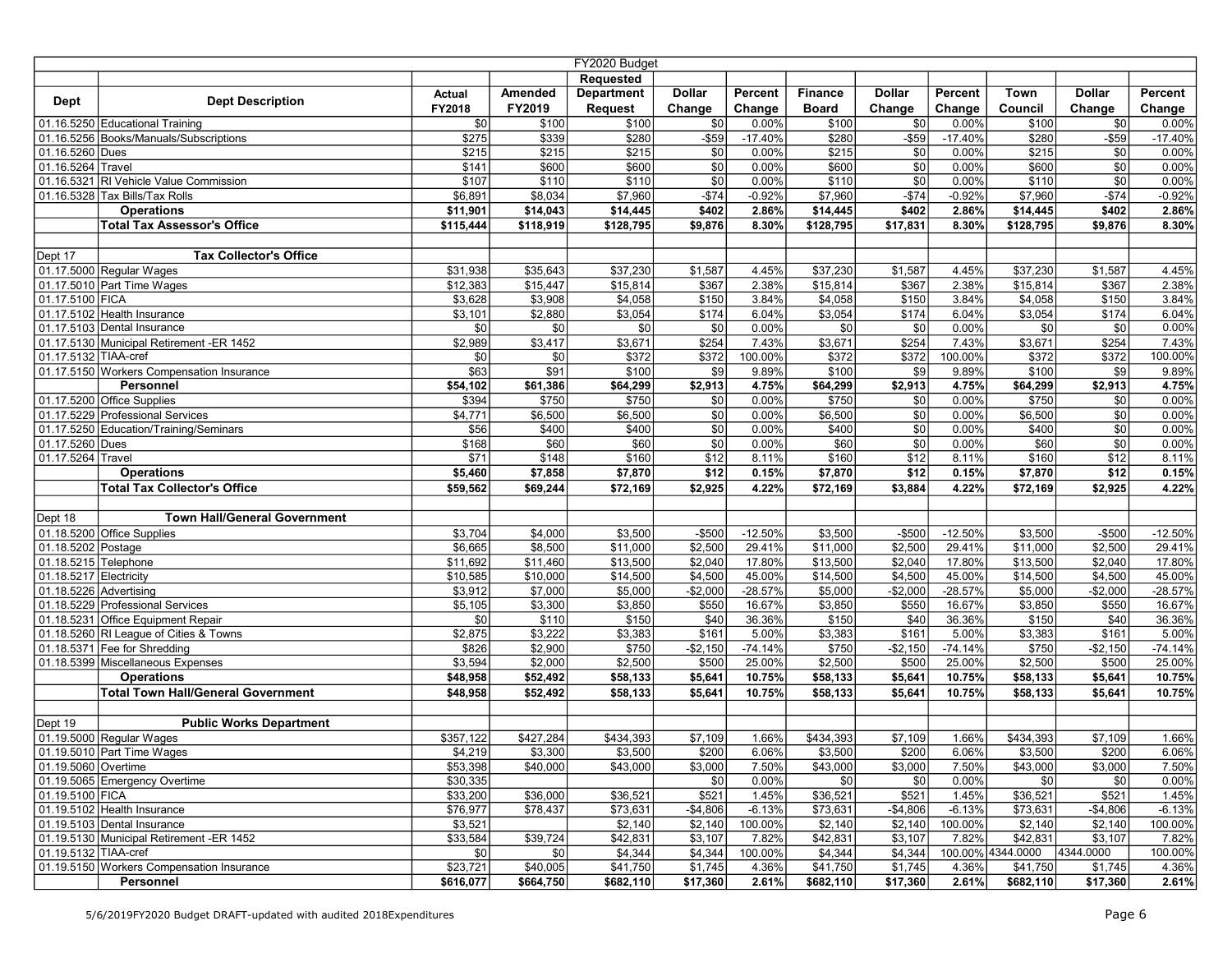| FY2020 Budget          |                                                  |               |                  |                   |                 |             |                |               |            |             |                 |             |
|------------------------|--------------------------------------------------|---------------|------------------|-------------------|-----------------|-------------|----------------|---------------|------------|-------------|-----------------|-------------|
|                        |                                                  |               |                  | <b>Requested</b>  |                 |             |                |               |            |             |                 |             |
|                        |                                                  | <b>Actual</b> | Amended          | <b>Department</b> | <b>Dollar</b>   | Percent     | <b>Finance</b> | <b>Dollar</b> | Percent    | Town        | <b>Dollar</b>   | Percent     |
| <b>Dept</b>            | <b>Dept Description</b>                          | FY2018        | FY2019           | <b>Request</b>    | Change          | Change      | <b>Board</b>   | Change        | Change     | Council     | Change          | Change      |
|                        | 01.19.5200 Office Supplies                       | \$392         | \$0              | \$0               | \$0             | 0.00%       | \$0            | \$0           | 0.00%      | \$0         | \$0             | 0.00%       |
| 01.19.5215 Telephone   |                                                  | \$6,809       | \$4,300          | \$7,800           | \$3,500         | 81.40%      | \$7,800        | \$3,500       | 81.40%     | \$7,800     | \$3,500         | 81.40%      |
| 01.19.5260 Dues        |                                                  | \$25          | $\overline{$25}$ | \$25              | \$0             | 0.00%       | \$25           | \$0           | 0.00%      | \$25        | \$0             | 0.00%       |
|                        | 01.19.5285 Building Maintenance                  | \$3,685       | \$2,000          | \$2,000           | $\overline{30}$ | 0.00%       | \$2,000        | \$0           | 0.00%      | \$2,000     | \$0             | 0.00%       |
|                        | 01.19.5300 Fuel / State Fleet Ops                | \$6,095       | \$6,000          | \$7,260           | \$1,260         | 21.00%      | \$7,260        | \$1,260       | 21.00%     | \$7,260     | \$1,260         | 21.00%      |
|                        | 01.19.5310 Emergency Purchases                   | \$498         | \$0              | 30                | \$0             | 0.00%       | 30             | \$0           | 0.00%      | \$0         | \$0             | 0.00%       |
|                        | 01.19.5325 Clothing Allowance                    | \$13,163      | \$10,500         | \$11,200          | \$700           | 6.67%       | \$11,200       | \$700         | 6.67%      | \$11,200    | \$700           | 6.67%       |
|                        | 01.19.5359 Tree Maintenance                      | \$0           | \$25,000         | \$35,000          | \$10,000        | 40.00%      | \$35,000       | \$10,000      | 40.00%     | \$35,000    | \$10,000        | 40.00%      |
|                        | 01.19.5360 Snow Removal                          | \$90,829      | \$100.000        | \$100,000         | \$0             | 0.00%       | \$100,000      | \$0           | 0.00%      | \$100,000   | \$0             | 0.00%       |
|                        | 01.19.5361 Street Maintenance - Gravel           | \$6,816       | \$6,000          | \$7,000           | \$1,000         | 16.67%      | \$7,000        | \$1,000       | 16.67%     | \$7,000     | \$1,000         | 16.67%      |
|                        | 01.19.5362 Street Maintenance - Drainage         | \$10,352      | \$10,000         | \$10,000          | \$0             | 0.00%       | \$10,000       | \$0           | 0.00%      | \$10,000    | \$0             | 0.00%       |
|                        | 01.19.5363 Street Maintenance - Asphalt/Patch    | \$15,966      | \$18,000         | \$18,000          | \$0             | 0.00%       | \$18,000       | \$0           | 0.00%      | \$18,000    | \$0             | 0.00%       |
|                        | 01.19.5364 Street Maintenance - Signs & Post     | \$4,679       | \$5,000          | \$3,000           | $-$2,000$       | -40.00%     | \$3,000        | $-$2,000$     | -40.00%    | \$3,000     | $-$2,000$       | -40.00%     |
|                        | 01.19.5365 Street Maint - Stone Seal             | \$0           |                  | \$0               | \$0             | 0.00%       | \$0            | \$0           | 0.00%      | \$0         | \$0             | $0.00\%$    |
|                        | 01.19.5366 Street Maintenance - Snow Contingency | \$0           | \$0              | \$0               | \$0             | 0.00%       | \$0            | \$0           | 0.00%      | \$0         | $\overline{30}$ | 0.00%       |
|                        | 01.19.5367 Equipment Rental/Contracted Services  | \$10,055      | \$8,000          | \$12,000          | \$4,000         | 50.00%      | \$12,000       | \$4,000       | 50.00%     | \$12,000    | \$4,000         | 50.00%      |
| 01.19.5368 Engineering |                                                  | \$3,281       | \$1,500          | \$2,500           | \$1,000         | 66.67%      | \$2,500        | \$1,000       | 66.67%     | \$2,500     | \$1,000         | 66.67%      |
|                        | 01.19.5370 Operating Supplies                    | \$828         | \$5,000          | \$5,000           | \$0             | 0.00%       | \$5,000        | \$0           | 0.00%      | \$5,000     | \$0             | 0.00%       |
|                        | 01.19.5372 Fuel Oil & Lubricants                 | \$42,844      | \$34,000         | \$30,000          | $-$4,000$       | $-11.76%$   | \$30,000       | $-$4,000$     | $-11.76%$  | \$30,000    | $-$4,000$       | $-11.76%$   |
|                        | 01.19.5378 Equipment Maintenance & Parts         | \$99,173      | \$120,000        | \$120,000         | \$0             | 0.00%       | \$120,000      | \$0           | 0.00%      | \$120,000   | \$0             | $0.00\%$    |
|                        | 01.19.5399 Licenses, registrations, etc          | \$1,074       | \$900            | \$1,000           | \$100           | 11.11%      | \$1,000        | \$100         | 11.11%     | \$1,000     | \$100           | 11.11%      |
|                        | <b>Operations</b>                                | \$316,564     | \$356,225        | \$371,785         | \$15,560        | 4.37%       | \$371,785      | \$15,560      | 4.37%      | \$371,785   | \$15,560        | 4.37%       |
|                        | <b>Total Public Works Department</b>             | \$932,641     | \$1,020,975      | \$1,053,895       | \$32,920        | 3.22%       | \$1,053,895    | \$39,450      | 3.22%      | \$1,053,895 | \$32,920        | 3.22%       |
|                        |                                                  |               |                  |                   |                 |             |                |               |            |             |                 |             |
| Dept 20                | <b>Police Department</b>                         |               |                  |                   |                 |             |                |               |            |             |                 |             |
|                        | 01.20.5000 Regular Wages - Non Sworn Officers    | \$214,273     | \$255,782        | \$263,873         | \$8,091         | 3.16%       | \$263,873      | \$8,091       | 3.16%      | \$263,873   | \$8,091         | 3.16%       |
|                        | 01.20.5001 Regular Wages - Sworn Officers        | \$753,519     | \$832,144        | \$839,066         | \$6,922         | 0.83%       | \$839,066      | \$6,922       | 0.83%      | \$839,066   | \$6,922         | 0.83%       |
|                        | 01.20.5010 Part Time Wages                       | \$14,965      | \$30,690         | \$19,968          | $-$10,722$      | $-34.94%$   | \$19,968       | $-$10,722$    | $-34.94%$  | \$19,968    | $-$10,722$      | $-34.94%$   |
| 01.20.5060 Overtime    |                                                  | \$261,997     | \$210,000        | \$230,000         | \$20,000        | 9.52%       | \$230,000      | \$20,000      | 9.52%      | \$230,000   | \$20,000        | 9.52%       |
| 01.20.5080 Detail Pay  |                                                  | \$151,921     | \$100,000        | \$0               | $-$100,000$     | $-100.00\%$ | \$0            | $-$100,000$   | $-100.00%$ | \$0         | $-$100,000$     | $-100.00\%$ |
| 01.20.5100 FICA        |                                                  | \$104,323     | \$109,289        | \$104,960         | $-$4,329$       | $-3.96%$    | \$104,960      | $-$4,329$     | $-3.96%$   | \$104,960   | $-$4,329$       | $-3.96%$    |
|                        | 01.20.5102 Health Insurance                      | \$226,778     | \$239,615        | \$225,340         | $-$14,275$      | $-5.96%$    | \$225,340      | $-$14,275$    | $-5.96%$   | \$225,340   | $-$14,275$      | $-5.96%$    |
|                        | 01.20.5103 Dental Insurance                      | \$12,428      |                  | \$8,651           | \$8,651         | 100.00%     | \$8,651        | \$8,651       | 100.00%    | \$8,651     | \$8,651         | 100.00%     |
|                        | 01.20.5130 Municipal Retirement -ER1452          | \$19,594      | \$23,703         | \$27,671          | \$3,968         | 16.74%      | \$27,671       | \$3,968       | 16.74%     | \$27,671    | \$3,968         | 16.74%      |
|                        | 01.20.5131 Police Retirement - ER1454            | \$72,219      | \$79,470         | \$97,752          | \$18,282        | 23.00%      | \$97,752       | \$18,282      | 23.00%     | \$97,752    | \$18,282        | 23.00%      |
| 01.20.5132 TIAA-cref   |                                                  | \$0           | \$0              | \$1,716           | \$1,716         | 100.00%     | \$1,716        | \$1,716       | 100.00%    | \$1,716     | \$1,716         | 100.00%     |
|                        | 01.20.5150 Workers Compensation Insurance        | \$1,633       | \$8,598          | \$9,000           | \$402           | $-100.00\%$ | \$9,000        | \$402         | $-100.00%$ | \$9,000     | $-$97,580$      | -100.00%    |
|                        | Personnel                                        | \$1,833,650   | \$1,889,291      | \$1,827,997       | $-$61,294$      | $-3.24%$    | \$1,827,997    | $- $61,294$   | $-3.24%$   | \$1,827,997 | $- $61,294$     | $-3.24%$    |
|                        | 01.20.5200 Office Supplies                       | \$6,035       | \$6,500          | \$6,500           | \$0             | 0.00%       | \$6,500        | \$0           | 0.00%      | \$6,500     | \$0             | $0.00\%$    |
| 01.20.5202 Postage     |                                                  | \$288         | \$450            | \$450             | \$0             | 0.00%       | \$450          | \$0           | 0.00%      | \$450       | \$0             | 0.00%       |
| 01.20.5215 Telephone   |                                                  | \$13,662      | \$10,000         | \$14,500          | \$4,500         | 45.00%      | \$14,500       | \$4,500       | 45.00%     | 14500       | \$4,500         | 45.00%      |
|                        | 01.20.5250 Education/Training/Seminars           | \$18,449      | \$15,000         | \$25,000          | \$10,000        | 66.67%      | \$25,000       | \$10,000      | 66.67%     | \$25,000    | \$10,000        | 66.67%      |
| 01.20.5260 Dues        |                                                  | \$610         | \$600            | \$600             | \$0             | 0.00%       | \$600          | \$0           | 0.00%      | \$600       | \$0             | 0.00%       |
| 01.20.5264 Travel      |                                                  | \$783         | \$700            | \$700             | \$0             | 0.00%       | \$700          | \$0           | 0.00%      | \$700       | \$0             | 0.00%       |
|                        | 01.20.5300 Fuel / State Fleet Ops                | \$45,226      | \$52,250         | \$52,250          | \$0             | $0.00\%$    | \$52,250       | \$0           | 0.00%      | \$52,250    | \$0             | 0.00%       |
|                        | 01.20.5310 Emergency Purchase                    | \$0           | \$0              | \$0               | \$0             | 0.00%       | \$0            | \$0           | 0.00%      | \$0         | \$0             | 0.00%       |
|                        | 01.20.5323 Vehicle Repairs / Maintenance         | \$43,036      | \$30,000         | \$30,000          | \$0             | 0.00%       | \$30,000       | \$0           | 0.00%      | \$30,000    | \$0             | 0.00%       |
| 01.20.5324 Uniforms    |                                                  | \$18,793      | \$12,000         | \$12,000          | \$0             | 0.00%       | \$12,000       | \$0           | 0.00%      | \$12,000    | \$0             | $0.00\%$    |
| 01.20.5353 Body Armor  |                                                  | \$2,415       | \$1,500          | \$1,500           | \$0             | 0.00%       | \$1,500        | \$0           | 0.00%      | \$1,500     | \$0             | $0.00\%$    |
|                        | 01.20.5355 Fingerprinting                        | \$3,190       | \$3,500          | \$3,500           | \$0             | 0.00%       | \$3,500        | $\frac{6}{3}$ | 0.00%      | \$3,500     | \$0             | 0.00%       |
|                        | 01.20.5369 Small Equipment Purchases             | \$5,437       | \$7,500          | \$7,500           | \$0             | 0.00%       | \$7,500        | \$0           | 0.00%      | \$7,500     | \$0             | 0.00%       |
|                        | 01.20.5378 Equip Repairs / Maint & Parts         | \$1,414       | \$2,000          | \$2,000           | \$0             | $0.00\%$    | \$2,000        | \$0           | 0.00%      | \$2,000     | \$0             | 0.00%       |
|                        | 01.20.5379 Emergency Repairs                     | \$1,700       | \$2,500          | \$2,500           | \$0             | $0.00\%$    | \$2,500        | \$0           | 0.00%      | \$2,500     | \$0             | 0.00%       |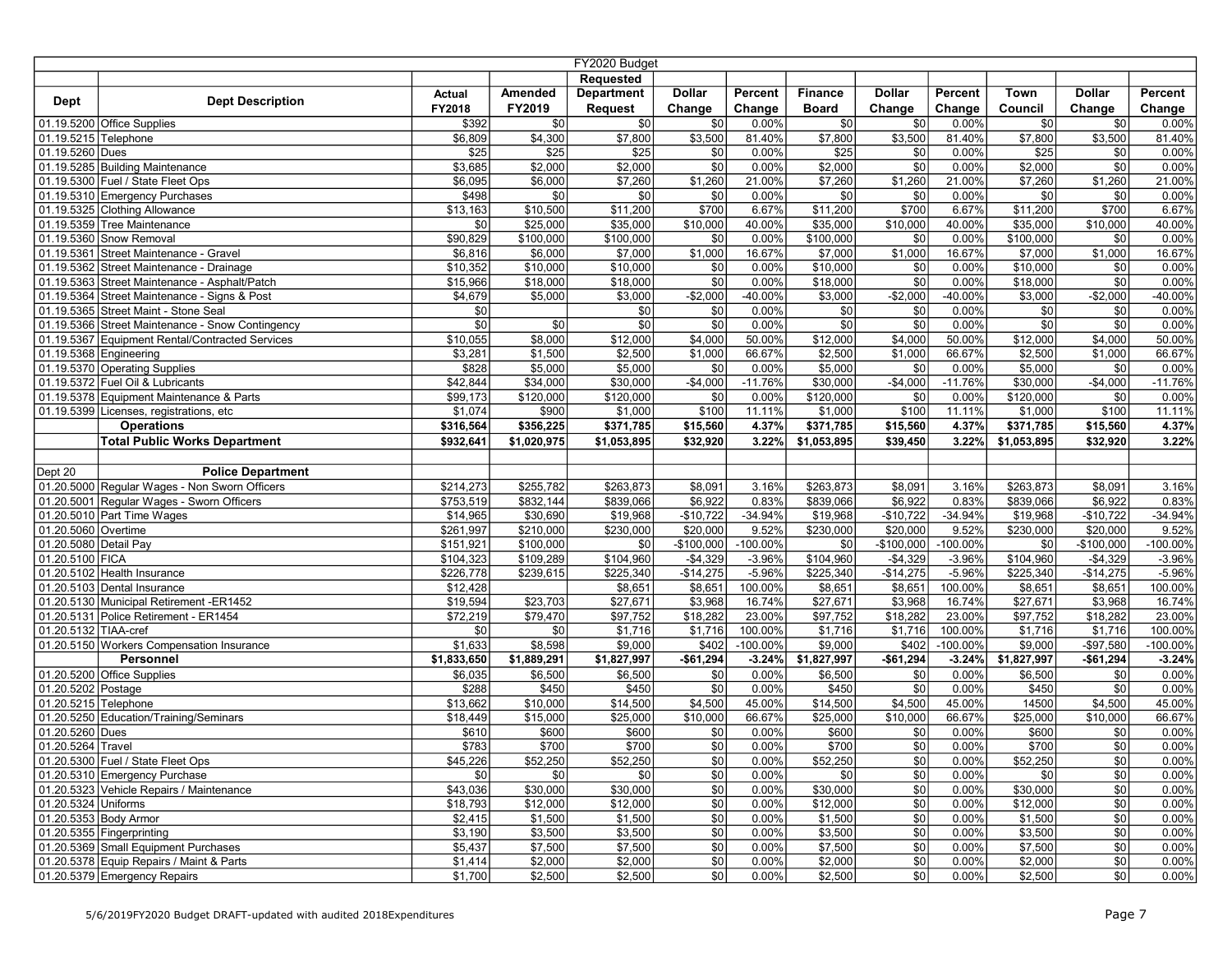| FY2020 Budget          |                                                        |                  |             |                   |                 |            |                |                 |           |             |                   |           |
|------------------------|--------------------------------------------------------|------------------|-------------|-------------------|-----------------|------------|----------------|-----------------|-----------|-------------|-------------------|-----------|
|                        |                                                        |                  |             | <b>Requested</b>  |                 |            |                |                 |           |             |                   |           |
|                        |                                                        | <b>Actual</b>    | Amended     | <b>Department</b> | <b>Dollar</b>   | Percent    | <b>Finance</b> | <b>Dollar</b>   | Percent   | Town        | <b>Dollar</b>     | Percent   |
| <b>Dept</b>            | <b>Dept Description</b>                                | FY2018           | FY2019      | <b>Request</b>    | Change          | Change     | <b>Board</b>   | Change          | Change    | Council     | Change            | Change    |
| 01.20.5399 Misc.       |                                                        | \$618            | \$1,000     | \$1,000           | \$0             | 0.00%      | \$1,000        | \$0             | 0.00%     | \$1,000     | \$0               | 0.00%     |
|                        | 01.20.5400 Legal - Labor Lawyer                        | \$8,862          | \$4,000     | \$4,000           | \$0             | 0.00%      | \$4,000        | $\overline{30}$ | 0.00%     | \$4,000     | \$0               | $0.00\%$  |
|                        | 01.20.5730 Unemployment                                | \$469            |             | \$0               | $\overline{50}$ | 0.00%      | \$0            | \$0             | 0.00%     | \$0         | \$0               | 0.00%     |
|                        | <b>Operations</b>                                      | \$170,987        | \$149,500   | \$164,000         | \$14,500        | 9.70%      | \$164,000      | \$14,500        | 9.70%     | \$164,000   | \$14,500          | 9.70%     |
|                        | <b>Total Police Department</b>                         | \$2,004,637      | \$2,038,791 | \$1,991,997       | $-$46,794$      | $-2.30%$   | \$1,991,997    | $-$46,794$      | $-2.30%$  | \$1,991,997 | $-$46,794$        | $-2.30%$  |
|                        |                                                        |                  |             |                   |                 |            |                |                 |           |             |                   |           |
| Dept 21                | <b>Animal Control</b>                                  |                  |             |                   |                 |            |                |                 |           |             |                   |           |
|                        | 01.21.5000 Regular Wages                               | \$35,139         | \$44,139    | \$45,022          |                 |            | \$45,022       | \$883           | 2.00%     | \$45,022    | \$883             | 2.00%     |
|                        | 01.21.5010 Part Time Wages                             | \$4,910          | \$5,000     | \$10,000          |                 |            | \$10,000       | \$5,000         | 100.00%   | \$10,000    | \$5,000           | 100.00%   |
| 01.21.5060 Overtime    |                                                        | \$3,837          | \$2,000     | \$2,000           | \$0             | 0.00%      | \$2,000        | \$0             | 0.00%     | \$2,000     | \$0               | 0.00%     |
| 01.21.5100 FICA        |                                                        | \$3,246          | \$3,912     | \$4,362           | \$450           | 11.50%     | \$4,362        | \$450           | 11.50%    | \$4,362     | \$450             | 11.50%    |
|                        | 01.21.5102 Health Insurance                            | \$14,738         | \$14,105    | \$14,385          | \$280           | 1.99%      | \$14,385       | \$280           | 1.99%     | \$14,385    | \$280             | 1.99%     |
|                        | 01.21.5103 Dental Insurance                            | \$731            |             | \$562             | \$562           | 100.00%    | \$562          | \$562           | 100.00%   | \$562       | \$562             | 100.00%   |
|                        | 01.21.5130 Municipal Retirement -ER 1452               | \$3,465          | \$4,123     | \$4,439           | \$316           | 7.66%      | \$4,439        | \$316           | 7.66%     | \$4,439     | \$316             | 7.66%     |
| 01.21.5132 TIAA-cref   |                                                        | \$0              | \$0         | \$450             | \$450           | 100.00%    | \$450          | \$450           | 100.00%   | \$450       | \$450             | 100.00%   |
|                        | 01.21.5150 Workers Compensation Insurance              | \$384            | \$792       | \$820             | \$28            | 3.54%      | \$820          | \$28            | 3.54%     | \$820       | \$28              | 3.54%     |
|                        | Personnel                                              | \$66,450         | \$74,071    | \$82,040          | \$7,969         | 10.76%     | \$82,040       | \$7,969         | 10.76%    | \$82,040    | \$7,969           | 10.76%    |
|                        | 01.21.5203 Misc Supplies, Animal Control               | \$5,972          | \$5,500     | \$2,500           | $-$3,000$       | $-54.55%$  | \$2,500        | $-$3,000$       | $-54.55%$ | \$2,500     | $-$3,000$         | $-54.55%$ |
| 01.21.5215 Telephone   |                                                        | \$435            | \$550       | \$550             | $\sqrt{50}$     | 0.00%      | \$550          | \$0             | 0.00%     | \$550       | \$0               | 0.00%     |
|                        | 01.21.5250 Education/Training/Seminars                 | \$575            | \$1,000     | \$2,000           | \$1,000         | 100.00%    | \$2,000        | \$1,000         | 100.00%   | \$2,000     | $\frac{1}{1,000}$ | 100.00%   |
| 01.21.5260 Dues        |                                                        | \$100            | \$100       | \$100             | $ $ \$0         | 0.00%      | \$100          | \$0             | 0.00%     | \$100       | \$0               | 0.00%     |
| 01.21.5264 Travel      |                                                        | \$542            | \$200       | \$200             | $\overline{30}$ | 0.00%      | \$200          | \$0             | 0.00%     | \$200       | \$0               | 0.00%     |
|                        | 01.21.5300 Fuel / State Fleet Ops                      | \$1,250          | \$2,000     | \$2,000           | \$0             | 0.00%      | \$2,000        | \$0             | 0.00%     | \$2,000     | \$0               | $0.00\%$  |
|                        | 01.21.5323 Vehicle Repairs / Maint & Parts             | \$426            | \$1,000     | \$1,000           | $\sqrt{50}$     | 0.00%      | \$1,000        | \$0             | 0.00%     | \$1,000     | \$0               | $0.00\%$  |
|                        | 01.21.5325 Clothing Allowance                          | \$784            | \$1,200     | \$1,200           | \$0             | 0.00%      | \$1,200        | \$0             | 0.00%     | \$1,200     | \$0               | 0.00%     |
|                        | 01.21.5340 Veterinarian                                | \$3,455          | \$3,200     | \$3,200           | $\sqrt{50}$     | 0.00%      | \$3,200        | \$0             | 0.00%     | \$3,200     | \$0               | 0.00%     |
|                        | 01.21.5341 Dog Tags & Licenses                         | \$306            | \$400       | \$400             | $\overline{50}$ | 0.00%      | \$400          | $\overline{30}$ | 0.00%     | \$400       | \$0               | 0.00%     |
|                        | 01.21.5342 Impoundment/Turnover Fees                   | \$2,447          | \$0         | \$2,500           | \$2,500         | 100.00%    | \$2,500        | \$2,500         | 100.00%   | \$2,500     | \$2,500           | 100.00%   |
|                        | 01.21.5380 Computer Upgrade (Mobile Tablet)            | \$0              | \$200       | \$0               | $-$200$         | $-100.00%$ | \$0            | $-$200$         | -100.00%  | \$0         | $-$200$           | -100.00%  |
|                        | <b>Operations</b>                                      | \$16,292         | \$15,350    | \$15,650          | \$300           | 1.95%      | \$15,650       | \$300           | 1.95%     | \$15,650    | \$300             | 1.95%     |
|                        | <b>Total Animal Control</b>                            | \$82,742         | \$89,421    | \$97,690          | \$8,269         | 9.25%      | \$97,690       | \$10,355        | 9.25%     | \$97,690    | \$8,269           | 9.25%     |
|                        |                                                        |                  |             |                   |                 |            |                |                 |           |             |                   |           |
| Dept 22                | <b>Recreation</b>                                      |                  |             |                   |                 |            |                |                 |           |             |                   |           |
|                        | 01.22.5000 Part Time Recreation Director               | \$10,131         | \$12,000    | \$12,240          | \$240           | 2.00%      | \$12,240       | \$240           | 2.00%     | \$12,240    | \$240             | 2.00%     |
|                        | 01.22.5010 Part Time Recreation Program                | \$7,783          | \$16,500    | \$12,000          | $-$4,500$       | $-27.27%$  | \$12,000       | $-$4,500$       | $-27.27%$ | \$12,000    | $-$4,500$         | $-27.27%$ |
| 01.22.5100 FICA        |                                                        | \$1,370          | \$2,180     | \$1,854           | $-$ \$326       | $-14.95%$  | \$1,854        | $-$ \$326       | $-14.95%$ | \$1,854     | $-$ \$326         | $-14.95%$ |
|                        | 01.22.5150 Workers Compensation Insurance              | \$303            | \$779       | \$800             | \$21            | 2.70%      | \$800          | \$21            | 2.70%     | \$800       | \$779             | 2.70%     |
|                        | Personnel                                              | \$19,587         | \$31,459    | \$26,894          | $-$4,565$       | $-14.51%$  | \$26,894       | $-$4,565$       | $-14.51%$ | \$26,894    | $-$4,565$         | $-14.51%$ |
|                        | 01.22.5204 Recreation Supplies                         | \$0              | \$500       | \$500             | \$0             | 0.00%      | \$500          | \$0             | 0.00%     | \$500       | \$0               | 0.00%     |
| 01.22.5260 Dues        |                                                        | $\overline{$20}$ | \$50        | \$50              | $\overline{30}$ | 0.00%      | \$50           | $\overline{30}$ | 0.00%     | \$50        | \$0               | 0.00%     |
|                        | 01.22.5391 Rec Program Expenses                        | \$3,830          | \$3,000     | \$3,000           | $\overline{50}$ | 0.00%      | \$3,000        | $\overline{30}$ | 0.00%     | \$3,000     | \$0               | 0.00%     |
|                        | 01.22.5394 Rec Events - Other                          | \$172            | \$1,000     | \$1,500           | \$500           | 50.00%     | \$1,500        | \$500           | 50.00%    | \$1,500     | \$500             | 50.00%    |
|                        | 01.22.5395 Port-A-Jons                                 | \$299            | \$500       | \$675             | \$175           | 35.00%     | \$675          | \$175           | 35.00%    | \$675       | \$175             | 35.00%    |
|                        | <b>Operations</b>                                      | \$4,321          | \$5,050     | \$5,725           | \$675           | 13.37%     | \$5,725        | \$675           | 13.37%    | \$5,725     | \$675             | 13.37%    |
|                        | <b>Total Recreation</b>                                | \$23,908         | \$36,509    | \$32,619          | $-$ \$3,890     | $-10.65%$  | \$32,619       | $-$3,869$       | $-10.65%$ | \$32,619    | $-$3,890$         | $-10.65%$ |
|                        |                                                        |                  |             |                   |                 |            |                |                 |           |             |                   |           |
| Dept 23                | <b>Public Works / Transfer Station Utilities</b>       |                  |             |                   |                 |            |                |                 |           |             |                   |           |
| 01.23.5217 Electricity |                                                        | \$16,580         | \$14,000    | \$18,000          | \$4,000         | 28.57%     | \$18,000       | \$4,000         | 28.57%    | \$18,000    | \$4,000           | 28.57%    |
|                        | 01.23.5275 Propane Gas                                 | \$986            | \$5,000     | \$6,500           | \$1,500         | 30.00%     | \$6,500        | \$1,500         | 30.00%    | \$6,500     | \$1,500           | 30.00%    |
|                        | 01.23.5289 Security System Maintenance (Fire)          | \$1,149          | \$1,200     | \$1,200           | \$0             | 0.00%      | \$1,200        | \$0             | 0.00%     | \$1,200     | \$0               | 0.00%     |
|                        | 01.23.5335 Bottled Water                               | \$185            | \$200       | \$350             | \$150           | 75.00%     | \$350          | \$150           | 75.00%    | \$350       | \$150             | 75.00%    |
|                        | <b>Operations</b>                                      | \$18,900         | \$20,400    | \$26,050          | \$5,650         | 27.70%     | \$26,050       | \$5,650         | 27.70%    | \$26,050    | \$5,650           | 27.70%    |
|                        | <b>Total Public Works / Transfer Station Utilities</b> | \$18,900         | \$20,400    | \$26,050          | \$5,650         | 27.70%     | \$26,050       | \$5,650         | 0.00%     | \$26,050    | \$5,650           | 27.70%    |
|                        |                                                        |                  |             |                   |                 |            |                |                 |           |             |                   |           |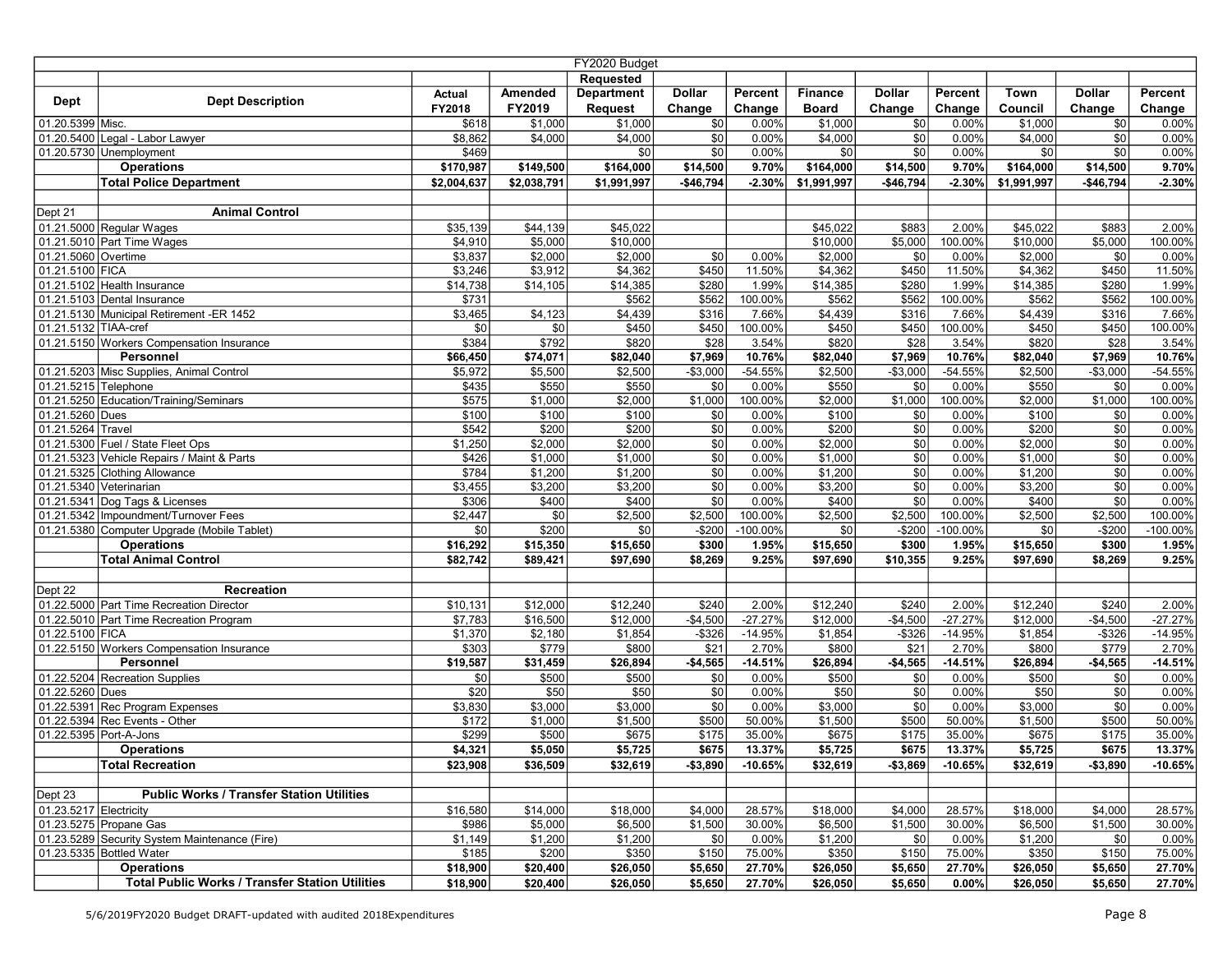| FY2020 Budget     |                                                           |                |           |                   |               |            |                |                 |             |           |               |             |
|-------------------|-----------------------------------------------------------|----------------|-----------|-------------------|---------------|------------|----------------|-----------------|-------------|-----------|---------------|-------------|
|                   |                                                           |                |           | Requested         |               |            |                |                 |             |           |               |             |
|                   |                                                           | Actual         | Amended   | <b>Department</b> | Dollar        | Percent    | <b>Finance</b> | Dollar          | Percent     | Town      | <b>Dollar</b> | Percent     |
| <b>Dept</b>       | <b>Dept Description</b>                                   | FY2018         | FY2019    | <b>Request</b>    | Change        | Change     | <b>Board</b>   | Change          | Change      | Council   | Change        | Change      |
|                   |                                                           |                |           |                   |               |            |                |                 |             |           |               |             |
| Dept 24           | <b>Building Maintenance</b>                               |                |           |                   |               |            |                |                 |             |           |               |             |
|                   | 01.24.5000 Regular Wages                                  | \$33,887       | \$35,007  | \$36,207          | \$1,200       | 3.43%      | \$36,207       | \$1,200         | 3.43%       | \$36,207  | \$1,200       | 3.43%       |
| 01.24.5100 FICA   |                                                           | \$2,399        | \$2,678   | \$2,770           | \$92          | 3.44%      | \$2,770        | \$92            | 3.44%       | \$2,770   | \$92          | 3.44%       |
|                   | 01.24.5102 Health Insurance                               | \$13,716       | \$13,321  | \$13,585          | \$264         | 1.98%      | \$13,585       | \$264           | 1.98%       | \$13,585  | \$264         | 1.98%       |
|                   | 01.24.5103 Dental Insurance                               | \$731          |           | \$530             | \$530         | 100.00%    | \$530          | \$530           | 100.00%     | \$530     | \$530         | 100.00%     |
|                   | 01.24.5130 Municipal Retirement -ER 1452                  | \$3,153        | \$3,272   | \$3,570           | \$298         | 9.11%      | \$3,570        | \$0             | 0.00%       | \$3,570   | \$298         | 9.11%       |
|                   | 01.24.5132 TIAA-CREF                                      | \$0            | \$0       | \$362             | \$362         | 100.00%    | \$362          | \$137           | 0.00%       | \$362     | \$362         | 100.00%     |
|                   | 01.24.5150 Workers Compensation Insurance                 | \$972          | \$1,639   | \$1,700           | \$61          | \$0        | \$1,700        | \$137           | \$0         | \$1,700   | \$61          | 3.72%       |
|                   | Personnel                                                 | \$54,858       | \$55,917  | \$58,724          | \$2,807       | 5.02%      | \$58,724       | \$2,807         | 5.02%       | \$58,724  | \$2,807       | 5.02%       |
|                   | 01.24.5201 Custodial Supplies                             | \$2,036        | \$2,500   | \$3,000           | \$500         | 20.00%     | \$3,000        | \$500           | 20.00%      | \$3,000   | \$500         | 20.00%      |
| 01.24.5264 Travel |                                                           | \$222          | \$600     | \$0               | $-$600$       | -100.00%   | \$0            | $-$600$         | $-100.00\%$ | \$0       | $-$600$       | $-100.00\%$ |
|                   | 01.24.5280 Grounds Maintenance                            | \$2,563        | \$2,500   | \$3,500           | \$1,000       | 40.00%     | \$3,500        | \$1,000         | 40.00%      | \$3,500   | \$1,000       | 40.00%      |
|                   | 01.24.5282 Pest Control                                   | \$911          | \$495     | \$600             | \$105         | 21.21%     | \$600          | \$105           | 21.21%      | \$600     | \$105         | 21.21%      |
|                   | 01.24.5285 Building Maintenance                           | \$10,810       | \$10,000  | \$15,000          | \$5,000       | 50.00%     | \$15,000       | \$5,000         | 50.00%      | \$15,000  | \$5,000       | 50.00%      |
|                   | 01.24.5286 Heating/Fuel Oil                               | \$5,975        | \$8,000   | \$8,000           | \$0           | 0.00%      | \$8,000        | \$0             | 0.00%       | \$8,000   | \$0           | 0.00%       |
|                   | 01.24.5289 Security System Maintenance                    | \$970          | \$2,000   | \$3,500           | \$1,500       | 75.00%     | \$3,500        | \$1,500         | 75.00%      | \$3,500   | \$1,500       | 75.00%      |
|                   | 01.24.5290 Elevator Inspection & Maintenance              | \$4,800        | \$2,800   | \$2,800           | \$0           | 0.00%      | \$2,800        | \$0             | 0.00%       | \$2,800   | \$0           | 0.00%       |
|                   | 01.24.5330 Radon Testing                                  | \$0            | \$0       | \$0               | \$0           | 0.00%      | \$0            | \$0             | 0.00%       | \$0       | \$0           | 0.00%       |
|                   | 01.24.5331 Well Water Testing                             | \$0            | \$0       | \$0               | \$0           | 0.00%      | \$0            | \$0             | 0.00%       | \$0       | \$0           | 0.00%       |
|                   | <b>Operations</b>                                         | \$28,287       | \$28,895  | \$36,400          | \$7,505       | 25.97%     | \$36,400       | \$7,505         | 25.97%      | \$36,400  | \$7,505       | 25.97%      |
|                   | <b>Total Building Maintenance</b>                         | \$83,145       | \$84,812  | \$95,124          | \$10,312      | 12.16%     | \$95,124       | \$12,672        | 12.16%      | \$95,124  | \$10,312      | 12.16%      |
|                   |                                                           |                |           |                   |               |            |                |                 |             |           |               |             |
| Dept 25           | <b>Community Services</b>                                 |                |           |                   |               |            |                |                 |             |           |               |             |
|                   | 01.25.5500 Hope Valley Ambulance                          | \$50,000       | \$50,000  | \$52,000          | \$2,000       | 4.00%      | \$52,000       | \$2,000         | 4.00%       | \$52,000  | \$2,000       | 4.00%       |
|                   | 01.25.5501 Clark Memorial Library                         | \$97,000       | \$98,000  | \$100,000         | \$2,000       | 2.04%      | \$100,000      | \$2,000         | 2.04%       | \$100,000 | \$2,000       | 2.04%       |
|                   | 01.25.5506 Domestic Violence Resource Ctr of South County | \$750          | \$750     | \$3,000           | \$2,250       | 300.00%    | \$1,000        | \$250           | 33.33%      | \$1,000   | \$250         | 33.33%      |
|                   | 01.25.5509 Memorial Day Parade - American Legion          | \$500          | \$500     | \$0               | $-$500$       | $-100.00%$ | \$0            | $-$500$         | -100.00%    | \$0       | $-$500$       | -100.00%    |
|                   | 01.25.5510 Richmond Historical Society                    | \$400          | \$400     | \$500             | \$100         | 25.00%     | \$500          | \$100           | 25.00%      | \$500     | \$100         | 25.00%      |
|                   | 01.25.5515 Southern RI Volunteers / Changing Lives        | \$750          | \$750     | \$1,000           | \$250         | 33.33%     | \$750          | \$0             | 0.00%       | \$750     | \$0           | 0.00%       |
|                   | 01.25.5516 WARM Center                                    | \$0            | \$500     | \$500             | $\frac{6}{3}$ | 0.00%      | \$500          | \$0             | 0.00%       | \$500     | \$0           | 0.00%       |
|                   | 01.25.5521 Wood River Health Services                     | \$1,500        | \$1,500   | \$3,000           | \$1,500       | 100.00%    | \$1,500        | $\overline{30}$ | 0.00%       | \$1,500   | \$0           | 0.00%       |
|                   | 01.25.5523 Rhode Island Center Assisting Those in Need    | \$1,000        | \$1,000   | \$2,500           | \$1,500       | 150.00%    | \$2,500        | \$1,500         | 150.00%     | \$2,500   | \$1,500       | 150.00%     |
|                   | 01.25.5529 South Kingstown Adult Day Services             | \$0            | \$500     | \$500             | \$0           | 0.00%      | \$500          | $\overline{30}$ | 0.00%       | \$500     | \$0           | 0.00%       |
|                   | 01.25.5532 Neighbors Helping Neighbors                    | \$500          | \$500     | \$1,000           | \$500         | 100.00%    | \$500          | $\overline{30}$ | 0.00%       | \$500     | \$0           | 0.00%       |
|                   | 01.25.5533 Community 2000 Education Foundation            | \$0            |           | \$1,900           | \$1,900       | 100.00%    | \$0            | \$0             | 0.00%       | \$0       | \$0           | 0.00%       |
|                   | <b>Operations</b>                                         | \$152,400      | \$154,400 | \$165,900         | \$11,500      | 7.45%      | \$159,750      | \$5,350         | 3.47%       | \$159,750 | \$5,350       | 3.47%       |
|                   | <b>Total Community Services</b>                           | \$152,400      | \$154,400 | \$165,900         | \$11,500      | 7.45%      | \$159,750      | \$5,350         | 3.47%       | \$159,750 | \$5,350       | 3.47%       |
|                   |                                                           |                |           |                   |               |            |                |                 |             |           |               |             |
| Dept 26           | <b>Senior Activities</b>                                  |                |           |                   |               |            |                |                 |             |           |               |             |
|                   | 01.26.5000 Senior Center Director Stipend                 | \$83           | \$5,000   | \$5,100           | \$100         | 2.00%      | \$5,100        | \$100           | 2.00%       | \$5,100   | \$100         | 2.00%       |
| 01.26.5100 FICA   |                                                           | \$6            | \$383     | \$390             | \$7           | 1.83%      | \$390          | \$7             | 1.83%       | \$390     | \$7           | 1.83%       |
|                   | 01.26.5150 Workers Compensation Insurance                 | $\frac{1}{20}$ | \$0       | $\overline{$250}$ | \$250         | 100.00%    | \$250          | \$250           | 100.00%     | \$250     | \$250         | 100.00%     |
|                   | Personnel                                                 | \$89           | \$5,383   | \$5,740           | \$357         | 6.63%      | \$5,740        | \$357           | 6.63%       | \$5,740   | \$357         | 6.63%       |
|                   | $01.26.5200$ Office Supplies                              | \$490          | \$200     | \$200             | \$0           | 0.00%      | \$200          | \$0             | 0.00%       | \$200     | \$0           | $0.00\%$    |
|                   | $01.26.5205$ Misc Supplies                                | \$229          | \$500     | \$500             | \$0           | 0.00%      | \$500          | \$0             | 0.00%       | \$500     | \$0           | $0.00\%$    |
|                   | 01.26.5215 Cable TV and internet                          | \$1,936        | \$1,700   | \$2,200           | \$500         | 29.41%     | \$2,200        | \$500           | 29.41%      | \$2,200   | \$500         | 29.41%      |
|                   | 01.26.5391 Program Expenses                               | \$5,871        | \$9,000   | \$9,400           | \$400         | 4.44%      | \$9,400        | \$400           | 4.44%       | \$9,400   | \$400         | 4.44%       |
|                   | <b>Operations</b>                                         | \$8,526        | \$11,400  | \$12,300          | \$900         | 7.89%      | \$12,300       | \$900           | 7.89%       | \$12,300  | \$900         | 7.89%       |
|                   | <b>Total Senior Activities</b>                            | \$8,615        | \$16,783  | \$18,040          | \$1,257       | 7.49%      | \$18,040       | \$1,257         | 7.49%       | \$18,040  | \$1,257       | 7.49%       |
|                   |                                                           |                |           |                   |               |            |                |                 |             |           |               |             |
| Dept 28           | <b>Economic Development</b>                               |                |           |                   |               |            |                |                 |             |           |               |             |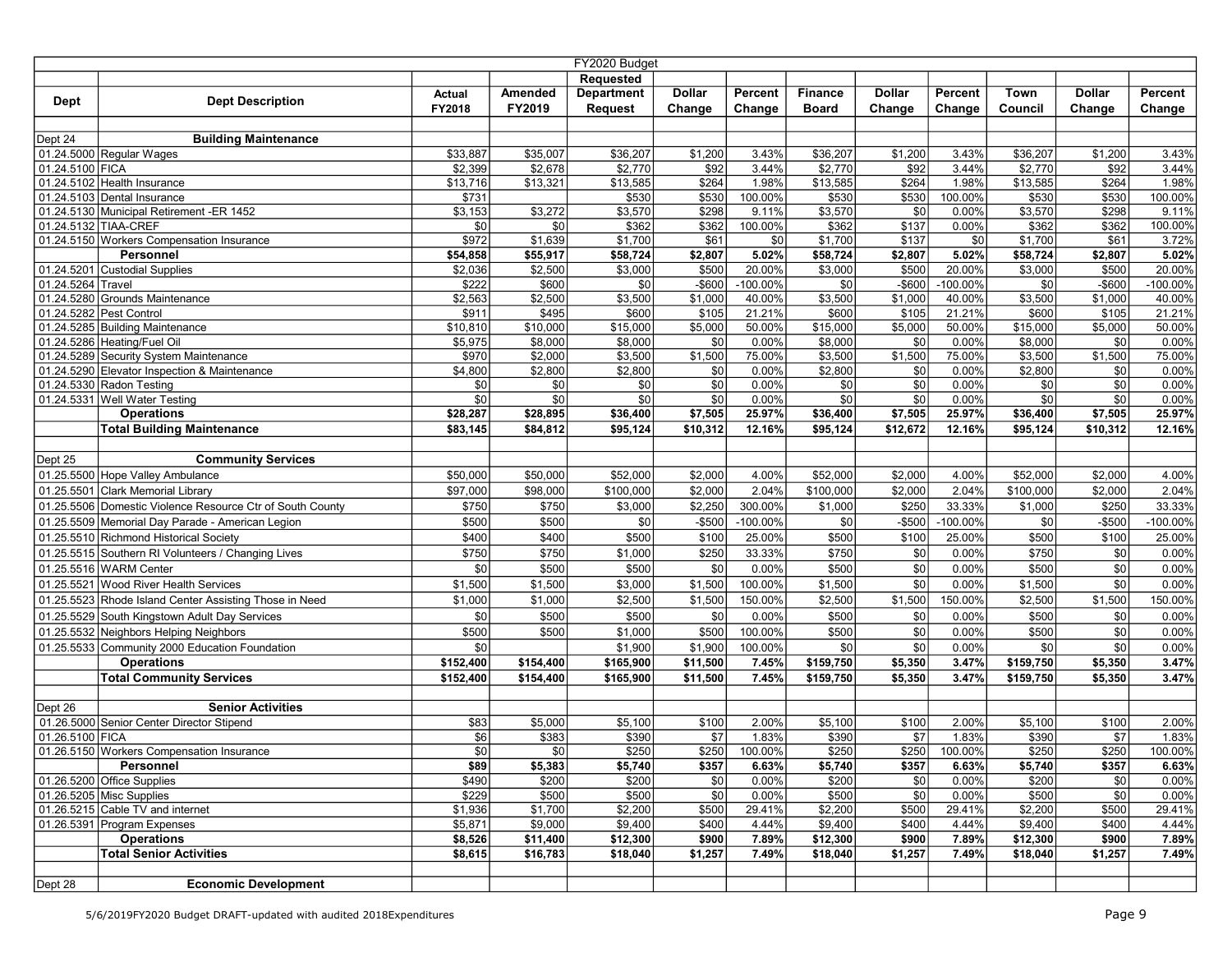| FY2020 Budget          |                                                                           |                      |                      |                    |                        |                    |                      |                        |                           |                    |                        |                        |
|------------------------|---------------------------------------------------------------------------|----------------------|----------------------|--------------------|------------------------|--------------------|----------------------|------------------------|---------------------------|--------------------|------------------------|------------------------|
|                        |                                                                           |                      |                      | Requested          |                        |                    |                      |                        |                           |                    |                        |                        |
| <b>Dept</b>            | <b>Dept Description</b>                                                   | <b>Actual</b>        | Amended              | <b>Department</b>  | <b>Dollar</b>          | Percent            | <b>Finance</b>       | <b>Dollar</b>          | Percent                   | Town               | Dollar                 | Percent                |
|                        |                                                                           | FY2018               | FY2019               | <b>Request</b>     | Change                 | Change             | <b>Board</b>         | Change                 | Change                    | Council            | Change                 | Change                 |
|                        | 01.28.5250 Workshops                                                      |                      |                      | \$0                | \$0                    | 0.00%              | \$0                  | \$0                    | 0.00%                     | \$0                | \$0                    | 0.00%                  |
|                        | 01.28.5229 Professional Services                                          | \$0                  | \$1,000              | \$0]               | $-$1,000$              | $-100.00\%$        | \$0                  | $-$1,000$              | $-100.00\%$               | $\sqrt{50}$        | $-$1,000$              | $-100.00\%$            |
|                        | 01.28.5252 Education/Training                                             | \$0                  | \$0                  | \$0                | $ $ \$0                | 0.00%              | \$0                  | $\overline{50}$        | 0.00%                     | \$0                | \$0                    | 0.00%                  |
| 01.28.5260 Dues        |                                                                           | \$600                | \$600                | \$600              | $\overline{30}$        | 0.00%              | \$600                | $\overline{30}$        | 0.00%                     | \$600              | \$0                    | 0.00%                  |
| 01.28.5354 Insurance   |                                                                           | \$0<br>\$0           | \$0                  | \$0                | $\sqrt{50}$            | 0.00%<br>$-66.67%$ | \$0<br>\$1,000       | $\sqrt{50}$            | 0.00%<br>$-66.67%$        | \$0                | \$0                    | 0.00%                  |
| 01.28.5351 Printing    | <b>Operations</b>                                                         | \$600                | \$3,000<br>\$4,600   | \$1,000<br>\$1,600 | $-$2,000$<br>$-$3,000$ | $-65.22%$          | \$1,600              | $-$2,000$<br>$-$3,000$ | $-65.22%$                 | \$1,000<br>\$1,600 | $-$2,000$<br>$-$3,000$ | $-66.67%$<br>$-65.22%$ |
|                        | <b>Total Economic Development</b>                                         | \$600                | \$4,600              | \$1,600            | $-$3,000$              | $-65.22%$          | \$1,600              | $-$3,000$              | $-65.22%$                 |                    | $-$3,000$              | $-65.22%$              |
|                        |                                                                           |                      |                      |                    |                        |                    |                      |                        |                           | \$1,600            |                        |                        |
| Dept 29                | <b>Elder Affairs Commission</b>                                           |                      |                      |                    |                        |                    |                      |                        |                           |                    |                        |                        |
|                        | 01.29.5250 Education Programs                                             | \$0                  | \$0                  | \$0                | \$0                    | 0.00%              | \$0                  | \$0                    | 0.00%                     | \$0                | \$0                    | 0.00%                  |
| 01.29.5351 Printing    |                                                                           | \$151                | \$500                | \$0                | $-$ \$500              | -100.00%           | \$0                  | $-$500$                | -100.00%                  | \$0                | $-$500$                | -100.00%               |
|                        | 01.29.5370 Operating Supplies                                             | \$27                 | \$150                | \$0                | $-$ \$150              | $-100.00%$         | \$0                  | $-$150$                | $-100.00%$                | \$0                | $-$150$                | $-100.00\%$            |
|                        | 01.29.5520 Meal on Wheels Program                                         | \$0                  | \$350                | \$350              | \$0                    | 0.00%              | \$350                | \$0                    | 0.00%                     | \$350              | \$0                    | 0.00%                  |
|                        | <b>Operations</b>                                                         | \$178                | \$1,000              | \$350              | -\$650                 | $-65.00%$          | \$350                | $- $650$               | $-65.00%$                 | \$350              | $- $650$               | $-65.00%$              |
|                        | <b>Total Elder Affairs Commission</b>                                     | \$178                | \$1,000              | \$350              | -\$650                 | $-65.00%$          | \$350                | -\$650                 | $-65.00%$                 | \$350              | -\$650                 | $-65.00%$              |
|                        |                                                                           |                      |                      |                    |                        |                    |                      |                        |                           |                    |                        |                        |
| Dept 30                | <b>Police Station/Community Center Bldg</b>                               |                      |                      |                    |                        |                    |                      |                        |                           |                    |                        |                        |
| 01.30.5217 Electricity |                                                                           | \$17,480             | \$15,000             | \$20,000           | \$5,000                | 33.33%             | \$20,000             | \$5,000                | 33.33%                    | \$20,000           | \$5,000                | 33.33%                 |
| 01.30.5275 Propane     |                                                                           | \$2,391              | \$2,000              | \$3,800            | \$1,800                | 90.00%             | \$3,800              | \$1,800                | 90.00%                    | \$3,800            | \$1,800                | 90.00%                 |
|                        | 01.30.5282 Pest Control                                                   | \$500                | \$675                | \$675              | \$0                    | 0.00%              | \$675                | \$0                    | 0.00%                     | \$675              | \$0                    | 0.00%                  |
|                        | 01.30.5285 Building Maintenance/Police Station                            | \$5,429              | \$10,000             | \$12,000           | \$2,000                | 20.00%             | \$12,000             | \$2,000                | 20.00%                    | \$12,000           | \$2,000                | 20.00%                 |
|                        | 01.30.5289 Security System Maintenance (Fire)                             | \$1,800              | \$500                | \$500              | $\sqrt{50}$            | 0.00%              | \$500                | \$0                    | 0.00%                     | \$500              | \$0                    | $0.00\%$               |
|                        | 01.30.5290 Elevator Maintenance/Inspection                                | \$1,050              | \$2,500              | \$2,500            | $\sqrt{50}$            | 0.00%              | \$2,500              | \$0                    | 0.00%                     | \$2,500            | $\overline{30}$        | 0.00%                  |
|                        | 01.30.5330 Radon Testing                                                  | \$165                | \$0                  | \$155              | \$155                  | 100.00%            | \$155                | \$155                  | 100.00%                   | $\overline{155}$   | \$155                  | 100.00%                |
|                        | <b>Operations</b>                                                         | \$28,815             | \$30,675             | \$39,630           | \$8,955                | 29.19%             | \$39,630             | \$8,955                | 29.19%                    | \$39,630           | \$8,955                | 29.19%                 |
|                        | <b>Total Police Station/Community Center</b>                              | \$28,815             | \$30,675             | \$39,630           | \$8,955                | 29.19%             | \$39,630             | \$8,955                | 29.19%                    | \$39,630           | \$8,955                | 29.19%                 |
|                        |                                                                           |                      |                      |                    |                        |                    |                      |                        |                           |                    |                        |                        |
| Dept 31                | <b>Town Sergeant</b>                                                      |                      | \$500                |                    |                        |                    |                      |                        |                           | \$500              |                        |                        |
| 01.31.5100 FICA        | 01.31.5001 Town Sergeant                                                  | \$500<br>\$38        | \$38                 | \$500<br>\$38      | \$0<br>$\sqrt{50}$     | 0.00%<br>0.00%     | \$500<br>\$38        | \$0 <br>\$0            | $-100.00\%$<br>$-100.00%$ | \$38               | \$0<br>\$0             | $0.00\%$               |
|                        | Personnel                                                                 | \$538                | \$538                | \$538              | \$0                    | 0.00%              | \$538                | \$0                    | 0.00%                     | \$538              | \$0                    | 0.00%                  |
|                        | <b>Total Town Sergeant</b>                                                | \$538                | \$538                | \$538              | \$0                    | 0.00%              | \$538                | \$0                    | 0.00%                     | \$538              | \$0                    | 0.00%                  |
|                        |                                                                           |                      |                      |                    |                        |                    |                      |                        |                           |                    |                        |                        |
| Dept 32                | <b>Transfer/Recycling/Landfill</b>                                        |                      |                      |                    |                        |                    |                      |                        |                           |                    |                        |                        |
|                        | 01.32.5000 Regular Wages                                                  | \$34,790             | \$36,067             | \$40,395           | \$4,328                | 12.00%             | \$40,395             | \$4,328                | 12.00%                    | \$40,395           | \$4,328                | 12.00%                 |
| 01.32.5060 Overtime    |                                                                           | \$394                | \$500                | \$500              | \$0                    | 0.00%              | \$500                | \$0                    | 0.00%                     | \$500              | \$0                    | 0.00%                  |
| 01.32.5100 FICA        |                                                                           | \$2,498              | $\sqrt{2,797}$       | \$3,090            | \$293                  | 10.48%             | \$3,090              | \$293                  | 10.48%                    | \$3,090            | \$293                  | 10.48%                 |
|                        | 01.32.5102 Health Insurance                                               | \$13,716             | \$13,321             | \$13,585           | \$264                  | 1.98%              | \$13,585             | \$264                  | 1.98%                     | \$13,585           | \$264                  | 1.98%                  |
|                        | 01.32.5103 Dental Insurance                                               | \$731                | \$0                  | \$530              | \$530                  | 100.00%            | \$530                | \$530                  | 100.00%                   | \$530              | \$530                  | 100.00%                |
|                        | 01.32.5130 Municipal Retirement -ER 1452                                  | \$3,191              | \$3,368              | \$3,983            | \$615                  | 18.26%             | \$3,983              | \$615                  | 18.26%                    | \$3,983            | \$615                  | 18.26%                 |
| 01.32.5132 TIAA-cref   |                                                                           | \$0                  | \$0                  | \$404              | \$404                  | 100.00%            | \$404                | \$404                  | 100.00%                   | \$404              | \$404                  | 100.00%                |
|                        | 01.32.5150 Workers Compensation Insurance                                 | \$787                | \$1,267              | \$1,280            | \$13                   | 1.03%              | \$1,280              | \$13                   | 1.03%                     | \$1,280            | \$13                   | 1.03%                  |
|                        | Personnel                                                                 | \$56,107             | \$57,320             | \$63,767           | \$6,447                | 11.25%             | \$63,767             | \$6,447                | 11.25%                    | \$63,767           | \$6,447                | 11.25%                 |
|                        | 01.32.5205 Misc Supplies                                                  | \$0                  |                      | \$0                | \$0                    | 0.00%              | \$0                  | \$0                    | 0.00%                     | \$0                | \$0                    | 0.00%                  |
|                        | 01.32.5215 Telephone                                                      | \$375                | \$380                | \$460              | \$80                   | 21.05%             | \$460                | \$80                   | 21.05%                    | \$460              | \$80                   | 21.05%                 |
|                        | 01.32.5319 Central Landfill Tipping Fees<br>01.32.5331 Well Water Testing | \$48,456<br>\$15,225 | \$47,600<br>\$15,000 | \$54,000           | \$6,400                | 13.45%<br>0.00%    | \$54,000<br>\$15,000 | \$6,400<br>\$0         | 13.45%<br>0.00%           | \$54,000           | \$6,400<br>\$0         | 13.45%                 |
|                        | 01.32.5368 Landfill Engineering                                           | \$0                  |                      | \$15,000<br>\$0    | \$0<br>\$0             | 0.00%              | \$0                  | \$0                    | 0.00%                     | \$15,000<br>\$0    | \$0                    | 0.00%<br>0.00%         |
|                        | 01.32.5371 Fee for Hauling Refuse                                         | \$55,773             | \$56,000             | \$60,000           | \$4,000                | 7.14%              | \$60,000             | \$4,000                | 7.14%                     | \$60,000           | \$4,000                | 7.14%                  |
|                        | 01.32.5376 License Fee to RI                                              | \$0                  | \$0                  | \$0                | \$0                    | 0.00%              | \$0                  | \$0                    | 0.00%                     | \$0                | \$0                    | 0.00%                  |
|                        | 01.32.5378 Equipment Maintenance                                          | \$2,521              | \$1,500              | \$2,000            | \$500                  | 33.33%             | \$2,000              | \$500                  | 33.33%                    | \$2,000            | \$500                  | 33.33%                 |
|                        | <b>Operations</b>                                                         | \$122,350            | \$120,480            | \$131,460          | \$10,980               | 9.11%              | \$131,460            | \$10,980               | 9.11%                     | \$131,460          | \$10,980               | 9.11%                  |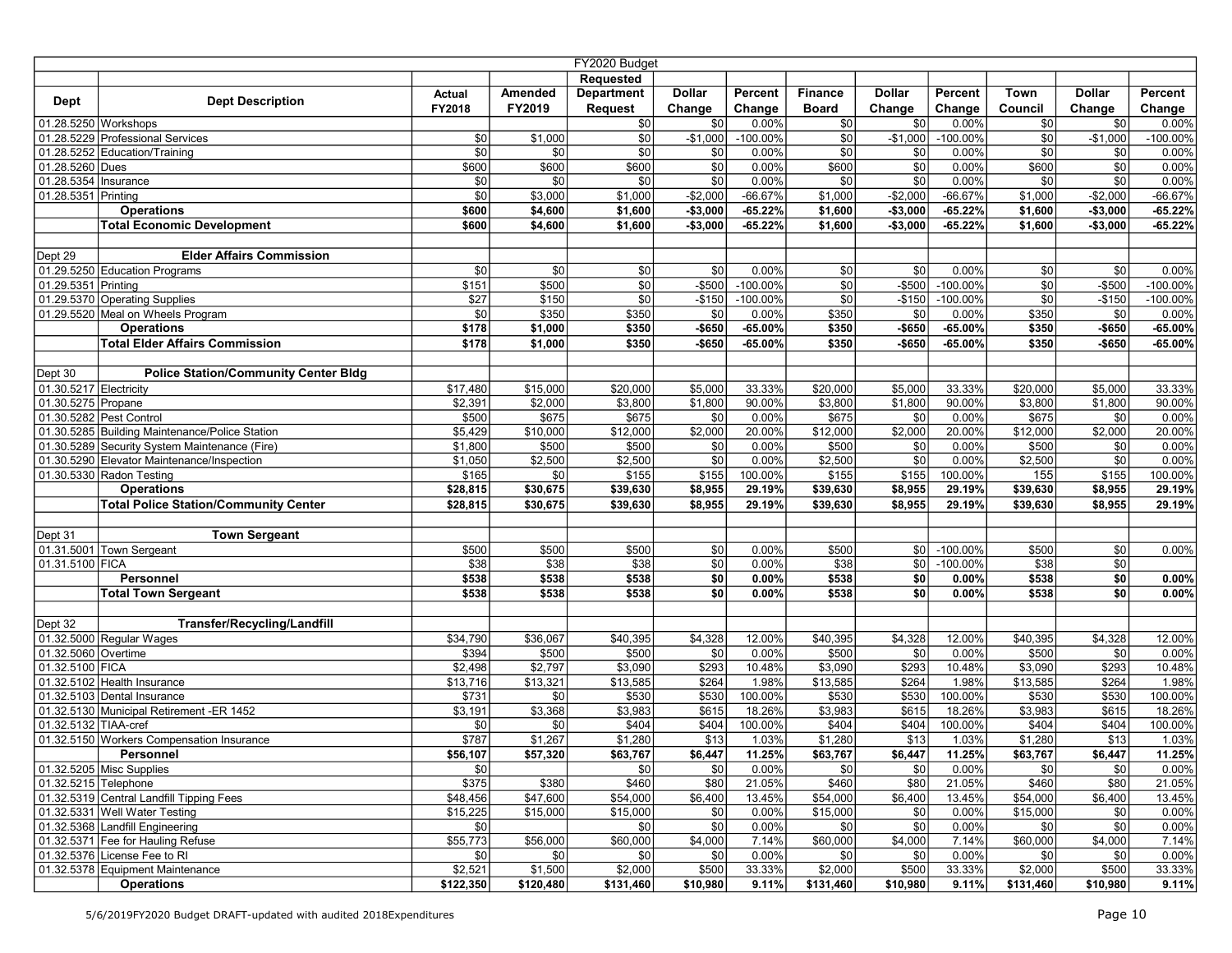|                   |                                                                  |                 |                | FY2020 Budget     |               |                |                |                 |                 |              |              |                 |
|-------------------|------------------------------------------------------------------|-----------------|----------------|-------------------|---------------|----------------|----------------|-----------------|-----------------|--------------|--------------|-----------------|
|                   |                                                                  |                 |                | Requested         |               |                |                |                 |                 |              |              |                 |
| <b>Dept</b>       | <b>Dept Description</b>                                          | Actual          | Amended        | <b>Department</b> | <b>Dollar</b> | Percent        | <b>Finance</b> | <b>Dollar</b>   | Percent         | Town         | Dollar       | Percent         |
|                   |                                                                  | FY2018          | FY2019         | Request           | Change        | Change         | <b>Board</b>   | Change          | Change          | Council      | Change       | Change          |
|                   | <b>Total Transfer/Recycling/Landfill</b>                         | \$178,457       | \$177,800      | \$195,227         | \$17,427      | 9.80%          | \$195,227      | \$23,374        | 9.80%           | \$195,227    | \$17,427     | 9.80%           |
|                   |                                                                  |                 |                |                   |               |                |                |                 |                 |              |              |                 |
| Dept 33           | <b>Canvassing Authority</b>                                      |                 |                |                   |               |                |                |                 |                 |              |              |                 |
|                   | 01.33.5001 Board Members/Commission/                             | \$1,574         | \$2,000        | \$2,000           | \$0           | 0.00%          | \$2,000        | \$0             | 0.00%           | \$2,000      | \$0          | 0.00%           |
|                   | 01.33.5003 Election Officials                                    | \$800           | $\sqrt{4,325}$ | \$2,200           | $-$2,125$     | $-49.13%$      | \$2,200        | $-$2,125$       | -49.13%         | \$2,200      | $-$2,125$    | $-49.13%$       |
| 01.33.5100 FICA   | 01.33.5060 DPW personnel OT                                      | \$0<br>\$38     | \$176<br>\$0   | \$300             | \$300<br>\$0  | 0.00%          | \$300          | \$124<br>\$0    | 70.45%<br>0.00% | \$300<br>\$0 | \$124<br>\$0 | 70.45%<br>0.00% |
|                   | <b>Personnel</b>                                                 | \$2,412         | \$6,501        | \$0<br>\$4,500    | $-$2,001$     | $-30.78%$      | \$0<br>\$4,500 | $-$2,001$       | $-30.78%$       | \$4,500      | $-$2,001$    | $-30.78%$       |
|                   | $01.33.5200$ Office Supplies                                     | \$340           | \$800          | \$800             | \$0           | 0.00%          | \$800          | \$0             | 0.00%           | \$800        | \$0          | 0.00%           |
|                   | 01.33.5229 Professional Services - Redristricting                | \$0             | \$0            | \$0               | \$0           | 0.00%          | \$0            | $\frac{1}{50}$  | 0.00%           | \$0          | \$0          | 0.00%           |
| 01.33.5264 Travel |                                                                  | \$97            | \$250          | \$250             | \$0           | 0.00%          | \$250          | \$0             | 0.00%           | \$250        | \$0          | 0.00%           |
|                   | 01.33.5399 Miscellaneous                                         | \$167           | \$495          | \$250             | $-$245$       | -49.49%        | \$250          | $-$245$         | -49.49%         | \$250        | $-$245$      | -49.49%         |
|                   | <b>Operations</b>                                                | \$604           | \$1,545        | \$1,300           | $-$245$       | $-15.86%$      | \$1,300        | $-$245$         | $-15.86%$       | \$1,300      | $-$245$      | $-15.86%$       |
|                   | <b>Total Canvassing Authority</b>                                | \$3,016         | \$8,046        | \$5,800           | $-$2,246$     | $-27.91%$      | \$5,800        | $-$4,247$       | $-27.91%$       | \$5,800      | $-$2,246$    | $-27.91%$       |
|                   |                                                                  |                 |                |                   |               |                |                |                 |                 |              |              |                 |
| Dept 35           | <b>Emergency Management</b>                                      |                 |                |                   |               |                |                |                 |                 |              |              |                 |
|                   | 01.35.5001 Director Stipend                                      | \$7,998         | \$8,000        | \$8,160           | \$160         | 2.00%          | \$8,160        | \$160           | 2.00%           | \$8,160      | \$160        | 2.00%           |
|                   | 01.35.5002 Deputy Stipends (2)                                   | \$2,000         | \$2,000        | \$2,000           | \$0           | 0.00%          | \$2,000        | \$0             | 0.00%           | \$2,000      | \$0          | 0.00%           |
|                   | 01.35.5003 Coordinator of Volunteers (New)                       | \$0             | \$0            | \$0               | \$0           | 0.00%          | \$0            | $\overline{50}$ | 0.00%           | \$0          | \$0          | 0.00%           |
|                   | 01.35.5065 Emergency Overtime                                    | \$0             | \$0            | \$0               | \$0           | 0.00%          | \$0            | \$0             | 0.00%           | \$0          | \$0          | 0.00%           |
| 01.35.5100 FICA   |                                                                  | \$765           | \$765          | \$777             | \$12          | 0.00%          | \$777          | \$12            | 0.00%           | \$777        | \$12         | 1.57%           |
|                   | 01.35.5150 Workers Compensation Insurance                        | \$299           | \$334          | \$340             | \$6           | 0.00%          | \$340          | \$12            | 0.00%           | \$340        | \$6          | 1.80%           |
|                   | Personnel                                                        | \$11,062        | \$11,099       | \$11,277          | \$178         | 1.60%          | \$11,277       | \$178           | 1.60%           | \$11,277     | \$178        | 1.60%           |
|                   | 01.35.5200 Office Supplies                                       | \$0             | \$0            | \$0               | \$0           | 0.00%          | \$0            | \$0             | 0.00%           | \$0          | \$0          | 0.00%           |
|                   | 01.35.5202 Misc Supplies                                         | \$30            | \$600          | \$300             | $-$300$       | -50.00%        | \$300          | $-$300$         | $-50.00%$       | \$300        | $-$300$      | $-50.00\%$      |
|                   | 01.35.5215 Phone/Internet EOC                                    | \$3,168         | \$3,600        | \$3,800           | \$200         | 5.56%          | \$3,800        | \$200           | 5.56%           | \$3,800      | \$200        | 5.56%           |
|                   | 01.35.5250 Education / Traing / Seminars                         | \$30            | \$400          | \$400             | \$0           | 0.00%          | \$400          | \$0             | 0.00%           | \$400        | \$0          | 0.00%           |
|                   | 01.35.5369 Communication Equipment                               | $\sqrt{6}$      | \$2,000        | \$2,000           | \$0           | 0.00%          | \$2,000        | $\overline{50}$ | 0.00%           | \$2,000      | \$0          | 0.00%           |
|                   | 01.35.5378 Equip Repairs / Maint & Parts                         | $\sqrt{6}$      | \$7,000        | \$0               | $-$7,000$     | $-100.00%$     | \$0            | $-$7,000$       | $-100.00%$      | \$0          | $-$7,000$    | $-100.00\%$     |
|                   | 01.35.5471 Shelter Team Training<br>01.35.5472 Shelter Supplies  | \$0             | \$0<br>\$0     | \$0<br>\$0        | \$0<br>\$0    | 0.00%<br>0.00% | \$0<br>\$0     | \$0<br>\$0      | 0.00%<br>0.00%  | \$0<br>\$0   | \$0<br>\$0   | 0.00%<br>0.00%  |
|                   | <b>Operations</b>                                                | \$0 <br>\$3,228 | \$13,600       | \$6,500           | $-$7,100$     | $-52.21%$      | \$6,500        | $-$7,100$       | $-52.21%$       | \$6,500      | $-$7,100$    | $-52.21%$       |
|                   | <b>Total Emergency Management</b>                                | \$14,290        | \$24,699       | \$17,777          | $-$6,922$     | $-28.03%$      | \$17,777       | $-$6,738$       | $-28.03%$       | \$17,777     | $-$6,922$    | $-28.03%$       |
|                   |                                                                  |                 |                |                   |               |                |                |                 |                 |              |              |                 |
| Dept 36           | Contingency                                                      |                 |                |                   |               |                |                |                 |                 |              |              |                 |
|                   | 01.36.5750 Contingency                                           | \$9,610         | \$20,000       | \$20,000          | \$0           | 0.00%          | \$20,000       | \$0             | 0.00%           | \$20,000     | \$0          | 0.00%           |
|                   | 01.36.5752 Contingency Wages                                     | \$0             | \$0            | \$30,000          | \$30,000      | 100.00%        | \$30,000       | \$30,000        | 100.00%         | \$35,000     | \$35,000     | 100.00%         |
|                   | 01.36.5755 Healthcare Contingency                                | \$0             | \$18,000       | \$18,000          | \$0           | 0.00%          | \$18,000       | \$0             | 0.00%           | \$18,000     | \$0          | $0.00\%$        |
|                   | <b>Operations</b>                                                | \$9,610         | \$38,000       | \$68,000          | \$30,000      | 78.95%         | \$68,000       | \$30,000        | 78.95%          | \$73,000     | \$35,000     | 92.11%          |
|                   | <b>Total Contingency</b>                                         | \$9,610         | \$38,000       | \$68,000          | \$30,000      | 78.95%         | \$68,000       | \$30,000        | 78.95%          | \$73,000     | \$35,000     | 92.11%          |
|                   |                                                                  |                 |                |                   |               |                |                |                 |                 |              |              |                 |
| Dept 38           | <b>Probate Court</b>                                             |                 |                |                   |               |                |                |                 |                 |              |              |                 |
|                   | 01.38.5001 Probate Clerk                                         | \$3,600         |                | \$0               | \$0           | 0.00%          | \$0            | \$0             | 0.00%           | \$0          | \$0          | 0.00%           |
| 01.38.5100   FICA |                                                                  | \$0             |                | \$0               | \$0           | 0.00%          | \$0            | \$0             | $0.00\%$        | <b>\$01</b>  | \$0          | 0.00%           |
|                   | 01.38.5229 Probate Judge                                         | \$0             | \$3,600        | \$3,600           | \$0           | 0.00%          | \$3,600        | \$0             | 0.00%           | \$3,600      | \$0          | 0.00%           |
|                   | Personnel                                                        | \$3,600         | \$3,600        | \$3,600           | \$0           | 0.00%          | \$3,600        | \$0             | 0.00%           | \$3,600      | \$0          | $0.00\%$        |
|                   | Total Probate Court                                              | \$3,600         | \$3,600        | \$3,600           | \$0           | 0.00%          | \$3,600        | \$0             | 0.00%           | \$3,600      | \$0          | $0.00\%$        |
|                   |                                                                  |                 |                |                   |               |                |                |                 |                 |              |              |                 |
| Dept 39           | <b>Debt Service</b>                                              |                 |                |                   |               |                |                |                 |                 |              |              |                 |
|                   | 01.39.5773 Principal Pmt matures - 2052 (USDA Water Main - 2012) | \$11,276        | \$13,072       | \$13,465          | \$393         | 3.01%          | \$13,465       | \$393           | 3.01%           | \$13.465     | \$393        | 3.01%           |
|                   | 01.39.5774 Interest Pmt matures - 2052 (USDA Water Main - 2012)  | \$24,422        | \$22,626       | \$22,233          | $-$ \$393     | $-1.74%$       | \$22,233       | $-$ \$393       | $-1.74%$        | \$22,233     | $-$ \$393    | $-1.74%$        |
|                   | 01.39.5775 Principal Pmt matures - 2055 (USDA Water Tank - 2015) | \$17,451        | \$19,038       | \$19,599          | \$561         | 2.95%          | \$19,599       | \$561           | 2.95%           | \$19,599     | \$561        | 2.95%           |
|                   | 01.39.5776 Interest Pmt matures - 2055 (USDA Water Tank - 2015)  | \$38,283        | \$36,695       | \$36,134          | $-$ \$561     | $-1.53%$       | \$36,134       | $-$ \$561       | $-1.53%$        | \$36,134     | $-$ \$561    | $-1.53%$        |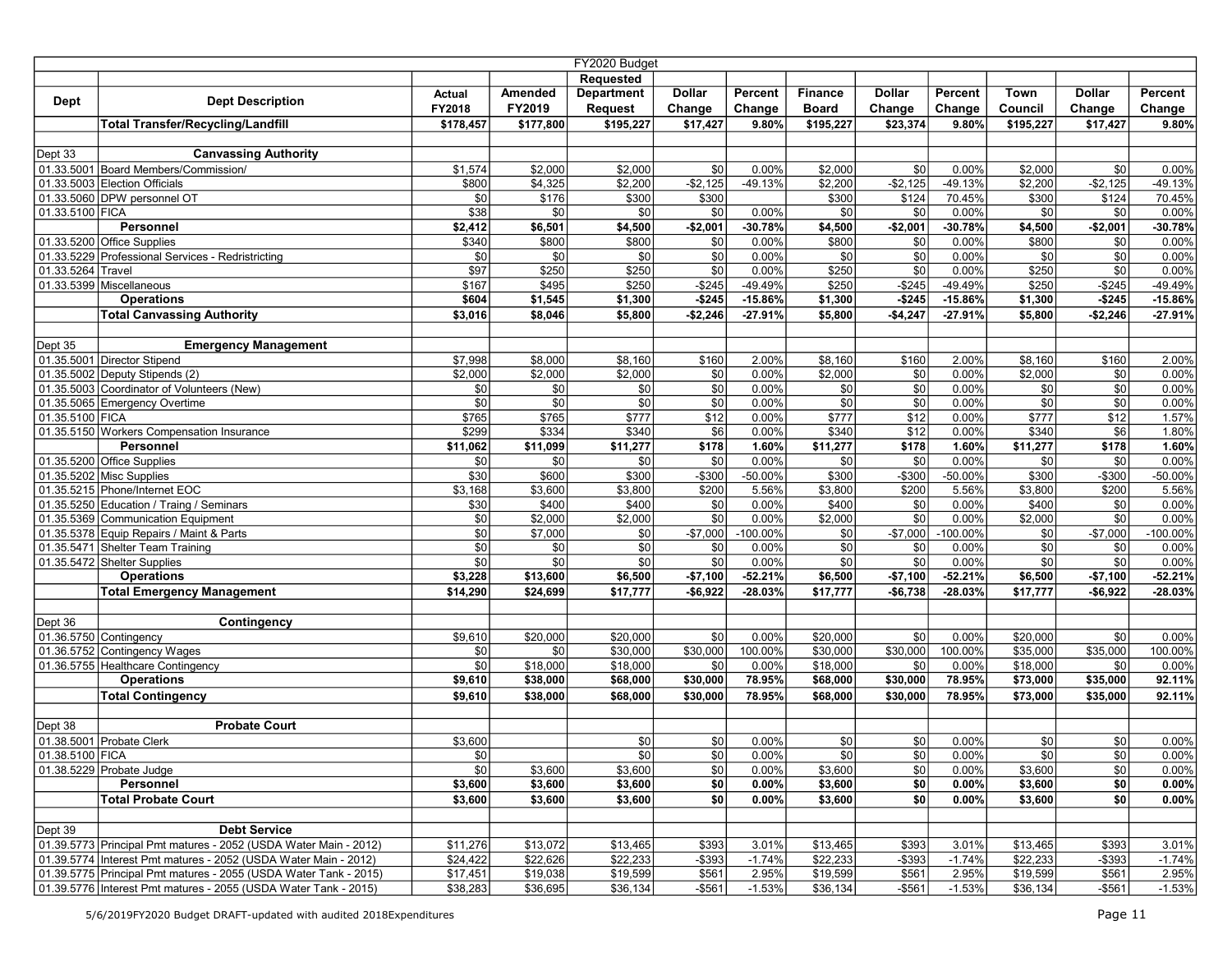|                      | FY2020 Budget                                                         |               |                |                   |               |                |                |               |                |                |               |                   |
|----------------------|-----------------------------------------------------------------------|---------------|----------------|-------------------|---------------|----------------|----------------|---------------|----------------|----------------|---------------|-------------------|
|                      |                                                                       |               |                | <b>Requested</b>  |               |                |                |               |                |                |               |                   |
| <b>Dept</b>          | <b>Dept Description</b>                                               | <b>Actual</b> | Amended        | <b>Department</b> | <b>Dollar</b> | Percent        | <b>Finance</b> | <b>Dollar</b> | Percent        | Town           | <b>Dollar</b> | Percent           |
|                      |                                                                       | FY2018        | FY2019         | Request           | Change        | Change         | <b>Board</b>   | Change        | Change         | Council        | Change        | Change            |
|                      | 01.39.5777 Principal Pmt matures - 2014 (Muni \$1,600,000 - 2003)     | \$0           |                |                   | \$0           | 0.00%          | \$0            | \$0           | 0.00%          | \$0            | \$0           | 0.00%             |
|                      | 01.39.5778   Interest Pmt matures - 2014 (Muni \$1,600,000 - 2003)    | \$0           |                |                   | \$0           | 0.00%          | \$0            | \$0           | 0.00%          | \$0            | \$0           | 0.00%             |
|                      | 01.39.5782 Paying Agent Fee                                           | \$1,750       | \$0            |                   | \$0           | 0.00%          | \$0            | \$0           | 0.00%          | \$0            | \$0           | 0.00%             |
|                      | 01.39.5783 Principal Pmt Matures 2028 (Capital \$2,501,000 - 2017)    | \$0           | \$251,000      | \$250,000         | $-$1,000$     | $-0.40%$       | \$250,000      | $-$1,000$     | $-0.40%$       | \$250,000      | $-$1,000$     | $-0.40%$          |
|                      | 01.39.5784 Interest Pmt Matures 2028 (Capital \$2,501,000 - 2017)     | \$26,043      | \$50,028       | \$44,753          | $-$5,275$     | $-10.54%$      | \$44,753       | $-$5,275$     | $-10.54%$      | \$44,753       | $-$5,275$     | $-10.54%$         |
|                      | 01.39.5785 Principal Pmt matures - 2018 (Capital \$1,400,000 - 2007)  | \$145,000     | \$0            | \$0               | \$0           | 0.00%          | \$0            | \$0           | 0.00%          | \$0            | \$0           | 0.00%             |
|                      | 01.39.5786   Interest Pmt matures - 2018 (Capital \$1,400,000 - 2007) | \$2,991       | \$0            | \$0               | \$0           | 0.00%          | \$0            | \$0           | 0.00%          | \$0            | \$0           | 0.00%             |
|                      | 01.39.5787 Principal Pmt matures - 2021 (Capital \$1,150,000 - 2010)  | \$100,000     | \$250,000      | \$260,000         | \$10,000      | 4.00%          | \$260,000      | \$10,000      | 4.00%          | \$260,000      | \$10,000      | 4.00%             |
|                      | 01.39.5788 Interest Pmt matures - 2021 (Capital \$1,150,000 - 2010)   | \$22,538      | \$18,225       | \$14,525          | $-$3,700$     | $-20.30%$      | \$14,525       | $-$3,700$     | $-20.30%$      | \$14,525       | $-$3,700$     | -20.30%           |
|                      | 01.39.5789 Principal Pmt matures - 2025 (Capital \$2,410,000 - 2014)  | \$230,000     | \$235,000      | \$235,000         | \$0           | 0.00%          | \$235,000      | \$0           | 0.00%          | \$235,000      | \$0           | 0.00%             |
|                      | 01.39.5790   Interest Pmt matures - 2025 (Capital \$2,410,000 - 2014) | \$47,100      | \$42,450       | \$37,750          | $-$4,700$     | $-11.07%$      | \$37,750       | $-$4,700$     | $-11.07%$      | \$37,750       | $-$4,700$     | $-11.07%$         |
|                      | <b>Operations</b>                                                     | \$666,854     | \$938,134      | \$933,459         | $-$4,675$     | $-0.50%$       | \$933,459      | $-$4,675$     | $-0.50%$       | \$933,459      | $-$4,675$     | $-0.50%$          |
|                      | <b>Total Debt Service</b>                                             | \$666,854     | \$938,134      | \$933,459         | $-$4,675$     | $-0.50%$       | \$933,459      | $-$4,675$     | $-0.50%$       | \$933,459      | $-$4,675$     | $-0.50%$          |
|                      |                                                                       |               |                |                   |               |                |                |               |                |                |               |                   |
| Dept 41              | <b>Restricted Account</b>                                             |               |                |                   |               |                |                |               |                |                |               |                   |
|                      | 01.41.5775 Restricted Revaluation A/C                                 | \$29,000      | \$29,000       | \$29,000          | \$0           | 0.00%          | \$29,000       | \$0           | 0.00%          | \$29,000       | \$0           | 0.00%             |
|                      | <b>Operations</b>                                                     | \$29,000      | \$29,000       | \$29,000          | \$0           | 0.00%          | \$29,000       | \$0           | 0.00%          | \$29,000       | \$0           | 0.00%             |
|                      | <b>Total Restricted Account</b>                                       | \$29,000      | \$29,000       | \$29,000          | \$0           | 0.00%          | \$29,000       | \$0           | 0.00%          | \$29,000       | \$0           | 0.00%             |
|                      |                                                                       |               |                |                   |               |                |                |               |                |                |               |                   |
| Dept 44              | <b>Town Administrator</b>                                             |               |                |                   |               |                |                |               |                |                |               |                   |
|                      | 01.44.5000 Regular Wages                                              | \$77,992      | \$81,000       | \$83,500          | \$2,500       | 3.09%          | \$83,500       | \$2,500       | 3.09%          | \$83,500       | \$2,500       | 3.09%             |
| 01.44.5100 FICA      |                                                                       | \$6,420       | \$6,426        | \$6,388           | $-$ \$38      | $-0.59%$       | \$6,388        | $-$ \$38      | $-0.59%$       | \$6,388        | $-$ \$38      | $-0.59%$          |
|                      | 01.44.5102 Health Insurance                                           | \$3,101       | \$2,920        | \$3,054           | \$134         | 4.59%          | \$3,054        | \$134         | 4.59%          | \$3,054        | \$134         | 4.59%             |
|                      | 01.44.5103 Dental Insurance                                           | \$0           |                | \$0               | \$0           | 0.00%          | \$0            | \$0           | 0.00%          | \$0            | \$0           | 0.00%             |
|                      | 01.44.5130 Municipal Retirement                                       | \$7,300       | \$7,590        | \$8,233           | \$643         | 8.47%          | \$8,233        | \$643         | 8.47%          | \$8,233        | \$643         | 8.47%             |
| 01.44.5132 TIAA-cref |                                                                       | \$0           | \$0            | \$835             | \$835         | 100.00%        | \$835          | \$835         | 100.00%        | \$835          | \$835         | 100.00%           |
|                      | 01.44.5140 Vehicle Allowance                                          | \$3,314       | \$3,000        | \$3,500           | \$500         | 16.67%         | \$3,500        | \$500         | 16.67%         | \$3,500        | \$500         | 16.67%            |
|                      | 01.44.5150 Workers Compensation Insurance                             | \$105         | \$179          | \$200             | \$21          | 11.73%         | \$200          | \$21          | 11.73%         | \$200          | \$21          | 11.73%            |
|                      | Personnel                                                             | \$98,232      | \$101,115      | \$105,710         | \$4,595       | 4.54%          | \$105,710      | \$4,595       | 4.54%          | \$105,710      | \$4,595       | 4.54%             |
|                      | 01.44.5200 Office Supplies                                            | \$0           |                |                   |               |                |                |               | 0.00%          |                | \$0           | 0.00%             |
| 01.44.5260 Dues      | 01.44.5250 Educational Training / Certifications                      | \$15<br>\$100 | \$400<br>\$145 | \$400<br>\$145    | \$0<br>\$0    | 0.00%<br>0.00% | \$400<br>\$145 | \$0<br>\$0    | 0.00%<br>0.00% | \$400<br>\$145 | \$0<br>\$0    | $0.00\%$<br>0.00% |
|                      | <b>Operations</b>                                                     | \$115         | \$545          | \$545             | \$0           | $0.00\%$       | \$545          | \$0           | 0.00%          | \$545          | \$0           | $0.00\%$          |
|                      | <b>Total Town Administrator</b>                                       | \$98,347      | \$101,660      | \$106,255         | \$4,595       | 4.52%          | \$106,255      | \$9,190       | 4.52%          | \$106,255      | \$4,595       | 4.52%             |
|                      |                                                                       |               |                |                   |               |                |                |               |                |                |               |                   |
| Dept 46              | <b>Land Trust</b>                                                     |               |                |                   |               |                |                |               |                |                |               |                   |
|                      | 01.46.5250 Education/Training/Seminars                                | \$0           |                | \$0               | \$0           | 0.00%          | \$0            | \$0           | 0.00%          | 30             | \$0           | 0.00%             |
| 01.46.5264 Travel    |                                                                       | \$0           | \$250          | \$250             | \$0           | 0.00%          | \$250          | \$0           | 0.00%          | \$250          | \$0           | 0.00%             |
|                      | 01.46.5336 Contract Services                                          | \$1,337       | \$6,000        | \$6,000           | \$0           | $0.00\%$       | \$6,000        | \$0           | 0.00%          | \$6,000        | \$0           | 0.00%             |
|                      | 01.46.5337 Stewardship                                                | \$1,150       | \$1,000        | \$5,000           | \$4,000       | 400.00%        | \$5,000        | \$4,000       | 400.00%        | \$5,000        | \$4,000       | 400.00%           |
|                      | 01.46.5370 Operating Supplies                                         | \$476         | \$600          | \$1,000           | \$400         | 66.67%         | \$1,000        | \$400         | 66.67%         | \$1,000        | \$400         | 66.67%            |
|                      | <b>Operations</b>                                                     | \$2,963       | \$7,850        | \$12,250          | \$4,400       | 56.05%         | \$12,250       | \$4,400       | 56.05%         | \$12,250       | \$4,400       | 56.05%            |
|                      | <b>Total Land Trust</b>                                               | \$2,963       | \$7,850        | \$12,250          | \$4,400       | 56.05%         | \$12,250       | \$4,400       | 56.05%         | \$12,250       | \$4,400       | 56.05%            |
|                      |                                                                       |               |                |                   |               |                |                |               |                |                |               |                   |
| Dept 47              | <b>Conservation Commission</b>                                        |               |                |                   |               |                |                |               |                |                |               |                   |
|                      | 01.47.5205 Misc Supplies                                              | \$149         | \$250          | \$250             | \$0           | 0.00%          | \$250          | \$0           | 0.00%          | \$250          | \$0           | 0.00%             |
|                      | 01.47.5250 Training Workshops                                         | \$215         | \$200          | \$220             | \$20          | 10.00%         | \$220          | \$20          | 10.00%         | \$220          | \$20          | 10.00%            |
| 01.47.5260 Dues      |                                                                       | \$200         | \$200          | \$180             | $-$20$        | $-10.00\%$     | \$180          | $-$20$        | $-10.00%$      | \$180          | $-$20$        | $-10.00%$         |
| 01.47.5267 Travel    |                                                                       | \$0           | \$40           | \$40              | \$0           |                | \$40           | \$0           | 0.00%          | \$40           | \$0           | 0.00%             |
|                      | 01.47.5370 Operating Expenses                                         | \$993         | \$3,200        | \$1,200           | $-$2,000$     | $-62.50%$      | \$1,200        | $-$2,000$     | $-62.50%$      | \$1,200        | $-$2,000$     | $-62.50%$         |
|                      | <b>Operations</b>                                                     | \$1,557       | \$3,890        | \$1,890           | $-$ \$2,000   | $-51.41\%$     | \$1,890        | $-$2,000$     | $-51.41%$      | \$1,890        | $-$2,000$     | $-51.41%$         |
|                      | <b>Total Conservation Commission</b>                                  | \$1,557       | \$3,890        | \$1,890           | $-$2,000$     | $-51.41%$      | \$1,890        | $-$2,000$     | $-51.41%$      | \$1,890        | $-$2,000$     | $-51.41%$         |
|                      |                                                                       |               |                |                   |               |                |                |               |                |                |               |                   |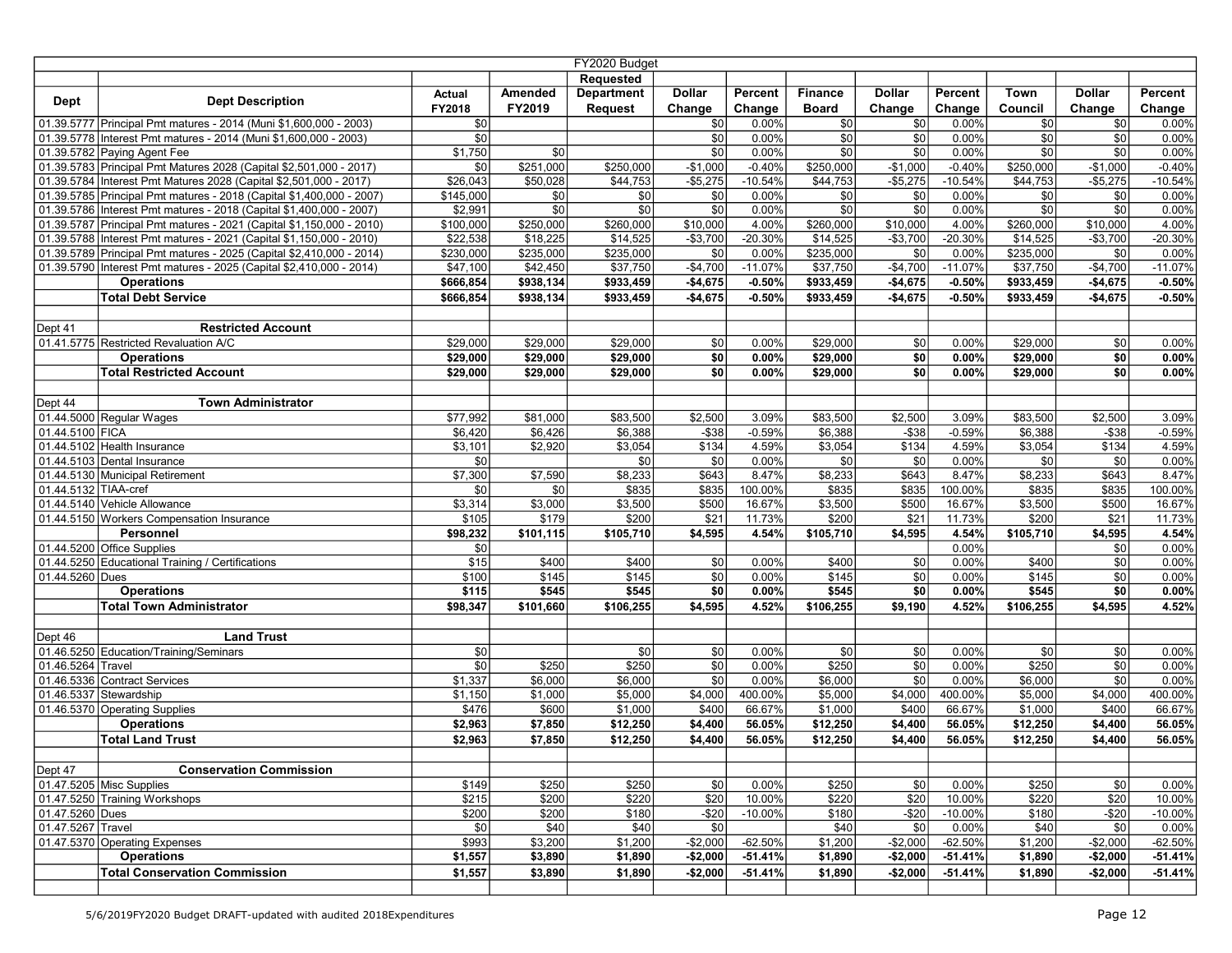|             | FY2020 Budget                                                                |                |              |                   |                  |                     |                    |                  |                      |                    |                  |                      |
|-------------|------------------------------------------------------------------------------|----------------|--------------|-------------------|------------------|---------------------|--------------------|------------------|----------------------|--------------------|------------------|----------------------|
|             |                                                                              |                |              | Requested         |                  |                     |                    |                  |                      |                    |                  |                      |
|             | <b>Dept Description</b>                                                      | Actual         | Amended      | <b>Department</b> | <b>Dollar</b>    | Percent             | <b>Finance</b>     | <b>Dollar</b>    | Percent              | Town               | <b>Dollar</b>    | Percent              |
| <b>Dept</b> |                                                                              | FY2018         | FY2019       | <b>Request</b>    | Change           | Change              | <b>Board</b>       | Change           | Change               | Council            | Change           | Change               |
| Dept 49     | Other                                                                        |                |              |                   |                  |                     |                    |                  |                      |                    |                  |                      |
|             | 01.49.5150 Workers Compensation                                              | \$22,254       | \$0          | \$0               | \$0              | 0.00%               | \$0                | \$0              | 0.00%                | \$0                | \$0              | 0.00%                |
|             | Personnel                                                                    | \$22,254       | \$0          | \$0               | \$0              | 0.00%               | \$0                | $\overline{50}$  | 0.00%                | \$0                | \$0              | $0.00\%$             |
|             | 01.49.5219 Utilities Street Lighting                                         | \$22,385       | \$14,500     | \$8,000           | $-$6,500$        | -44.83%             | \$8,000            | $-$ \$6,500      | -44.83%              | \$8,000            | $-$6,500$        | -44.83%              |
|             | 01.49.5354 Insurance Coverage                                                | \$118,714      | \$118,000    | \$123,000         | \$5,000          | 4.24%               | \$123,000          | \$5,000          | 4.24%                | \$123,000          | \$5,000          | 4.24%                |
|             | 01.49.5356 Annual Audit Fee                                                  | \$24,254       | \$28,860     | \$31,000          | \$2,140          | 7.42%               | \$31,000           | \$2,140          | 7.42%                | \$31,000           | \$2,140          | 7.42%                |
|             | 01.49.5358 Transfer to Capital                                               | \$108,917      | \$0          | \$298,416         | \$298,416        | 100.00%             | \$298,416          | \$298,416        | 100.00%              | \$298,416          | \$298,416        | 100.00%              |
|             | <b>Operations</b>                                                            | \$274,270      | \$161,360    | \$460,416         | \$299,056        | 185.33%             | \$460,416          | \$299,056        | 185.33%              | \$460,416          | \$299,056        | 185.33%              |
|             | <b>Total Other</b>                                                           | \$296.524      | \$161,360    | \$460,416         | \$299,056        | 185.33%             | \$460,416          | \$299,056        | 185.33%              | \$460,416          | \$299,056        | 185.33%              |
|             |                                                                              |                |              |                   |                  |                     |                    |                  |                      |                    |                  |                      |
|             | <b>Total Personnel</b>                                                       | \$3,461,365    | \$3,641,073  | \$3,709,550       | \$68,477         | 1.88%               | \$3,709,370        | \$68,297         | 1.88%                | \$3,709,550        | \$68,477         | 1.88%                |
|             | <b>TotalOperations</b>                                                       | \$2,209,814    | \$2,464,812  | \$2,866,328       | \$401,516        | 16.29%              | \$2,859,933        | \$395,121        | 16.03%               | \$2,864,933        | \$400,121        | 16.23%               |
|             | <b>Total Municipal Expenditures</b>                                          | \$5,671,179    | \$6,105,885  | \$6,575,878       | \$469,993        | 7.70%               | \$6,569,303        | \$463,418        | 7.59%                | \$6,574,483        | \$468,598        | 7.67%                |
|             |                                                                              |                |              |                   |                  |                     |                    |                  |                      |                    |                  |                      |
| Dept 40     | <b>Education Expense</b>                                                     |                |              |                   |                  |                     |                    |                  |                      |                    |                  |                      |
|             | 01.40.5800 Chariho Regional School Budget                                    | \$19,154,991   | \$19,314,454 | \$19,539,330      | \$224,876        |                     | 1.16% \$19,539,330 | \$224,876        |                      | 1.16% \$19,539,330 | \$224,876        | 1.16%                |
|             | 01.40.5801 Chariho Regional School Debt Service                              | \$197,880      | \$313,716    | \$274,139         | $-$ \$39,577     | $-12.62%$           | \$274,139          | $- $39,577$      | -98.85%              | \$274,139          | $-$39,577$       | $-12.62%$            |
|             | 01.40.5802 Restricted for School Budget                                      | \$0            | \$0          | \$0               | \$0              | 0.00%               | \$0                | \$0              | 0.00%                | \$0                | \$0              | 0.00%                |
|             |                                                                              |                |              |                   |                  |                     |                    |                  |                      |                    |                  |                      |
|             | <b>Total Education Expense</b>                                               | \$19,352,871   | \$19,628,170 | \$19,813,469      | \$185,299        |                     | 0.94% \$19,813,469 | \$185,299        |                      | 0.94% \$19,813,469 | \$185,299        | 0.94%                |
|             |                                                                              |                |              |                   |                  |                     |                    |                  |                      |                    |                  |                      |
|             | <b>Total Expenditures</b>                                                    | \$25,024,050   | \$25,734,055 | \$26,389,347      | \$655,292        |                     | 2.55% \$26,382,772 | \$648,717        |                      | 2.52% \$26,387,952 | \$653,897        | 2.54%                |
|             |                                                                              | \$310          | <b>\$0</b>   | \$0               |                  |                     | \$0                |                  |                      | \$0                |                  |                      |
|             |                                                                              |                | \$25,734,264 |                   |                  |                     |                    |                  |                      |                    |                  |                      |
|             |                                                                              |                | $-$209$      |                   |                  |                     |                    |                  |                      |                    |                  |                      |
|             |                                                                              |                |              |                   |                  |                     |                    |                  |                      |                    |                  |                      |
|             |                                                                              |                |              |                   |                  |                     |                    |                  |                      |                    |                  |                      |
| Fund 02     | <b>Capital Fund</b>                                                          |                |              |                   |                  |                     |                    |                  |                      |                    |                  |                      |
| Dept 13     | <b>Information Technology</b>                                                |                |              |                   |                  |                     |                    |                  |                      |                    |                  |                      |
|             | 02.13.5369 Planned Equipment Replacement                                     | \$14,349       | \$35,481     | \$25,000          | $-$10,481$       | $-29.54%$           | \$25,000           | $-$10,481$       | $-29.54%$            | \$25,000           | $-$10,481$       | $-29.54%$            |
|             | 02.13.5381 Document Internet Hosting & Retrieval                             | \$0            | \$18,150     | \$0               | -\$18,150        | $-100.00%$          | \$0                | $-$18,150$       | $-100.00\%$          | \$0                | $-$18,150$       | $-100.00\%$          |
|             | 02.13.5382 Digital Building Security                                         | \$0            | \$6,305      | \$0               | $-$ \$6,305      | $-100.00\%$         | \$0                | $-$ \$6,305      | $-100.00\%$          |                    | $-$6,305$        | -100.00%             |
|             | 02.13.5384 Electronic Meetings - Town Council<br>02.13.5389 Probate Database | \$3,286<br>\$0 | \$4,633      | \$0<br>\$0        | $-$4,633$<br>\$0 | $-100.00%$<br>0.00% | \$0<br>\$0         | $-$4,633$<br>\$0 | $-100.00\%$<br>0.00% | \$0<br>\$0         | $-$4,633$<br>\$0 | $-100.00\%$<br>0.00% |
| 02.13.      | Vision Upgrade and Support                                                   | \$0            | \$0          | \$7,500           | \$7,500          | 100.00%             | \$7,500            | \$7,500          | 100.00%              | \$7,500            | \$7,500          | 100.00%              |
|             | 02.13.5397 GIS Needs Assessment & Support                                    | \$13,488       | \$15,865     | \$0               | $-$15,865$       | $-100.00\%$         | \$0                | $-$ \$15,865     | $-100.00%$           | \$0                | $-$15,865$       | $-100.00\%$          |
|             | 02.13.5480 Computer Upgrade - Software Police                                | \$0            | \$0          | \$3,600           | \$3,600          | 100.00%             | \$3,600            | \$3,600          | 100.00%              | \$3,600            | \$3,600          | 100.00%              |
|             | 02.13.5481 Computer Upgrade - Police                                         | \$0            | \$0          | \$0               | \$0              | 0.00%               | \$0                | \$0              | 0.00%                | \$0                | \$0              | 0.00%                |
|             | <b>Total Dept 13</b>                                                         | \$31,123       | \$80,434     | \$36,100          | $-$44,334$       | $-55.12%$           | \$36,100           | $-$44,334$       | $-55.12%$            | \$36,100           | $-$44,334$       | $-55.12%$            |
|             |                                                                              |                |              |                   |                  |                     |                    |                  |                      |                    |                  |                      |
| Dept 19     | <b>Public Works Department</b>                                               |                |              |                   |                  |                     |                    |                  |                      |                    |                  |                      |
|             | 02.19.5373 Equipment - Restricted                                            | \$376,023      | \$394,707    | \$283,000         | $-$111,707$      | $-28.30%$           | \$138,000          | $-$256,707$      | $-65.04%$            | \$138,000          | $-$256,707$      | $-65.04%$            |
|             | 02.19.5630 Road Improvements - 2014 Bond                                     | \$709,517      | \$767,195    | \$0               | $-$ \$767,195    | $-100.00\%$         | \$0                | $-$ \$767,195    | $-100.00\%$          | \$0                | $-$767,195$      | $-100.00\%$          |
|             | 02.19.5632 Road Improvements - 2011                                          | \$0            | \$0          | \$0               | \$0              | 0.00%               | \$0                | \$0              | 0.00%                | \$0                | \$0              | 0.00%                |
|             | 02.19.5634 Building Improvements                                             | \$0            | \$19,292     | $\frac{6}{3}$     | $-$19,292$       | -100.00%            | \$0                | $-$ \$19,292     | -100.00%             | \$0                | $-$19,292$       | $-100.00\%$          |
|             | 02.19.5635 Road Improvements - 2017 Bond                                     | \$0            | \$420,000    | \$427,078         | \$7,078          | 1.69%               | \$427,078          | \$7,078          | 1.69%                | \$427,078          | \$7,078          | 1.69%                |
|             | Total Dept 19                                                                | \$1,085,540    | \$1,601,194  | \$710,078         | $-$ \$891,116    | $-55.65%$           | \$565,078          | $-$1,036,116$    | $-64.71%$            | \$565,078          | $-$1,036,116$    | $-64.71%$            |
|             |                                                                              |                |              |                   |                  |                     |                    |                  |                      |                    |                  |                      |
| Dept 20     | <b>Police Department</b>                                                     |                |              |                   |                  |                     |                    |                  |                      |                    |                  |                      |
|             | 02.20.5369 New Equipment Purchases                                           | \$24,663       | \$30,969     | \$32,316          | \$1,347          | 4.35%               | \$32,316           | \$1,347          | 4.35%                | \$32,316           | \$1,347          | 4.35%                |
|             | 02.20.5374 Police Cruisers                                                   | \$128          | \$71,235     | \$70,000          | $-$1,235$        | $-1.73%$            | \$70,000           | $-$1,235$        | $-1.73%$             | \$70,000           | $-$1,235$        | $-1.73%$             |
|             | 02.20.5601 Remodeling Materials for Prisoner Detention                       | \$0            | \$42,000     | \$5,000           | $-$ \$37,000     | $-88.10%$           | \$5,000            | $-$ \$37,000     | $-88.10\%$           | \$5,000            | $-$37,000$       | $-88.10%$            |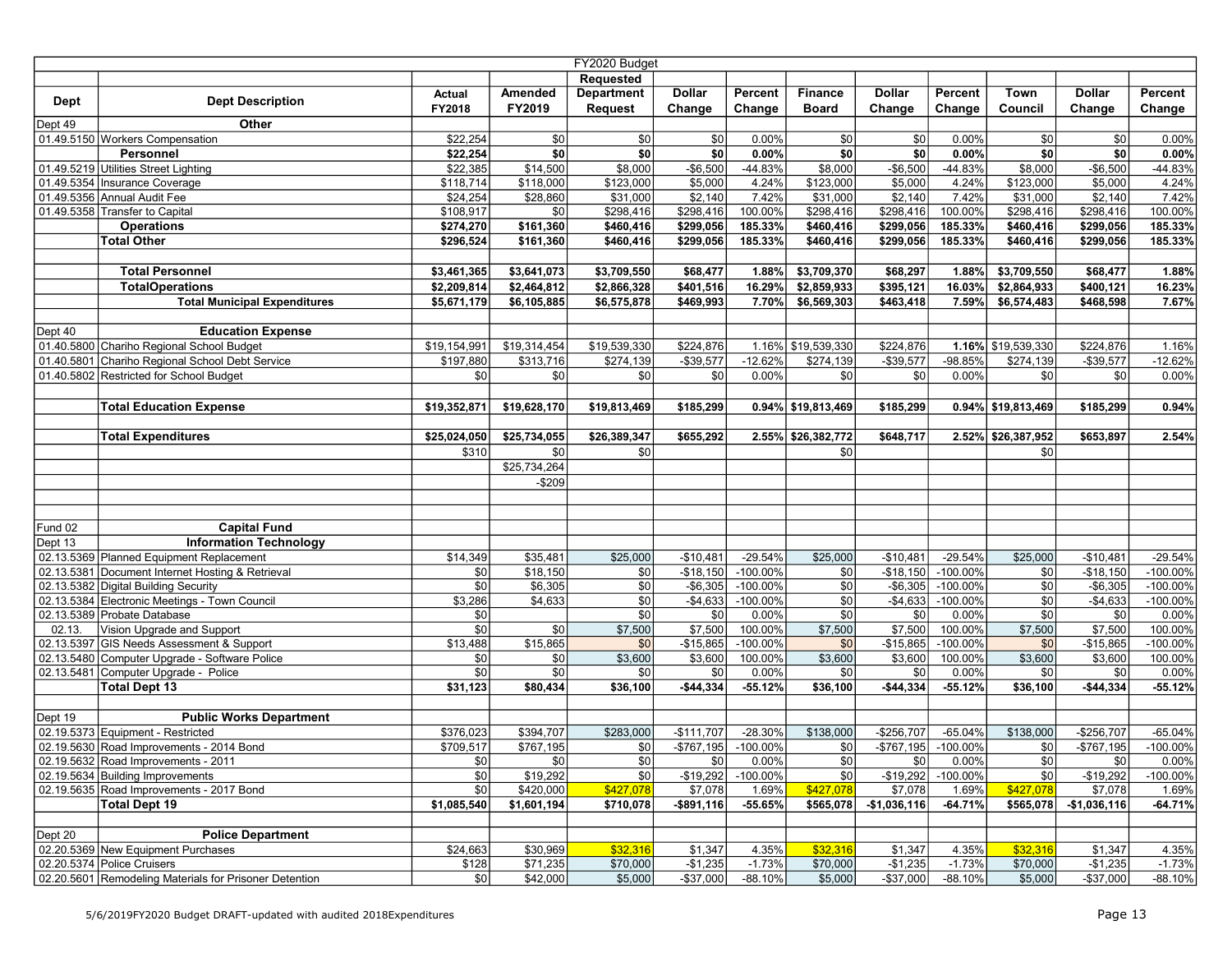|                      | FY2020 Budget                           |               |             |                   |               |             |                 |               |             |           |               |             |
|----------------------|-----------------------------------------|---------------|-------------|-------------------|---------------|-------------|-----------------|---------------|-------------|-----------|---------------|-------------|
|                      |                                         |               |             | <b>Requested</b>  |               |             |                 |               |             |           |               |             |
|                      |                                         | <b>Actual</b> | Amended     | <b>Department</b> | <b>Dollar</b> | Percent     | <b>Finance</b>  | <b>Dollar</b> | Percent     | Town      | <b>Dollar</b> | Percent     |
| Dept                 | <b>Dept Description</b>                 | FY2018        | FY2019      | Request           | Change        | Change      | <b>Board</b>    | Change        | Change      | Council   | Change        | Change      |
|                      | <b>Total Dept 20</b>                    | \$24.791      | \$144.204   | \$107,316         | $-$ \$36,888  | $-25.58%$   | \$107,316       | $-$36.888$    | $-25.58%$   | \$107.316 | $-$36.888$    | $-25.58%$   |
|                      |                                         |               |             |                   |               |             |                 |               |             |           |               |             |
| Dept 21              | <b>Animal Control</b>                   |               |             |                   |               |             |                 |               |             |           |               |             |
|                      | 02.21.5377 Vehicle Restricted           | \$0           | \$9,140     | \$1,000           | $-$8,140$     | -89.06%     | \$1,000         | $-$8,140$     | $-89.06%$   | \$1,000   | $-$8,140$     | -89.06%     |
|                      | <b>Total Dept 21</b>                    | sol           | \$9,140     | \$1,000           | $-$ \$8,140   | -89.06%     | \$1,000         | $-$8,140$     | $-89.06%$   | \$1,000   | $-$8,140$     | $-89.06%$   |
| Dept 22              | Recreation                              |               |             |                   |               |             |                 |               |             |           |               |             |
|                      | 02.22.5477 Heritage Trail               | \$8,990       | \$125,000   | \$0               | $-$125,000$   | $-100.00%$  | \$0             | $-$125,000$   | $-100.00%$  | \$0       | $-$125,000$   | $-100.00\%$ |
|                      | 02.22.5478 Beaver River Playground      | \$0           | \$25,000    | \$0               | $-$ \$25,000  | $-100.00\%$ | \$0             | $-$25,000$    | $-100.00\%$ | \$0       | $-$25,000$    | $-100.00\%$ |
|                      | <b>Total Dept 22</b>                    | \$8,990       | \$150,000   | \$0               | $-$150,000$   | $-100.00\%$ | \$0             | $-$150,000$   | $-100.00%$  | sol       | $-$150,000$   | $- $2$      |
|                      |                                         |               |             |                   |               |             |                 |               |             |           |               |             |
| Dept 24              | <b>Building Maintenance</b>             |               |             |                   |               |             |                 |               |             |           |               |             |
| 02.24.5285 Town Hall |                                         | \$4,500       | \$13,787    | \$40,000          | \$26,213      | 190.13%     | \$40,000        | \$26,213      | 190.13%     | \$40,000  | \$26,213      | 190.13%     |
|                      | <b>Total Dept 24</b>                    | \$4,500       | \$13,787    | \$40,000          | \$26,213      | 190.13%     | \$40,000        | \$26,213      | 190.13%     | \$40,000  | \$26,213      | 190.13%     |
|                      |                                         |               |             |                   |               |             |                 |               |             |           |               |             |
| Dept 30              | <b>Police Station/Community Center</b>  |               |             |                   |               |             |                 |               |             |           |               |             |
|                      | 02.30.5285 Building Maintenance         | \$1,927       | \$76,102    | \$0               | \$26,213      | $-100.00\%$ | \$0             | \$26,213      | $-100.00%$  | \$0       | $-$76,102$    | $-100.00\%$ |
|                      | 02.30.5751 Land Acquisition             | \$206,469     | \$7,902     | \$0               | $-$7,902$     | $-100.00%$  | $\overline{30}$ | $-$7,902$     | $-100.00%$  | \$0       | $-$7,902$     | $-100.00\%$ |
|                      | 02.30.5385 Restricted Account: New Roof | \$0           | \$2,103     | \$6,000           | \$3,897       | 185.31%     | \$6,000         | \$3,897       | 185.31%     | \$6,000   | \$3,897       | 185.31%     |
|                      | <b>Total Dept 30</b>                    | \$208,396     | \$86,107    | \$6,000           | $-$80,107$    | $-93.03%$   | \$6,000         | $-$80,107$    | -93.03%     | \$6,000   | $-$80,107$    | $-93.03%$   |
|                      |                                         |               |             |                   |               |             |                 |               |             |           |               |             |
| Dept 32              | <b>Transfer/Recycling/Landfill</b>      |               |             |                   |               |             |                 |               |             |           |               |             |
|                      | 02.32.5368. Landfill Cap                | \$0           | \$50,000    | \$0               | $-$ \$50,000  | $-100.00%$  | 30              | $-$50,000$    | $-100.00\%$ | 30        | $-$50,000$    | $-100.00\%$ |
|                      | <b>Total Dept 32</b>                    | sol           | \$50,000    | \$0               | $-$50,000$    | $-100.00\%$ | \$0             | $-$50,000$    | $-100.00\%$ | sol       | $-$50,000$    | $-100.00\%$ |
| Dept 39              | <b>Debt Service</b>                     |               |             |                   |               |             |                 |               |             |           |               |             |
|                      | 02.39.5779 Debt Issuance Fees           | \$23,603      | \$40,000    | \$0               | $-$ \$40,000  | $-100.00%$  | \$0l            | $-$40,000$    | $-100.00\%$ | \$0       | $-$40,000$    | $-100.00\%$ |
|                      | <b>Total Dept 39</b>                    | \$23,603      | \$40,000    | \$0               | $-$40,000$    | $-100.00%$  | \$0             | $-$40,000$    | $-100.00%$  | sol       | $-$40,000$    | $-100.00\%$ |
| Dept 46              | <b>Land Trust</b>                       |               |             |                   |               |             |                 |               |             |           |               |             |
|                      | 02.46.5640 Open Space Acquisition       | \$0           | \$1,130,000 | \$0 <sub>1</sub>  | $-$1,130,000$ | $-100.00\%$ | \$0             | $-$1,130,000$ | $-100.00\%$ | \$0       | $-$1,130,000$ | $-100.00\%$ |
|                      | <b>Total Dept 46</b>                    | sol           | \$1,130,000 | sol               | $-$1,130,000$ | $-51$       | \$O I           | $-$1,130,000$ | $-100.00%$  | so l      | $-$1,130,000$ | $-100.00\%$ |
|                      |                                         |               |             |                   |               |             |                 |               |             |           |               |             |
| Dept 49              | Other                                   |               |             |                   |               |             |                 |               |             |           |               |             |
|                      | 02.49.5219 Street Lighting              | \$0           | \$33,058    | \$0               | $-$ \$33,058  | $-100.00\%$ | \$0             | $-$ \$33,058  | $-100.00\%$ | \$0       | $-$33,058$    | $-100.00\%$ |
|                      | <b>Total Dept 49</b>                    | sol           | \$33,058    | \$0               | $-$ \$33,058  | $-$1$       | \$0             | $-$ \$33,058  | $-100.00\%$ | sol       | $-$33,058$    | $-100.00\%$ |
|                      |                                         |               |             |                   |               |             |                 |               |             |           |               |             |
|                      | <b>Total Capital Fund Expenditures</b>  | \$1,386,943   | \$3,337,924 | \$900,494         | $-$2,437,430$ | $-73.02%$   | \$755,494       | $-$2,582,430$ | $-77.37%$   | \$755,494 | \$360,787     | $-77.37%$   |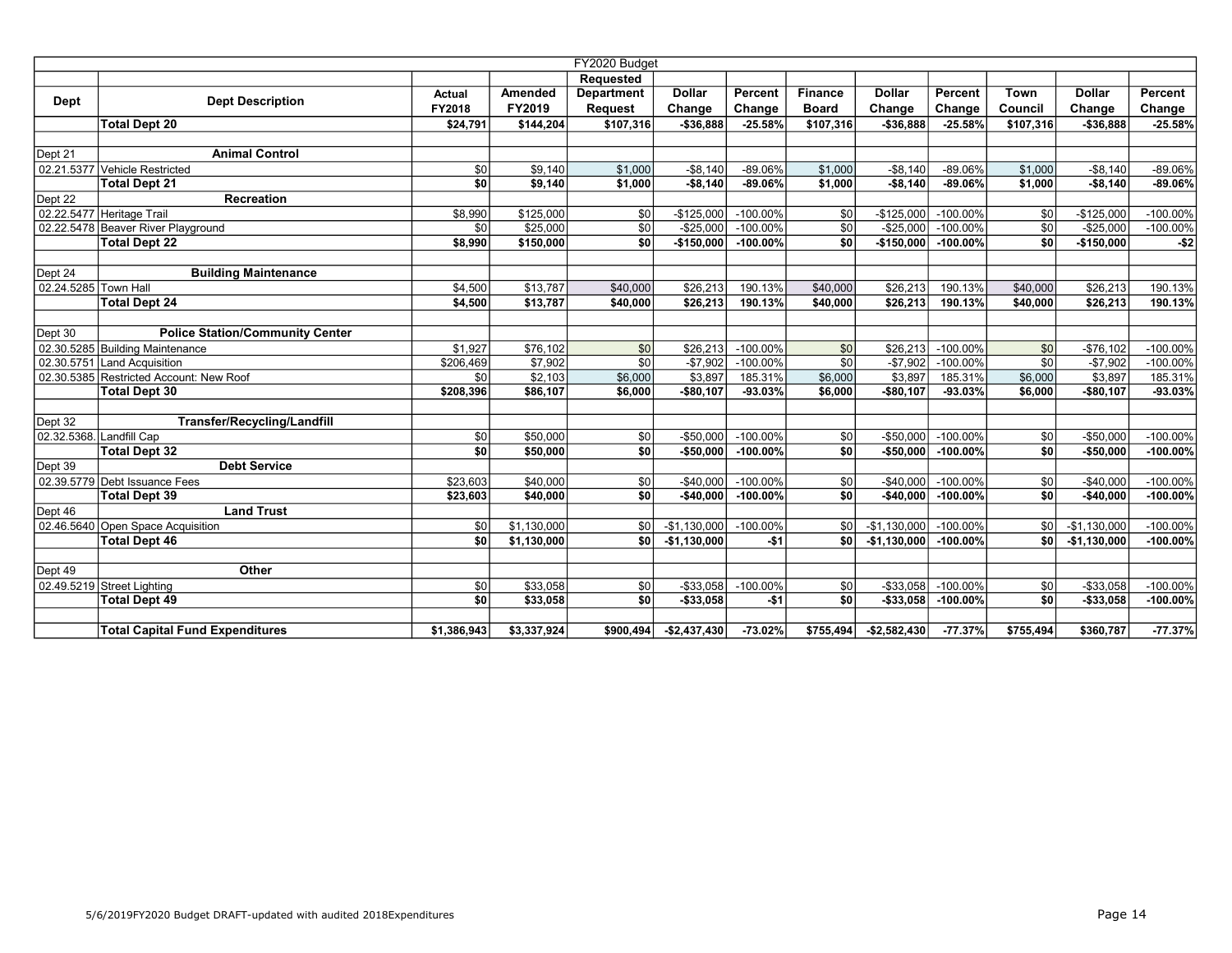|             | FY2020 Budget                |                                |                          |                                     |                                |                               |                         |                          |  |  |  |  |
|-------------|------------------------------|--------------------------------|--------------------------|-------------------------------------|--------------------------------|-------------------------------|-------------------------|--------------------------|--|--|--|--|
|             |                              |                                |                          | <b>Requested</b>                    | <b>Proposed</b>                |                               |                         |                          |  |  |  |  |
| <b>Dept</b> | <b>Dept Description</b>      | <b>Actual</b><br><b>FY2018</b> | <b>Amended</b><br>FY2019 | <b>Department</b><br><b>Request</b> | <b>Finance</b><br><b>Board</b> | <b>Town</b><br><b>Council</b> | <b>Dollar</b><br>Change | <b>Percent</b><br>Change |  |  |  |  |
|             | <b>Taxes</b>                 |                                |                          |                                     |                                |                               |                         |                          |  |  |  |  |
| 01.00.4000  | Taxes                        | \$18,168,749                   | \$18,589,989             | \$19,185,033                        | \$19,185,033                   | \$19,185,033                  | \$595,044               | 3.20%                    |  |  |  |  |
| 01.00.4001  | Interest & Penalty           | \$85,998                       | \$100,000                | \$100,000                           | \$100,000                      | \$100,000                     | \$0                     | 0.00%                    |  |  |  |  |
| 01.00.4002  | Miscellaneous                | \$18,743                       | \$8,000                  | \$8,000                             | \$8,000                        | \$8,000                       | \$0                     | 0.00%                    |  |  |  |  |
| 01.00.4071  | Prior Year Taxes             | \$385,851                      | \$600,000                | \$600,000                           | \$600,000                      | \$600,000                     | \$0                     | 0.00%                    |  |  |  |  |
|             | <b>Total</b>                 | \$18,659,341                   | \$19,297,989             | \$19,893,033                        | \$19,893,033                   | \$19,893,033                  | \$595,044               | 3.08%                    |  |  |  |  |
|             |                              |                                |                          |                                     |                                |                               |                         |                          |  |  |  |  |
|             | <b>State Aid</b>             |                                |                          |                                     |                                |                               |                         |                          |  |  |  |  |
| 01.00.4006  | Aid to Education             | \$4,676,150                    | \$4,619,102              | \$4,606,490                         | \$4,606,490                    | \$4,627,983                   | \$8,881                 | 0.19%                    |  |  |  |  |
| 01.00.4008  | <b>Corporation Tax</b>       | \$96,149                       | \$95,248                 | \$96,149                            | \$96,149                       | \$96,149                      | \$901                   | 0.95%                    |  |  |  |  |
| 01.00.4009  | <b>Hotel Tax</b>             | \$4,989                        | \$4,999                  | \$6,848                             | \$6,848                        | \$6,848                       | \$1,849                 | 36.99%                   |  |  |  |  |
| 01.00.4010  | Meal & Beverage Tax          | \$143,647                      | \$160,532                | \$150,304                           | \$150,304                      | \$150,304                     | $-$10,228$              | $-6.37%$                 |  |  |  |  |
| 01.00.4063  | Motor Vehicle Phase-out      | \$248,574                      | \$360,344                | \$474,460                           | \$474,460                      | \$474,460                     | \$114,116               | 31.67%                   |  |  |  |  |
|             | <b>Total</b>                 | \$5,169,509                    | \$5,240,225              | \$5,334,251                         | \$5,334,251                    | \$5,355,744                   | \$115,519               | 2.20%                    |  |  |  |  |
|             |                              |                                |                          |                                     |                                |                               |                         |                          |  |  |  |  |
|             | <b>Federal Aid</b>           |                                |                          |                                     |                                |                               |                         |                          |  |  |  |  |
| 01.00.4035  | <b>COPS Grant</b>            | \$0                            | \$0                      | \$0                                 | 30                             | \$0                           | \$0                     | 0.00%                    |  |  |  |  |
| 01.00.4052  | <b>Emergency Claims</b>      | \$0                            | \$0                      | \$0                                 | 10                             | \$0                           | \$0                     | 0.00%                    |  |  |  |  |
| 01.00.4075  | Federal Jobs Bill Allocation | \$0                            | \$0                      | \$0                                 | 30                             | \$0                           | \$0                     | 0.00%                    |  |  |  |  |
| 01.00.4452  | <b>EMA Grant</b>             | \$0                            | \$0                      | \$0                                 | $ 10\rangle$                   | \$0                           | \$0                     | 0.00%                    |  |  |  |  |
|             | <b>Total</b>                 | \$0                            | \$0                      | \$0                                 | \$0                            | \$0                           | \$0                     | 0.00%                    |  |  |  |  |
|             |                              |                                |                          |                                     |                                |                               |                         |                          |  |  |  |  |
|             | <b>Permits &amp; Fees</b>    |                                |                          |                                     |                                |                               |                         |                          |  |  |  |  |
| 01.00.4012  | <b>Building Permits</b>      | \$231,608                      | \$150,000                | \$190,000                           | \$190,000                      | \$190,000                     | \$40,000                | 26.67%                   |  |  |  |  |
| 01.00.4013  | <b>Zoning Fees</b>           | \$3,909                        | \$2,500                  | \$2,500                             | \$2,500                        | \$2,500                       | \$0                     | 0.00%                    |  |  |  |  |
| 01.00.4014  | Planning Fees                | \$18,246                       | \$30,000                 | \$20,000                            | \$20,000                       | \$20,000                      | $-$10,000$              | $-33.33%$                |  |  |  |  |
|             | <b>Total</b>                 | \$253,763                      | \$182,500                | \$212,500                           | \$212,500                      | \$212,500                     | \$30,000                | 16.44%                   |  |  |  |  |
|             |                              |                                |                          |                                     |                                |                               |                         |                          |  |  |  |  |
|             | <b>License Fees</b>          |                                |                          |                                     |                                |                               |                         |                          |  |  |  |  |
| 01.00.4015  | Misc Business License & Fees | \$8,804                        | \$8,500                  | \$8,500                             | \$8,500                        | \$8,500                       | \$0                     | 0.00%                    |  |  |  |  |
| 01.00.4016  | Liquor License               | \$8,600                        | \$8,000                  | \$8,000                             | \$8,000                        | \$8,000                       | \$0                     | 0.00%                    |  |  |  |  |
| 01.00.4017  | Dog License                  | \$6,080                        | \$6,700                  | \$6,700                             | \$6,700                        | \$6,700                       | \$0                     | 0.00%                    |  |  |  |  |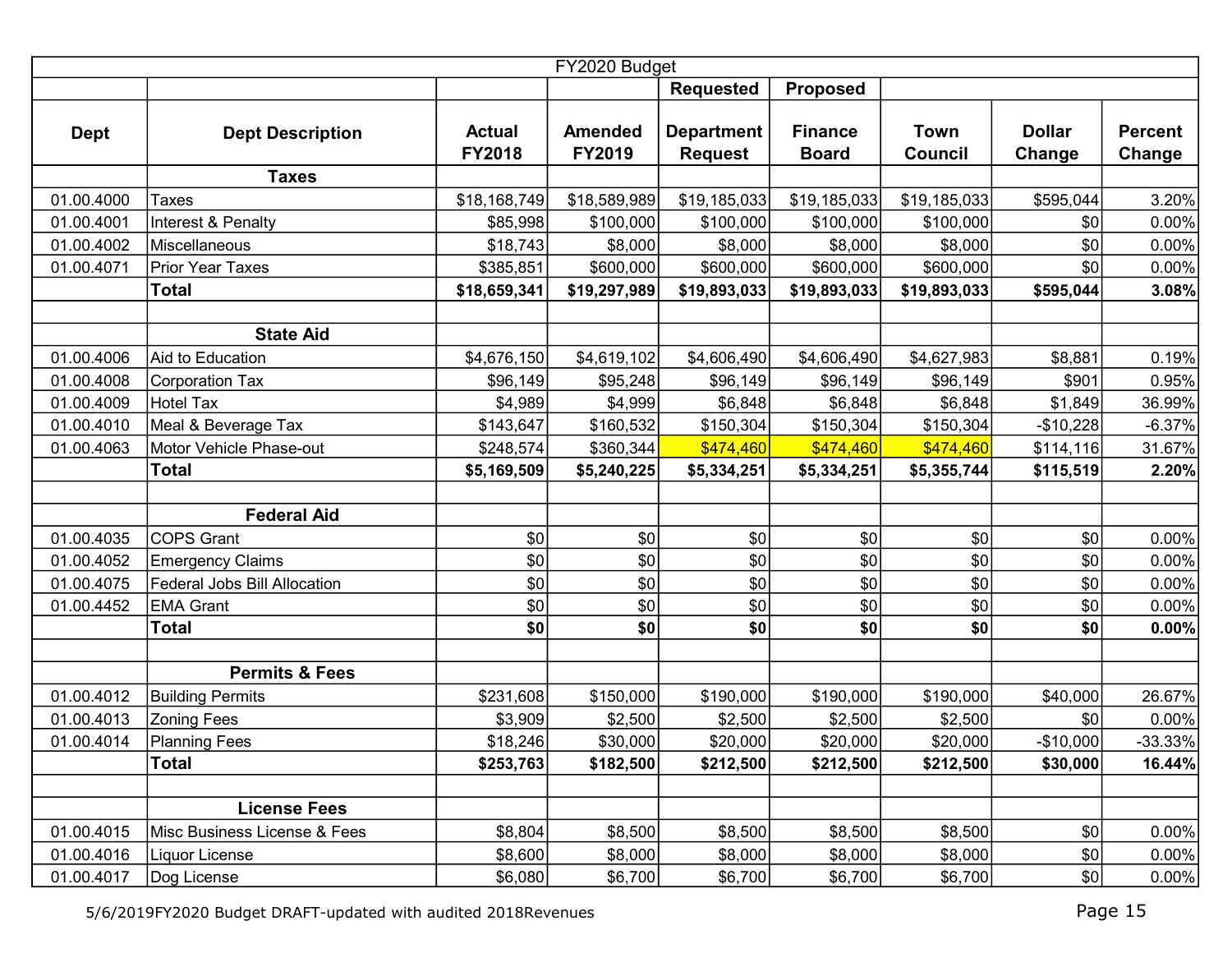| FY2020 Budget |                                    |                         |                          |                                     |                                |                        |                         |                          |  |  |  |
|---------------|------------------------------------|-------------------------|--------------------------|-------------------------------------|--------------------------------|------------------------|-------------------------|--------------------------|--|--|--|
|               |                                    |                         |                          | <b>Requested</b>                    | <b>Proposed</b>                |                        |                         |                          |  |  |  |
| <b>Dept</b>   | <b>Dept Description</b>            | <b>Actual</b><br>FY2018 | <b>Amended</b><br>FY2019 | <b>Department</b><br><b>Request</b> | <b>Finance</b><br><b>Board</b> | Town<br><b>Council</b> | <b>Dollar</b><br>Change | <b>Percent</b><br>Change |  |  |  |
| 01.00.4018    | Marriage License                   | \$336                   | \$325                    | \$325                               | \$325                          | \$325                  | \$0                     | 0.00%                    |  |  |  |
| 01.00.4019    | Misc Non-Business License & Fees   | \$4,735                 | \$3,000                  | \$3,000                             | \$3,000                        | \$3,000                | \$0                     | 0.00%                    |  |  |  |
| 01.00.4020    | <b>Hopkinton Transfer Stickers</b> | \$1,225                 | \$850                    | \$3,500                             | \$3,500                        | \$3,500                | \$2,650                 | 311.76%                  |  |  |  |
|               | <b>Total</b>                       | \$29,780                | \$27,375                 | \$30,025                            | \$30,025                       | \$30,025               | \$2,650                 | 9.68%                    |  |  |  |
|               |                                    |                         |                          |                                     |                                |                        |                         |                          |  |  |  |
|               | <b>User Fees</b>                   |                         |                          |                                     |                                |                        |                         |                          |  |  |  |
| 01.00.4026    | <b>Realty Stamp Commission</b>     | \$53,048                | \$35,000                 | \$41,000                            | \$41,000                       | \$41,000               | \$6,000                 | 17.14%                   |  |  |  |
| 01.00.4027    | Copies                             | \$7,380                 | \$9,000                  | \$9,000                             | \$9,000                        | \$9,000                | \$0                     | 0.00%                    |  |  |  |
| 01.00.4028    | <b>Recording Fees</b>              | \$87,839                | \$100,000                | \$100,000                           | \$100,000                      | \$100,000              | \$0                     | 0.00%                    |  |  |  |
| 01.00.4030    | <b>Probate Fees</b>                | \$6,195                 | \$6,000                  | \$6,000                             | \$6,000                        | \$6,000                | \$0                     | 0.00%                    |  |  |  |
| 01.00.4042    | <b>Recreation Events</b>           | \$11,265                | \$12,000                 | \$12,000                            | \$12,000                       | \$12,000               | \$0                     | 0.00%                    |  |  |  |
| 01.00.4043    | <b>Community Center Rental</b>     | \$685                   | \$1,500                  | \$1,500                             | \$1,500                        | \$1,500                | \$0                     | 0.00%                    |  |  |  |
| 01.00.4065    | <b>Transfer Station Fees</b>       | \$166,534               | \$170,600                | \$170,600                           | \$170,600                      | \$170,600              | \$0                     | 0.00%                    |  |  |  |
|               | <b>Total</b>                       | \$332,946               | \$334,100                | \$340,100                           | \$340,100                      | \$340,100              | \$6,000                 | 1.80%                    |  |  |  |
|               |                                    |                         |                          |                                     |                                |                        |                         |                          |  |  |  |
|               | <b>Fines &amp; Forfeitures</b>     |                         |                          |                                     |                                |                        |                         |                          |  |  |  |
| 01.00.4021    | Dog Fines                          | \$1,193                 | \$1,700                  | \$1,700                             | \$1,700                        | \$1,700                | \$0                     | 0.00%                    |  |  |  |
| 01.00.4022    | <b>State Traffic Fines</b>         | \$46,077                | \$45,000                 | \$46,000                            | \$46,000                       | \$46,000               | \$1,000                 | 2.22%                    |  |  |  |
| 01.00.4023    | <b>Building and Zoning Fines</b>   | \$0                     |                          |                                     |                                |                        | \$0                     | 0.00%                    |  |  |  |
|               | <b>Total</b>                       | \$47,270                | \$46,700                 | \$47,700                            | \$47,700                       | \$47,700               | \$1,000                 | 2.14%                    |  |  |  |
|               |                                    |                         |                          |                                     |                                |                        |                         |                          |  |  |  |
|               | <b>Investments</b>                 |                         |                          |                                     |                                |                        |                         |                          |  |  |  |
| 01.00.4024    | Interest Income                    | \$48,849                | \$45,000                 | \$45,000                            | \$45,000                       | \$45,000               | \$0                     | 0.00%                    |  |  |  |
|               | <b>Total</b>                       | \$48,849                | \$45,000                 | \$45,000                            | \$45,000                       | \$45,000               | \$0                     | 0.00%                    |  |  |  |
|               |                                    |                         |                          |                                     |                                |                        |                         |                          |  |  |  |
|               | <b>Miscellaneous Income</b>        |                         |                          |                                     |                                |                        |                         |                          |  |  |  |
| 01.00.4033    | School Resource Office Reimb       | \$70,719                | \$74,000                 | \$60,000                            | \$60,000                       | \$60,000               | $-$14,000$              | $-18.92%$                |  |  |  |
| 01.00.4034    | <b>VIN Inspection Fees</b>         | \$3,830                 | \$5,500                  | \$5,500                             | \$5,500                        | \$5,500                | \$0                     | $0.00\%$                 |  |  |  |
| 01.00.4036    | Detail Pay                         | \$220,839               | \$110,000                | \$10,000                            | \$10,000                       | \$10,000               | $-$100,000$             | $-90.91%$                |  |  |  |
| 01.00.4049    | <b>Recycling Rebate</b>            | \$0                     | \$0                      | \$0                                 | \$0                            | \$0                    | \$0                     | 0.00%                    |  |  |  |
| 01.00.4050    | Miscellaneous Revenues             | \$16,028                | \$1,000                  | \$1,000                             | \$1,722                        | \$1,000                | \$0                     | 0.00%                    |  |  |  |
| 01.00.4051    | Miscellaneous Police Returns       | \$2,890                 | \$30,000                 | \$30,000                            | \$30,000                       | \$30,000               | \$0                     | 0.00%                    |  |  |  |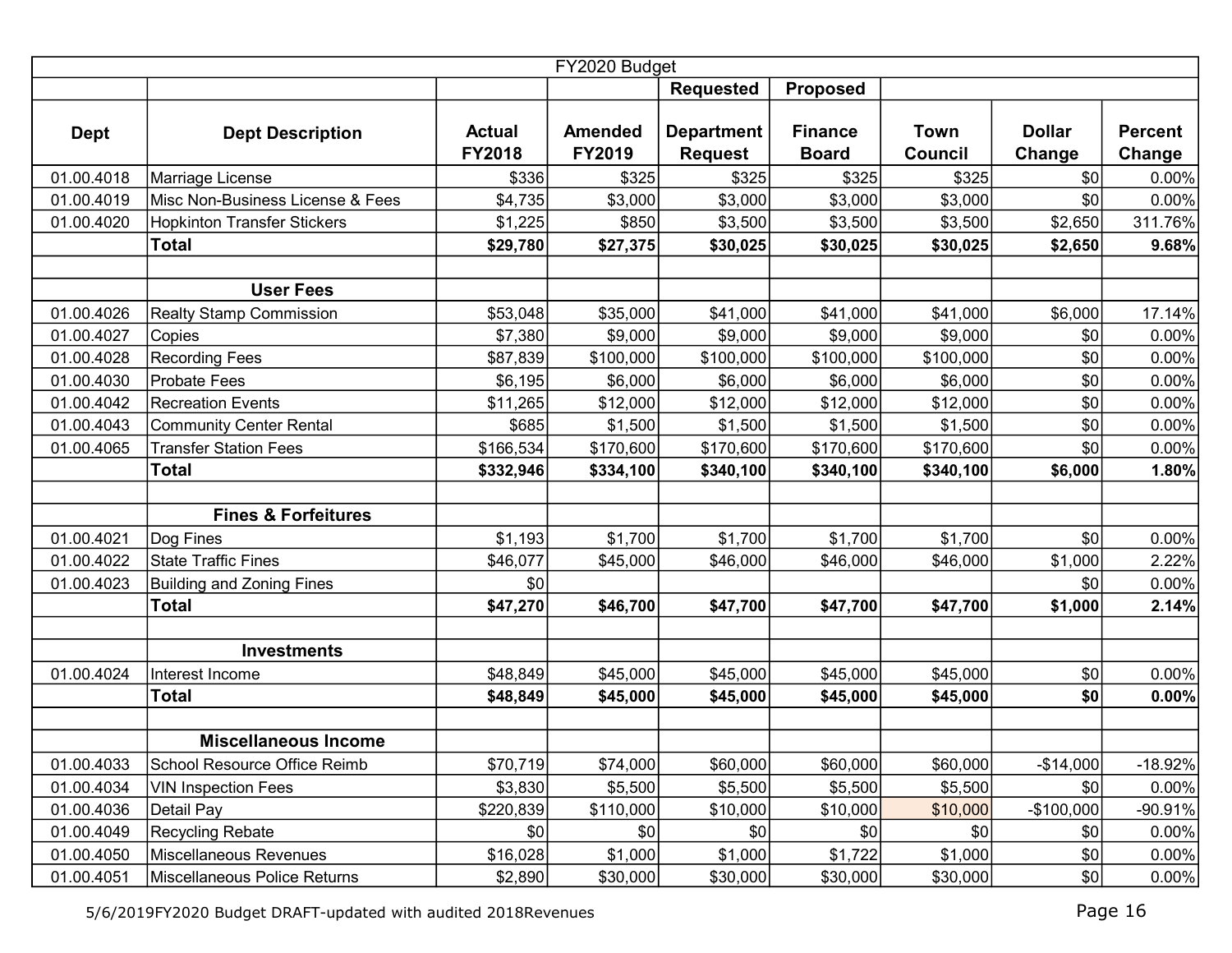| FY2020 Budget |                                       |                                |                          |                                     |                                |                 |                         |                          |  |  |  |
|---------------|---------------------------------------|--------------------------------|--------------------------|-------------------------------------|--------------------------------|-----------------|-------------------------|--------------------------|--|--|--|
|               |                                       |                                |                          | <b>Requested</b>                    | <b>Proposed</b>                |                 |                         |                          |  |  |  |
| <b>Dept</b>   | <b>Dept Description</b>               | <b>Actual</b><br><b>FY2018</b> | <b>Amended</b><br>FY2019 | <b>Department</b><br><b>Request</b> | <b>Finance</b><br><b>Board</b> | Town<br>Council | <b>Dollar</b><br>Change | <b>Percent</b><br>Change |  |  |  |
| 01.00.4076    | Senior Activities Bingo               | \$6,500                        | \$8,000                  | \$8,000                             | \$8,000                        | \$8,000         | \$0                     | 0.00%                    |  |  |  |
| 01.00.4077    | <b>Senior Activities Donations</b>    | \$0                            | \$0                      | \$0                                 | \$0                            | \$0             | \$0                     | 0.00%                    |  |  |  |
| 01.00.4078    | <b>Senior Activities Dues</b>         | \$2,369                        | \$3,000                  | \$3,000                             | \$3,000                        | \$3,000         | \$0                     | 0.00%                    |  |  |  |
| 01.00.4079    | Senior Activities Program Fees        | \$4,973                        | \$5,000                  | \$5,000                             | \$5,000                        | \$5,000         | \$0                     | 0.00%                    |  |  |  |
| 01.00.4344    | Sale of Property                      | \$0                            | \$190,000                | \$0                                 | \$0                            | \$0             | $-$ \$190,000           | $-100.00\%$              |  |  |  |
|               | Total                                 | \$328,148                      | \$426,500                | \$122,500                           | \$123,222                      | \$122,500       | $-$304,000$             | $-71.28%$                |  |  |  |
|               |                                       |                                |                          |                                     |                                |                 |                         |                          |  |  |  |
|               | <b>Total revenues</b>                 | \$24,869,606                   | \$25,600,389             | \$26,025,109                        | \$26,025,831                   | \$26,046,602    | \$446,213               | 1.74%                    |  |  |  |
|               |                                       |                                |                          |                                     |                                |                 |                         |                          |  |  |  |
|               | <b>Transfers</b>                      | \$297,733                      | \$133,875                | \$364,238                           | \$356,941                      | \$341,350       | \$207,475               | 154.98%                  |  |  |  |
|               |                                       |                                |                          |                                     |                                |                 |                         |                          |  |  |  |
|               | <b>Total Revenues &amp; Transfers</b> | \$25,167,339                   | \$25,734,264             | \$26,389,347                        | \$26,382,772                   | \$26,387,952    | \$653,688               | 2.54%                    |  |  |  |
|               |                                       |                                |                          |                                     |                                |                 |                         |                          |  |  |  |
|               | <b>Total Municipal Expenditures</b>   | \$25,024,050                   | \$25,734,055             | \$26,389,347                        | \$26,382,772                   | \$26,387,952    | \$653,897               | 2.54%                    |  |  |  |
|               |                                       |                                |                          |                                     |                                |                 |                         |                          |  |  |  |
|               | Revenues over(under) expenses         | \$143,289                      | \$209                    | \$0                                 | \$0                            | \$0             |                         |                          |  |  |  |